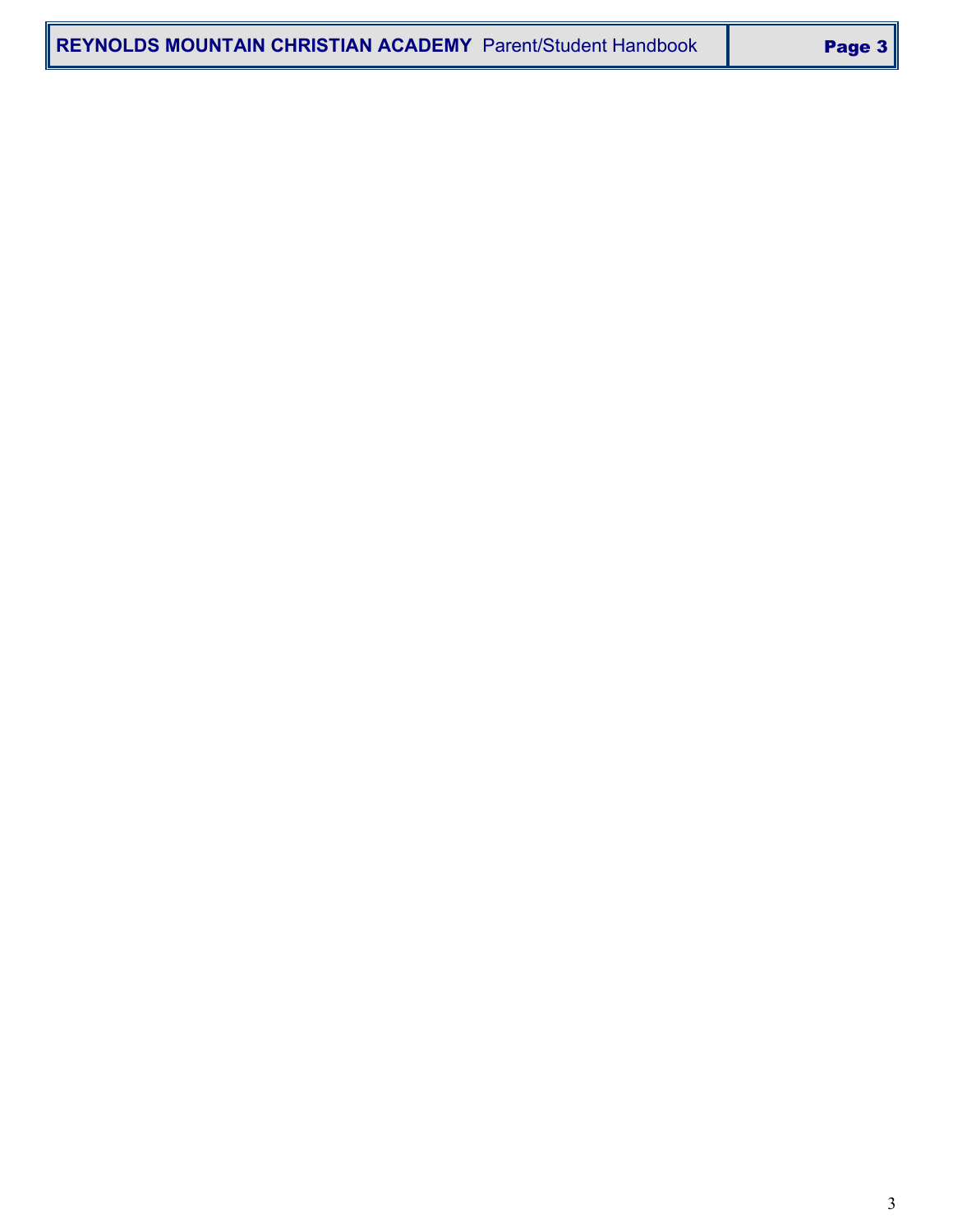# **TABLE OF CONTENTS**

| <b>INTRODUCTION</b> |
|---------------------|
|---------------------|

# FOUNDATIONAL STATEMENTS/PROFILE

| 2.0  |  |
|------|--|
| 2.1  |  |
| 22   |  |
| 2.2a |  |
| 2.3  |  |
| 2.4  |  |
| 2.5  |  |
| -2.6 |  |
| 2.7  |  |
| 2.8  |  |
| 2.9  |  |

#### **ADMISSIONS POLICIES AND PROCEDURES**

#### **BUSINESS PROCEDURES**

| 4.0 |  |  |
|-----|--|--|
|     |  |  |

# SCHOOL DISCIPLESHIP, SPIRITUAL FORMATION AND DISCIPLINE POLICIES

| 5.0  |  |
|------|--|
| 5.1  |  |
| 5.2  |  |
| 5.3  |  |
| 5.4  |  |
| 5.5  |  |
| 5.6  |  |
| 5.7  |  |
| 5.8  |  |
| 5.9  |  |
| 5.10 |  |
| 5.11 |  |
| 5.12 |  |
| 5.13 |  |
| 5.14 |  |
| 5.15 |  |
|      |  |

#### **ACADEMIC PROGRAM**

| 6.3 |  |
|-----|--|
|     |  |
|     |  |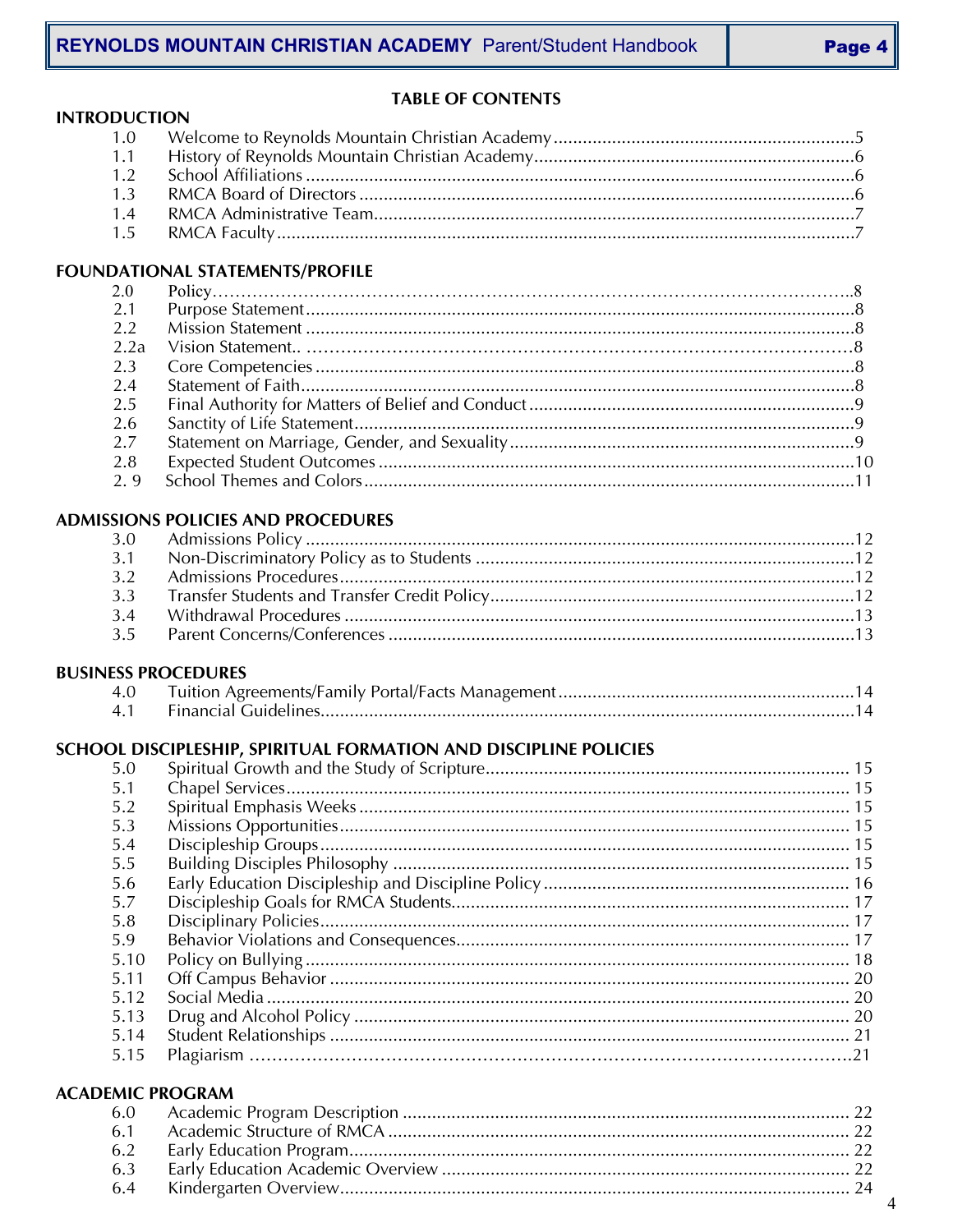# **REYNOLDS MOUNTAIN CHRISTIAN ACADEMY** Parent/Student Handbook

| 6.5  |  |
|------|--|
| 6.6  |  |
| 6.7  |  |
| 6.8  |  |
| 6.9  |  |
| 6.10 |  |
| 6.11 |  |
| 6.12 |  |
| 6.13 |  |
| 6.14 |  |
| 6.15 |  |
| 6.16 |  |
| 6.17 |  |
| 6.18 |  |
| 6.19 |  |
| 6.20 |  |
| 6.21 |  |
| 6.22 |  |
| 6.23 |  |
| 6.24 |  |
| 6.25 |  |
| 6.26 |  |
| 6.27 |  |
| 6.28 |  |
|      |  |
|      |  |

#### **GENERAL OPERATIONAL PROCEDURES**

| 7.1 |  |
|-----|--|
| 7.2 |  |
| 7.3 |  |
| 7.4 |  |
| 7.5 |  |
| 7.6 |  |
| 7.7 |  |
| 7.8 |  |
| 7.9 |  |
|     |  |
|     |  |

# **STUDENT LIFE ON CAMPUS**

# PARENT INVOLVEMENT AND VOLUNTEER OPPORTUNITIES

| 9.1 |                                              |  |
|-----|----------------------------------------------|--|
| 9.2 |                                              |  |
| 9.3 |                                              |  |
| 9.4 |                                              |  |
| 95  |                                              |  |
|     |                                              |  |
|     | <b>ACCESSING PARENTSWEB/FACTS MANAGEMENT</b> |  |
|     |                                              |  |
|     |                                              |  |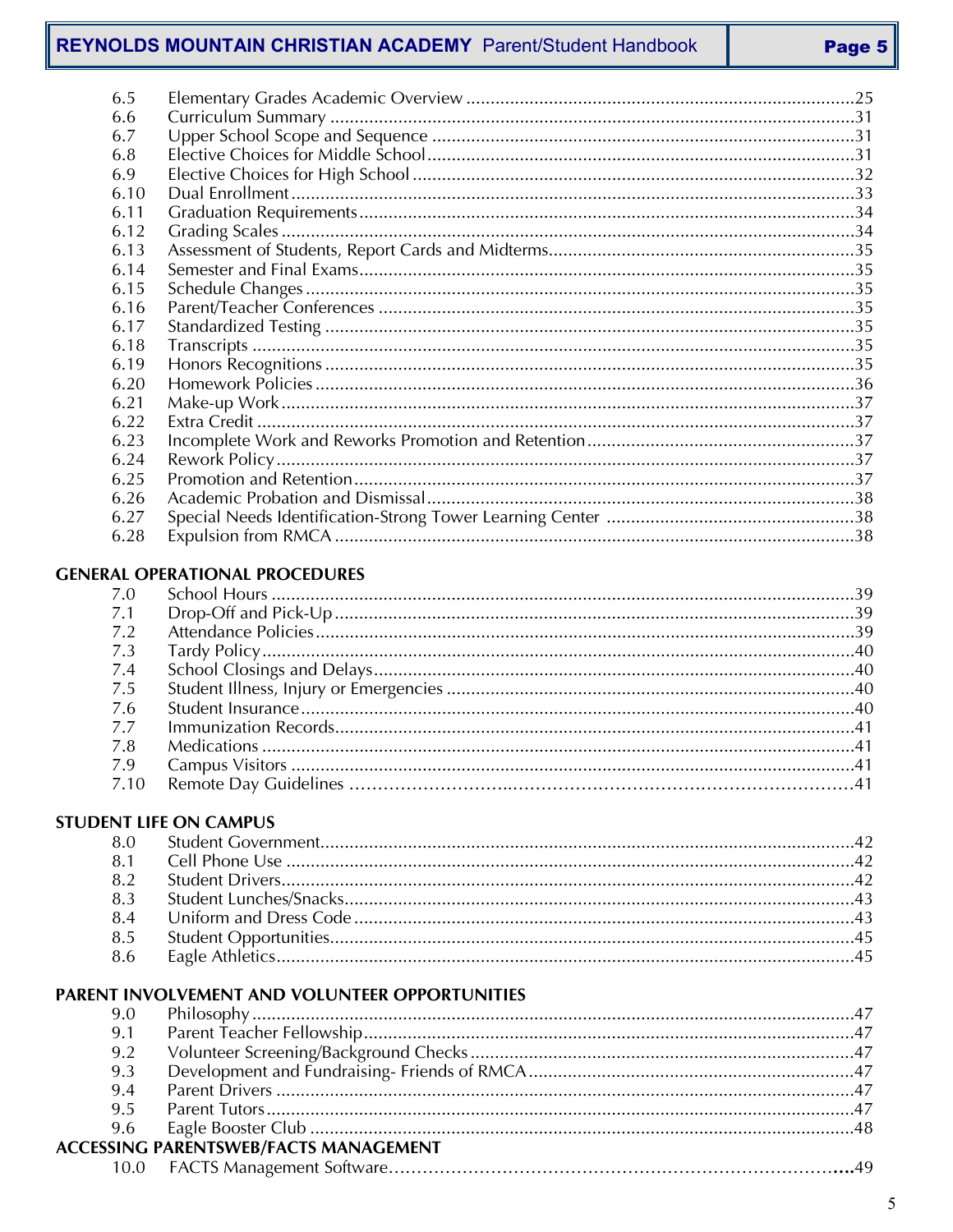#### **Introduction and Welcome**

#### **Welcome from Head of School and Principal, Mrs. Hepler and Mrs. Messer**

Dear Reynolds Mountain Christian Academy Family,

We would like to personally welcome you to RMCA. We invite you to share in the vision that God has given to us for Christian Education on this mountain! It is truly an exciting time to be part of the RMCA mission. We are extremely honored that you have chosen RMCA and trusted us to partner with you to provide an excellent educational opportunity grounded in Biblical principles. The spiritual growth and academic success of your student will always be a priority to us. We take the responsibility seriously to prepare students to live a life of significance.

As we embark on this new school year our we look forward to the Kingdom Work that God has called us to. As we continue to navigate through this season of the Covid-19 pandemic, we are extremely grateful to have our students all on campus with us each day. We promise to strive daily for the safety and health of your students and for the most normal learning environment we can possibly provide. We covet your prayers and support.

You and your family will be in our prayers as we partner together. Our doors always are open to you as we work together for our good and His glory!

In Christ,

Susie Hepler, Head of School

Christy Messer, Principal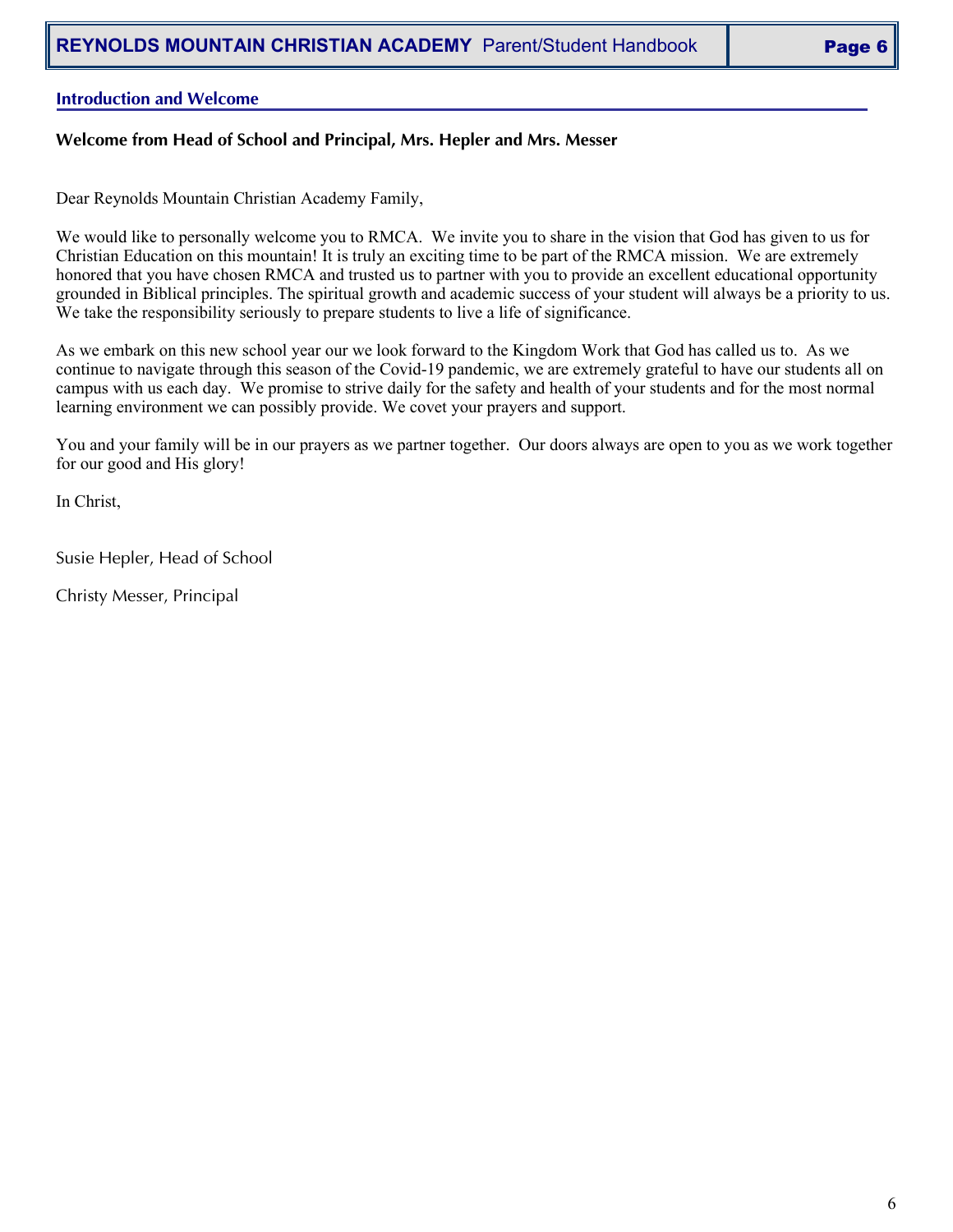#### **1.1 History of Reynolds Mountain Christian Academy**

The institution of RMCA is a direct result of persistent prayer and a sustained vision for Christian Education here on Reynolds Mountain. The school originated as a ministry of North Asheville Baptist Church, now Brookstone Church, in 1999 and for 17 years operated under the leadership of Pastor Jim Dykes. During those 17 years as North Asheville Christian School, the school became fully accredited with ACSI and built a reputation of excellence in our community. Over a thousand students have been educated with academic rigor and thirteen classes of graduates have gone on to higher education and into the workplace.

When Brookstone Church relocated to northern Buncombe County in 2017, the school transitioned to a private independent Christian Academy, Reynolds Mountain Christian Academy. The school is now under the leadership of a Board of Directors and the shepherding of not only Brookstone Church, but several other Affiliate Churches. RMCA currently leases our eight acre campus from Brookstone Church with the intent to purchase in the near future.

#### **1.2 School Affiliations**

Reynolds Mountain Christian Academy is a fully accredited member of the Association of Christian Schools International, an organization of Christian schools across the country and around the world with similar philosophy and direction. The school has most recently acquired a dual accreditation with AdvancEd, now Cognia. Our school is registered with the North Carolina Department of Non-Public Instruction.

It is by these associations that we can further teacher development and remain abreast of current methods and best teaching practices. Our students also benefit by varied opportunities to cooperate with other private and Christian schools around the state.

Athletically, RMCA is a member of the Western Piedmont Athletic Conference.

#### **1.3 RMCA Board of Directors**

RMCA is governed and guided by a group of spiritual and professional leaders. Each person on the board of directors agrees to lead the school in a manner that not only glorifies God but enhances the growth of the school ministry. It is ultimately responsible for the management of the corporation and all schools operated by it.

The Board of Directors shall be composed of 7-10 individuals with the exact number determined by the Board. The Board shall always include two ordained ministers, (one of which is from the Shepherding Council) and at least one parent of a current RMCA student. For meeting the above requirements, any one Board member can only be considered as filling one of the requirements. New board members are recommended by current board members and affiliate churches. All Board members are required to support and follow the corporation's statement of faith and mission.

#### **RMCA Board of Directors for 2019-2020**

Pastor Jim Dykes – Board Chairman *Senior Pastor Brookstone Baptist Church* Rollin Groseclose *Certified Public Accountant, Johnson, Price and Sprinkle*  Nathan Hawkins *RMCA Parent, Youth Pastor Trinity Baptist Church*  John Hensley *Attorney, Hensley Cloninger & Greer P.A.* Jonathan Szucs *RMCA Parent, General Manager Advanced Superabrasives* Lori Woods *Educator, Christian School Administrator* Susie Hepler (non-voting member) *Head of School, RMCA*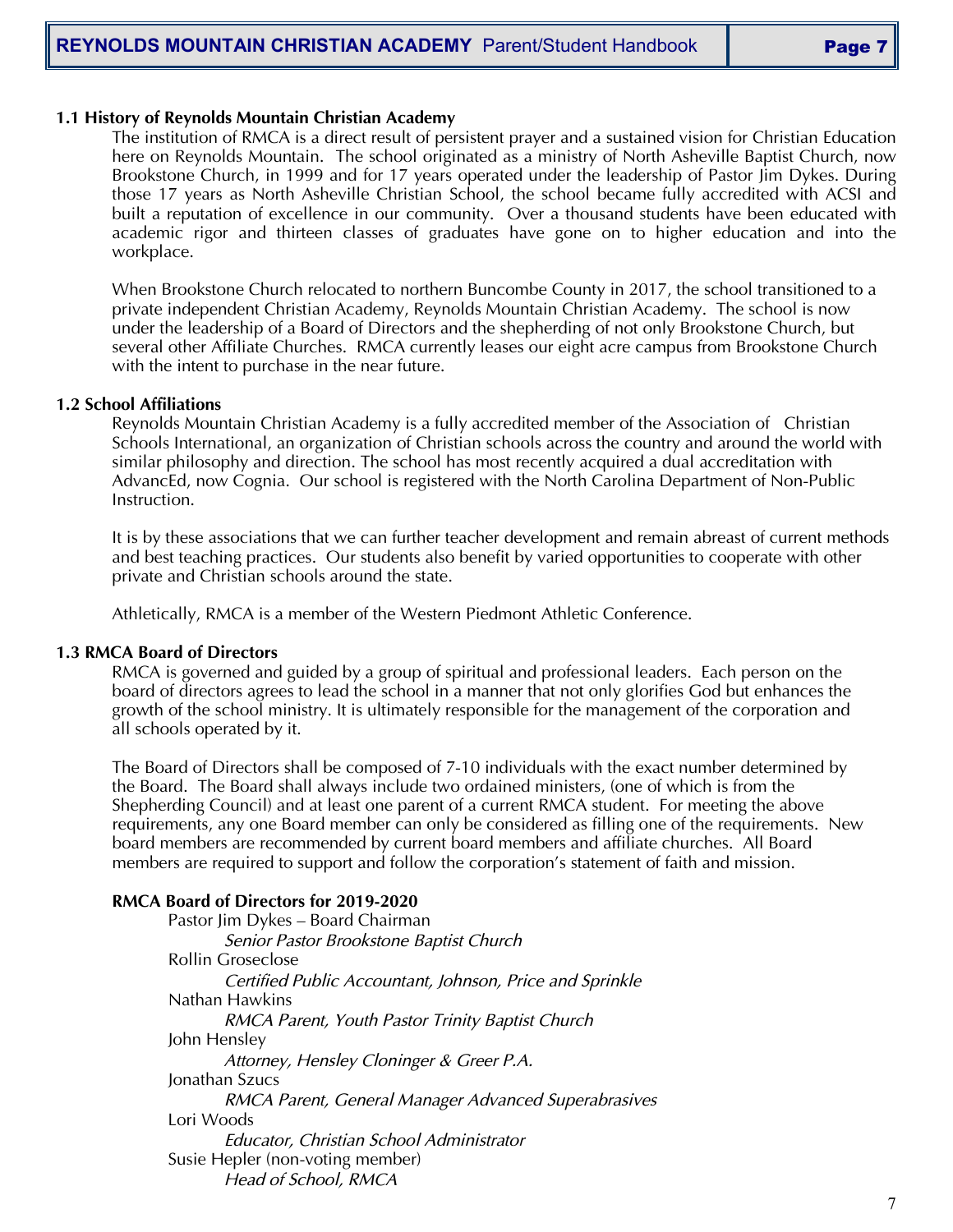#### **1.4 Administration**

**Administrators** Head of School: Mrs. Susie Hepler Principal: Mrs. Christy Messer

#### **Administrative Team**

Director of Advancement: TBD Director of Admissions: Mrs. Dannah Young Dean of Students: Mrs. Sarah Bolick Director of Finance: Mrs. Diane Patterson Director of Student Support: Mrs. Heidi Neese Curriculum Director: Mrs. Ruthie Williams Athletic Director: Miss Katie McFarland

#### **1.5 RMCA Faculty**

The Faculty of Reynolds Mountain Christian Academy is placed very prayerfully. All faculty members, both teaching and non-teaching personnel are faithful believers in the Lord Jesus Christ. Faculty members hold a degree in the appropriate area of education. Certification through the Association of Christian Schools International is required of all classroom teachers. For an updated list of faculty and support staff, please refer to the school's website.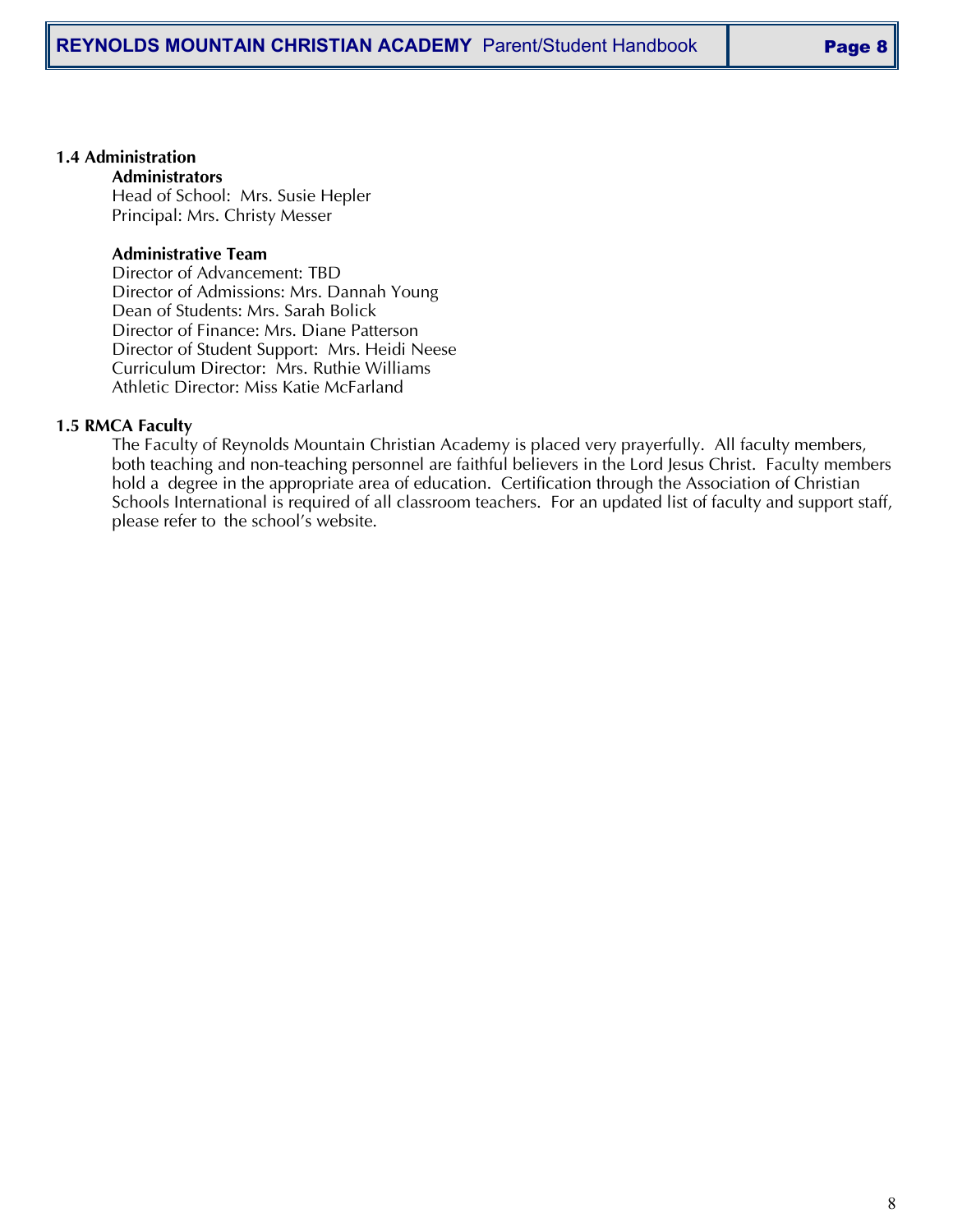#### **FOUNDATIONAL STATEMENTS**

#### **POLICY 2.0**

The ministry of RMCA exists so that families in the North Asheville community and surrounding areas can choose Kingdom education for their children in grades K3 through 12. Kingdom education is defined as "the life-long, Bible-based, Christ-centered process of leading a child to Christ, building a child up in Christ, and equipping a child to serve Christ." It involves the integration and application of biblical truths provided in the Bible to areas of Christian worldview, educational programs and activities, and personal developmental and maturity. These Ends are to be achieved and/or maintained at Reynolds Mountain Christian Academy to the glory of God the Father, His Son Jesus Christ, and our Comforter, the Holy Spirit. Students are directed to remain true to the Lord with all their heart, mind, and soul, exemplifying the name "Christian" as they impact their society for Christ. (Acts 11:19-26) The following statements will direct the ministry's Ends:

#### **2.1 Purpose Statement**:

This Corporation is organized for the purpose of establishing, owning, and operating within North Carolina, a school or schools for the instruction, education, training of such persons as may be accepted by the corporation, in its discretion, for enrollment and instruction in such school or schools. The corporation is a charitable or religious corporation as defined in NC General Statutes § 55A-1-40(4).

#### **2.2 Mission Statement:**

Reynolds Mountain Christian Academy seeks to glorify Jesus Christ by partnering with parents in educating students to lead our community and fulfill the Great Commission.

#### **2.2a Vision Statement:**

At RMCA, we want every student equipped with the tools necessary to lead a life of significance and be a positive force in the world for the rest of their life.

#### **2.3 Core Competencies:**

As RMCA endeavors to fulfill its mission and realize its vision, our ministry is characterized by the following core values:

**Spiritual Formation:** Each student must seek to demonstrate the knowledge and skills necessary to pursue an authentically Christian way of life, manifested by trust in God, obedience to Christ's commands, and love of God and neighbor.

**Biblical Exposition:** Each student must seek to demonstrate the ability to properly and effectively interpret, apply, and communicate the Scriptures.

**Theological Integration:** Each student must demonstrate the ability to understand apply the doctrines of Christianity to life and service.

**Academic Excellence:** Each student must demonstrate the knowledge, skills, and Christian disposition necessary for service and leadership in institutes of higher education, the church, and the community.

**Critical Thinking and Communication**: Each student must demonstrate the ability to think critically, argue persuasively, and communicate clearly.

#### **2.4 Statement of Faith**:

We believe the Scriptures of the Old Testament and New Testament are verbally inspired by God and are the supreme and final authority in faith and life.

We believe in one God, eternally existing in three persons: Father, Son and Holy Spirit.

We believe that Jesus Christ was begotten by the Holy Spirit, born of the Virgin Mary, and is true God and true man.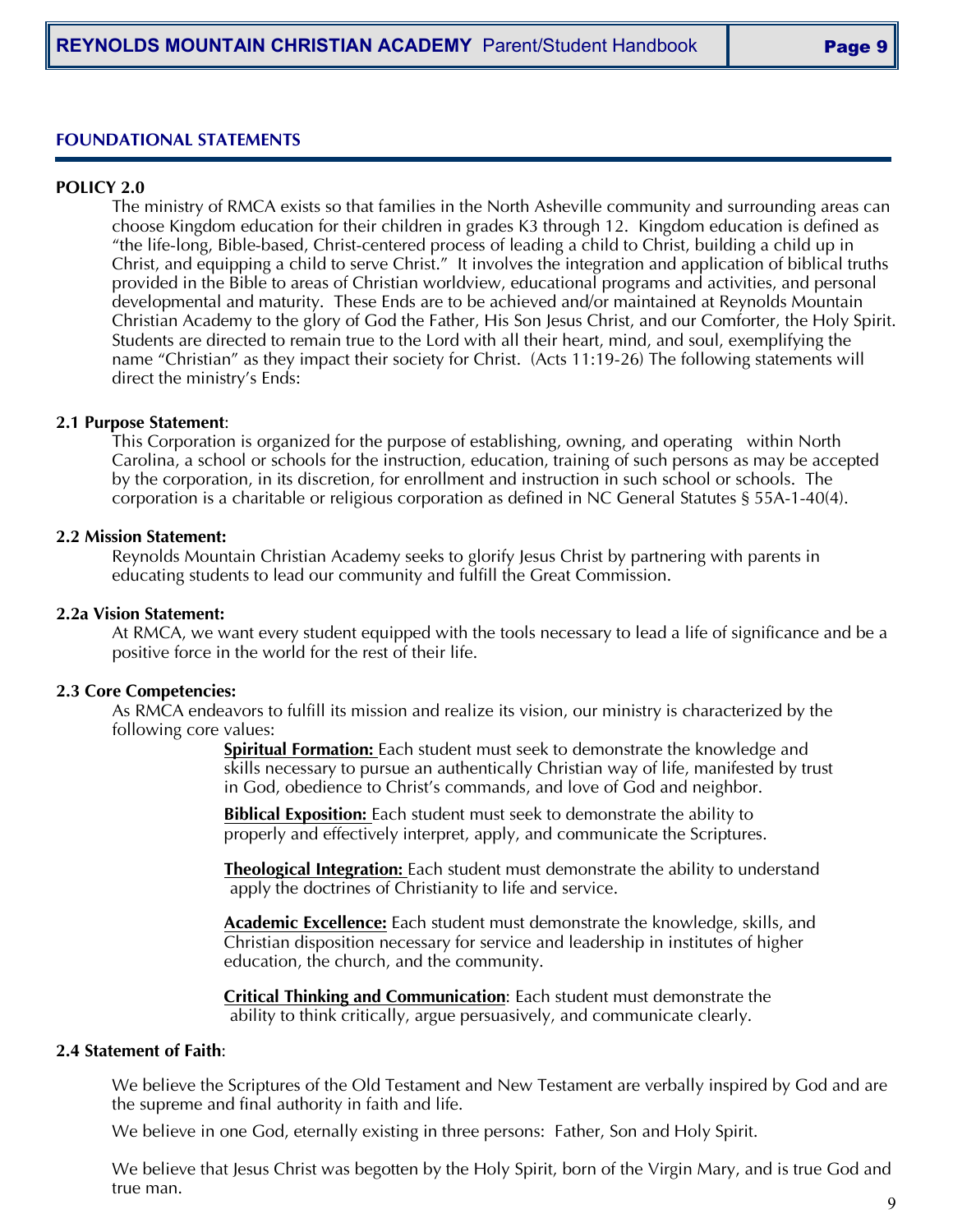We believe that man was created in the image of God; that he sinned and thereby incurred not only physical death, but also spiritual death, which is eternal separation from God; that all humans are born with a sinful nature and, in the case of those who reach moral responsibility, manifest themselves as sinners in thought, word and deed.

We believe that the Lord Jesus Christ died for our sins according to the Scripture, a substitutionary sacrifice, and that all who receive Him by faith are justified on the grounds of His shed blood.

We believe in the resurrection of the crucified body of our Lord, in His ascension into heaven, and in His present life there for us, as High Priest and Advocate.

We believe in "that blessed hope," the personal and imminent return of our Lord and Savior Jesus Christ.

We believe that all who receive by faith the Lord Jesus are born again of the Holy Spirit and thereby become children of God.

We believe in the bodily resurrection of the just and the unjust, the everlasting conscious blessedness of the saved, and the everlasting conscious punishment of the lost.

#### **2.5 Final Authority for Matters of Belief and Conduct:**

The statement of faith does not exhaust the extent of our beliefs. The Bible itself, as the inspired and infallible Word of God that speaks with final authority concerning truth, morality, and the proper conduct of mankind, is the sole and final source of all that we believe. For the purposes of Reynolds Mountain Christian Academy's faith, doctrine, practice, policy, and discipline, our Board of Directors and Shepherding Council is RMCA's final interpretive authority on the Bible's meaning and application.

#### **2.6 Sanctity of Life Statement:**

We believe that all human life is sacred and created by God in His image. Human life is of inestimable worth in all its dimensions, including pre-born babies, the aged, the physically or mentally challenged, and every other stage or condition from conception through natural death. We are therefore called to defend, protect, and value all human life. (Ps 139.)

#### **2.7 Statement on Marriage, Gender, and Sexuality**

We believe that God wonderfully and immutable creates each person as male or female. These two distinct, complementary genders together reflect the image and nature of God. (Gen 1:26-27.) Rejection of one's biological sex is a rejection of the image of God within that person.

We believe that the term "marriage" has only one meaning: the uniting of one man and one woman in a single, exclusive union, as delineated in Scripture. (Gen 2:18-25.) We believe that God intends sexual intimacy to occur only between a man and a woman who are married to each other. (1Cor 6:18, Heb 13:4.) We believe that God has commanded that no intimate sexual activity be engaged in outside of a marriage between a man and a woman.

We believe that any form of sexual immorality including adultery, fornication, homosexual behavior, bisexual conduct, incest, and use of pornography is sinful and offensive to God. (Matt 15:18-20, 1 Cor. 6:9-10.)

We believe that to preserve the function and integrity of Reynolds Mountain Christian Academy, and to provide a biblical role model to RMCA students and families, it is imperative that persons employed by RMCA in any capacity, or who serve as volunteers agree to abide by this Statement.

We believe that God offers redemption and restoration to all who confess and forsake their sin, seeking His mercy and forgiveness through Jesus Christ. (Acts 3:19-21, Romans 10:9-10). We believe that every person must be afforded compassion, love, kindness and respect. Hateful or harassing behavior or attitudes any individual are not permitted and are not in accord with the doctrines of RMCA.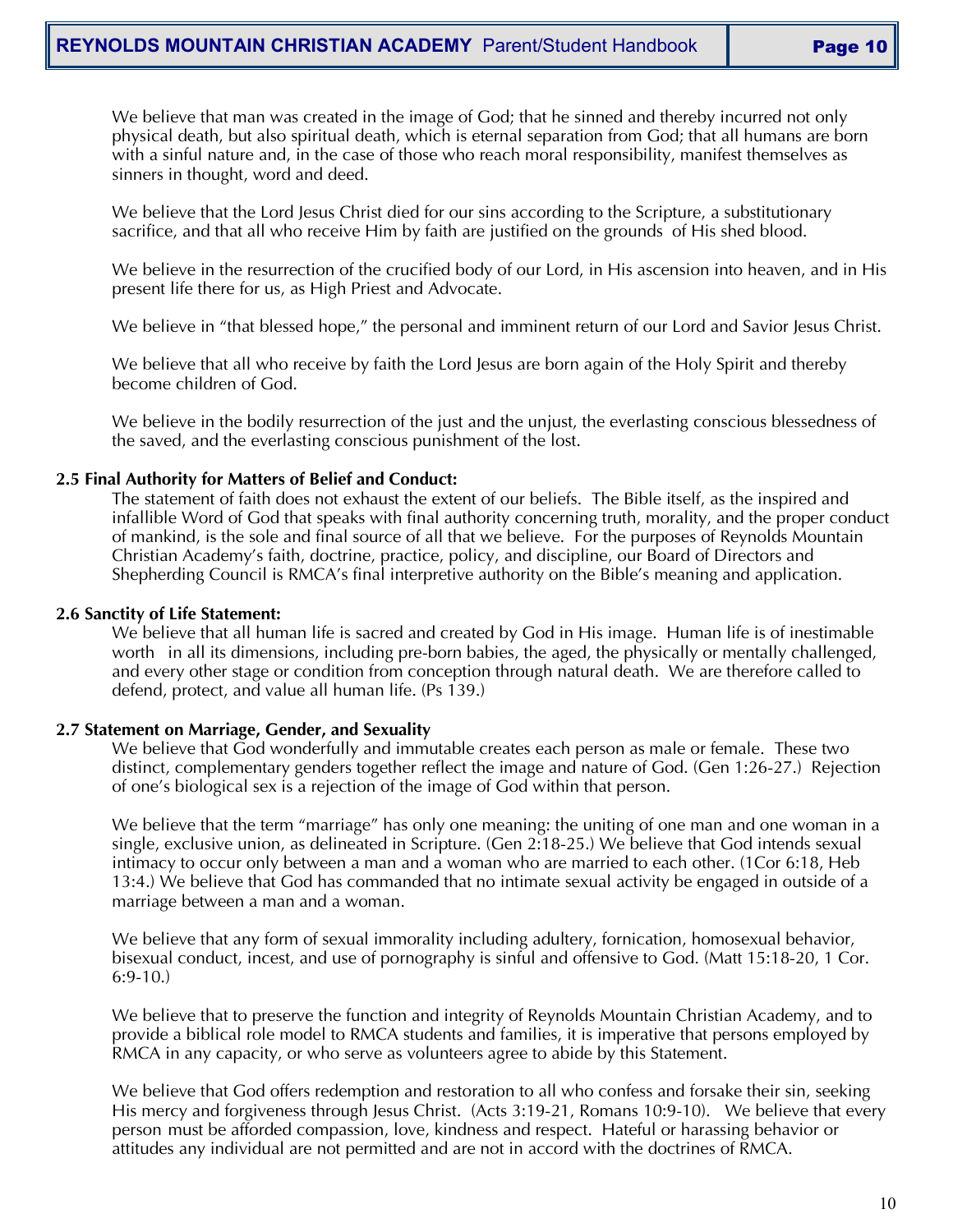# **2.8 Expected Student Outcomes**:

# **Spiritual Formation**

Impact Statement: Spiritual formation assists students in the development of a pattern of life that leads to Christ-likeness. The evidence of a biblical lifestyle involves the practice of spiritual disciplines, a balance of discipline and correction, head to heart development of the mind, body, and character, and a spirit of service and gratefulness.

Rationale: Students express an informed faith in Christ, have a visible testimony, are engaged in church and other related activities of growth and service that contribute to the Great Commission, act appropriately for justice, equity, and peace, and make maturing application of biblical principles in organizational, family, and social relationships.

Mission Objectives:Students personally respond to carrying out the Great Commission locally and around the world in a culturally sensitive manner. Students understand and commit to a personal relationship with Jesus Christ. Students know, understand, and apply God's Word in daily life. Students are empowered by the Holy Spirit and pursue a life of faith, goodness, knowledge, self-control, perseverance, godliness, brotherly kindness, and love. Students treat their bodies as the temple of the Holy Spirit. Students are actively involved in a church community, serving God and others. Students respect and relate appropriately with integrity the people they work, play, and live with.

#### **Worldview Orientation**

Impact Statement: Christian schools have the opportunity to intentionally assist students in developing a coherent and consistent worldview. RMCA seeks to assist students in framing their view of God, molding their understanding of what it is to be human, grounding them in their faith, and shaping their values of a person's place in society, community, family, and church.

Rationale: Students apply the unifying principle of God as the Creator and Savior in their thinking as it relates to all content disciplines, have a working knowledge of biblical theism and other worldviews, demonstrate an understanding of the inherent tension to bring life, beliefs, and behavior into conformity with the teachings of Christ.

Mission Objectives: Students have a critical appreciation of languages and cultures of other peoples, dispelling prejudice, promoting interethnic harmony, and encouraging biblical hospitality for the "alien" or "stranger." Students are committed to lifelong learning. Students understand the worth of every human being as created in the image of God. Students can articulate and defend their Christian worldview while having a basic understanding of opposing worldviews. Students possess apologetic skills to defend their faith. Students embrace and practice justice, mercy, and peacemaking in family and society. Students understand that work has dignity as an expression of the nature of God.

#### **Academic Thinking**

Impact Statement: As an academic institution, it is our responsibility to well-educate our students. Students need to engage in ideas, principles, and knowledge of content in a thorough and comprehensive way. Learning should engage a general acquaintance with many things and a thorough examination and mastery of many others. Students should be able to reason, be reasonable, be articulate, and demonstrate graciousness.

Rationale: Students evidence learning across disciplines, demonstrate a proficiency in transferring learning from one subject to another, utilize higher order thinking skills, demonstrate an ability to think logically, support inferences, and justify conclusions,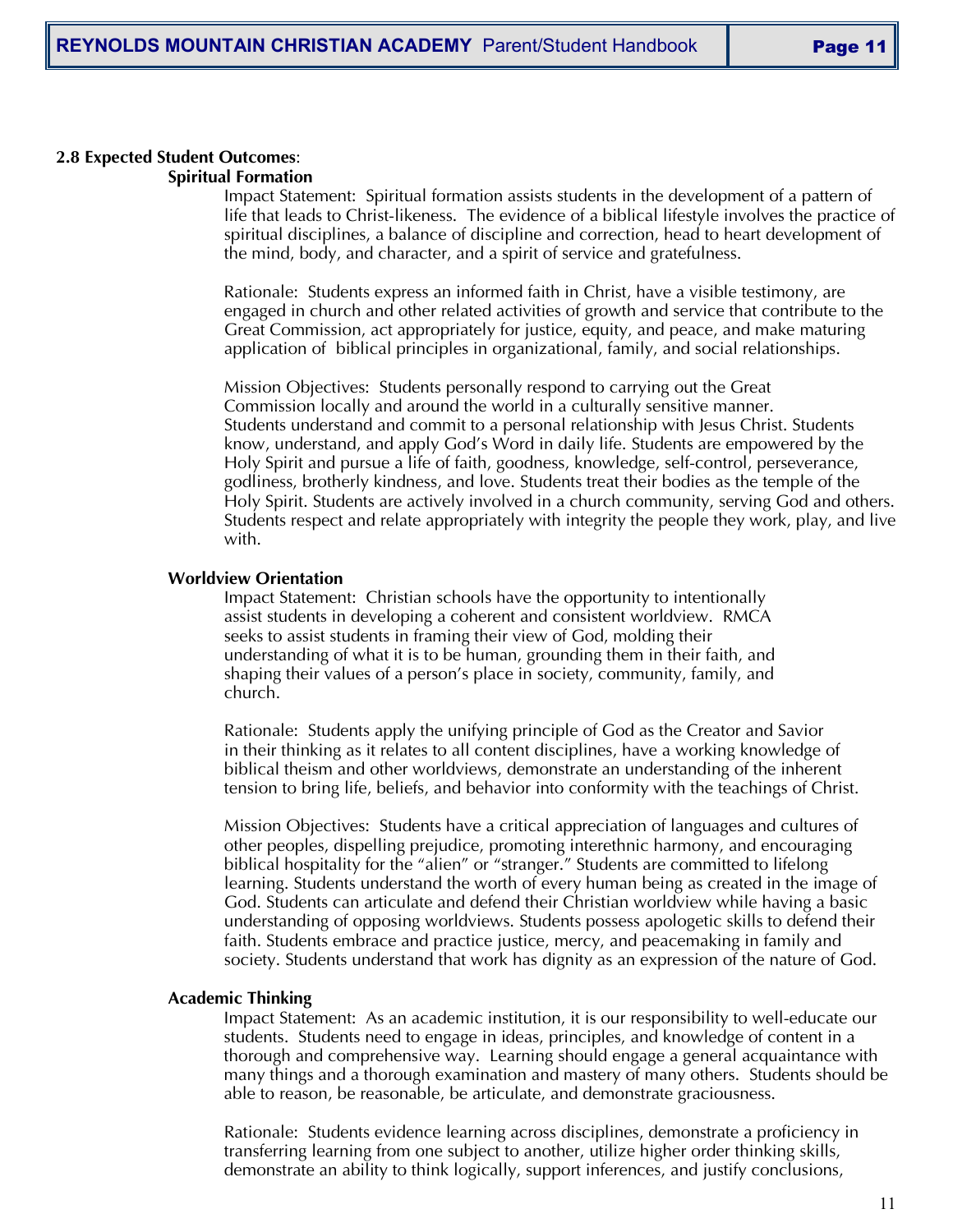evaluate a variety of problems, and utilize multiple and creative strategies in solving or posing possible solutions to them.

Mission Objectives:Students are well prepared in all academic disciplines, and are skilled in reading, writing, speaking, listening, and thinking. Students are proficient in mathematics and science. Students have a knowledge and understanding of people, events, and movements in history (including church history) and the cultures of other peoples and places. Students appreciate literature and the arts and understand how they express and shape their beliefs and values. Students value intellectual inquiry and are engaged in the marketplace of ideas (open honest exchange of ideas). Students have an appreciation for the natural environment and practice responsible stewardship of God's creation.

#### **Skills Development**

Impact Statement: Students must develop a strong knowledge base, but the academic institution has an obligation to teach the skilled use of that information. Students need to be able to read, speak, and write, make application of logic, utilize tools of research, frame their questions, compute the resources and facts, investigate their findings, and be confident in their conclusions.

Rationale:Students utilize a variety of resources including technology to develop and evaluate information, demonstrate an ability to develop thoughtful questions in problem solving, engage their community responsibly both politically and socially, evidence an attitude of responsible stewardship of Creation, life, time, finances, and material goods, and articulate the biblical respect for all vocational callings as a gift from God.

Mission Objectives:Students know how to utilize resources including technology to find, analyze, and evaluate information. Students have the skills to question, solve problems, and make wise decisions. Students understand, value, and engage in appropriate social (community) and civic (political) activities. Students are prepared to practice the principles of healthy, moral family living. Students are good stewards of their finances, time (including discretionary time) and all other resources.

#### **2.9 School Verse, Mascot and Colors**

**2.10.1** The school verse for Reynolds Mountain Christian Academy is:

"You shall love the Lord your God with all your heart and with all your soul and with all your might." Deuteronomy 6:5

**2.10.2** School Mascot is the Eagle

**2:10.3** School Colors are Navy, Gray, and Lime Green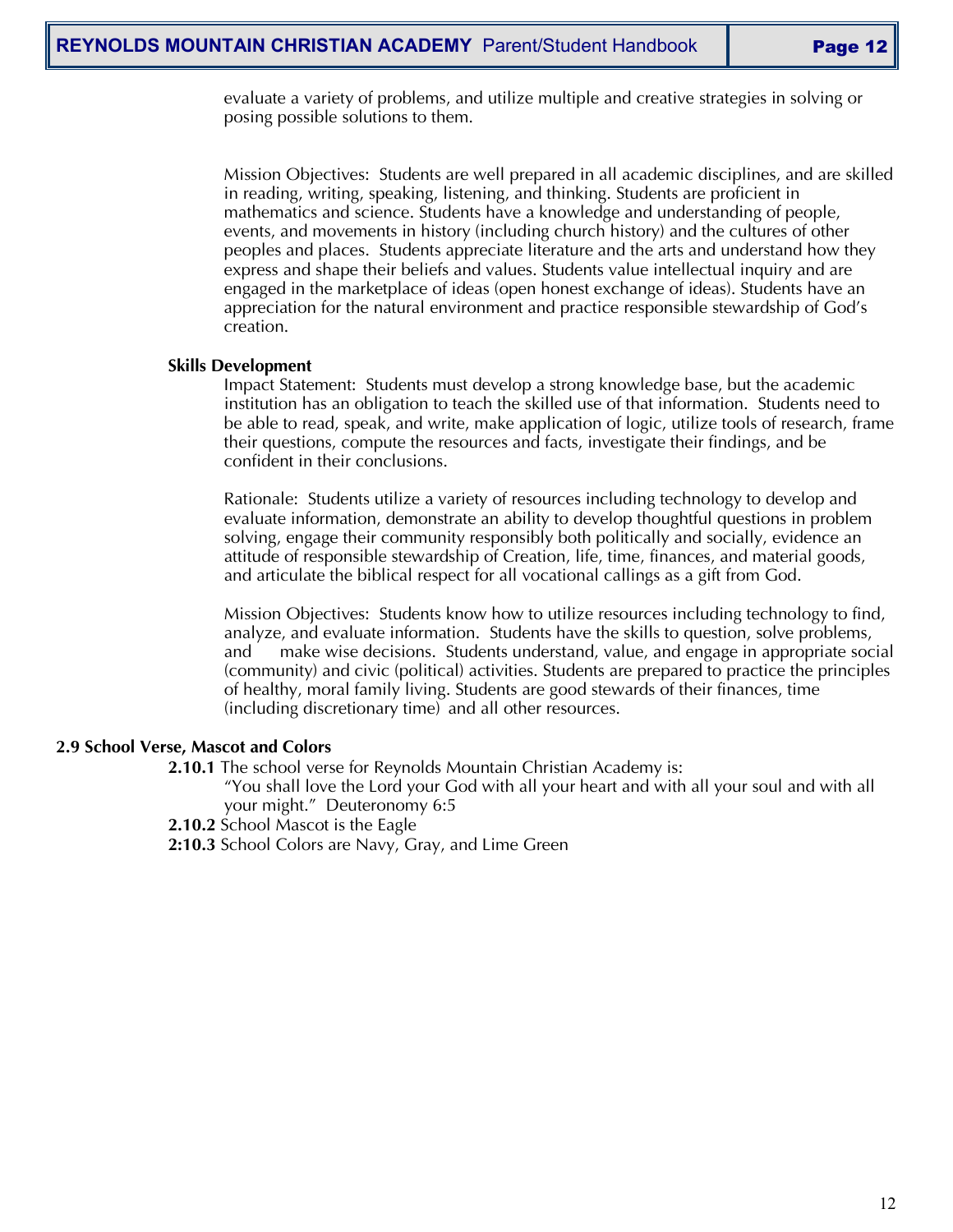#### **ADMISSIONS POLICIES AND PROCEDURES**

#### **Policy 3.0 Admissions Policy and Procedures**

RMCA is committed to excellence in every aspect of Christian Education. We believe that Christian Education should not be a luxury, but a valid educational opportunity for every student. Student selection is based on a personal interview with parents/guardians and the student, individual educational needs and the availability of classroom openings. RMCA does reserve the right to deny admission based on the inability to meet student needs.

#### **3.1 Non-Discriminatory Policy as to Students**

Reynolds Mountain Christian Academy admits students of any race, color, national and ethnic origin to all the rights, privileges, programs, and activities generally accorded or made available to students at the school. It does not discriminate on the basis of race, color, national and ethnic origin in administration of its educational policies, admissions policies, scholarship programs and athletic and other schooladministered programs.

#### **3.2 Admissions Procedures**

Parents who would like to enroll their children in RMCA for the first time should contact the school office and schedule a family visit. After the visit, parents will be given all application materials. Acceptance at RMCA is based upon the availability of student space, the ability to meet the student's needs, and the family visit with the parents and students.

Students in grades 7-12 must attend the family visit and meet with the Head of School or designee. These upper school students must complete the Upper School Application, sign a Code of Conduct, and provide personal references.

Students and their parents must be in agreement with and supportive of the policies of the school and must sign the Statement of Cooperation and the Tuition Agreement. A non-refundable deposit is also required to ensure the student's enrollment.

Once a student has enrolled at RMCA, except for the early education classes, he/she is considered enrolled year after year until graduating as a senior. If parents chose to not have students enrolled for the upcoming school year, they must officially withdraw the student through the office (please see withdrawal procedures.) Each March, students will be charged with registration fees for the upcoming year ensuring their place on the school's roster.

#### **3.3 Transfer Students and Transfer Credit Policy**

RMCA welcomes transferring students into our academic program. All transferring students must provide complete information on the reasons for leaving the previous school, as well as references from that school. Parents must agree for RMCA to request all records from the transferring school.

Students in elementary school must provide a copy of the last report card issued from the previous school. If the transferring school recommends retention, RMCA will follow that recommendation. Students with learning or behavior needs must also supply all test information and documentation from the previous school. If appropriate, a copy of the current IEP is required. Students in grades  $7<sup>th</sup>$  and  $8<sup>th</sup>$  grade will provide a report card as well as a transcript if possible.

All students entering grades 9-12 will meet with the Dean of Students prior to finalizing admission to review credits needed for graduation. Students will be required to also undergo admission testing to ensure proper grade placement. RMCA may require an end of course proficiency test to determine placement as well.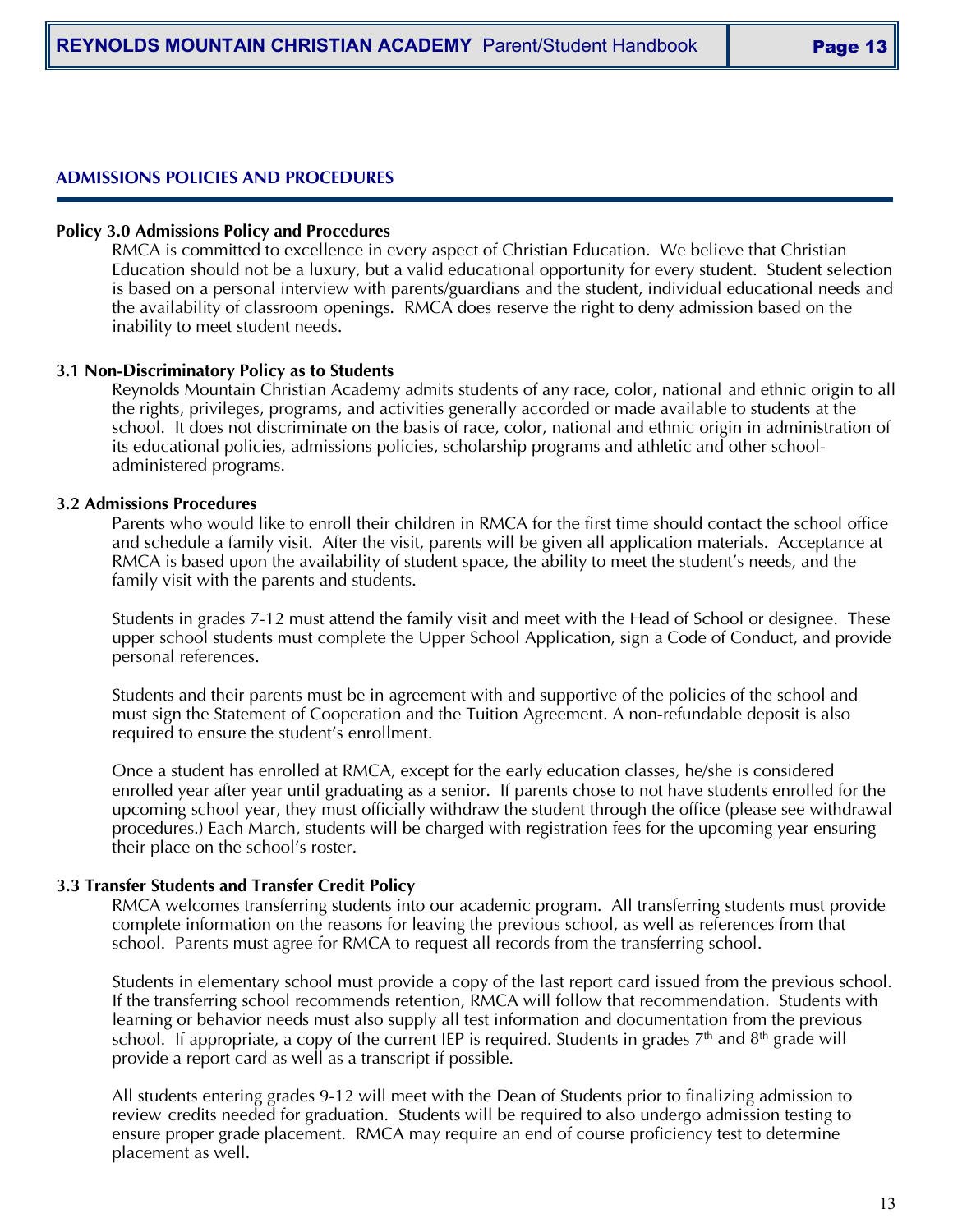# **REYNOLDS MOUNTAIN CHRISTIAN ACADEMY** Parent/Student Handbook **Page 14**

Parents should bring the most recent school transcript issued. It is the Dean of Students's and administrators' discretion as to how transfer credits will be applied. RMCA reserves the right to scrutinize the course content and competencies to discern the awarding of credit. Courses transferred to RMCA will be listed on the transcript but will not be used for the computation of the student's GPA at RMCA. Only the final grades in courses taken from the time the student is enrolled at RMCA and that carry high school credit will be used to compute a student's internal GPA. Students must be enrolled at RMCA for a minimum of two years on the high school level to be eligible for valedictorian or salutatorian. All honors, including valedictorian, salutatorian, junior marshals and/or graduation honors, are based on the GPA earned while a student at RMCA.

Please see the list of graduation requirements for required classes. RMCA will not admit transferring students in grades 9-12 after the beginning of the third quarter.

Current RMCA Students: RMCA will accept dual enrollment credits from regionally accredited institutions such as Montreat or AB Tech, local high schools or regionally accredited online high schools. The credit awarded will be determined by the administration and guidance office. All courses for each individual student must be approved in advance through the Upper School Guidance Office.

#### **3.4 Withdrawal Procedures**

If during the school year it becomes necessary to withdraw your child, the following procedures must be followed to complete the withdrawal process:

- Contact the school office and schedule a student withdrawal interview.
- Complete a withdrawal form including statement of reasons for withdrawal.
- Return all textbooks, library books, and academic materials.
- Return all athletic uniforms and/or equipment.
- Collect all personal belongings from desks, lockers, etc.
- Settle any outstanding balances with the business manager. **Please note that families withdrawing from RMCA are responsible for the entire year's tuition and associated fees.** Tuition and fees are not refundable.
- Provide RMCA with transfer information for new school.

Students withdrawing from RMCA will not be eligible to participate in any school events including extracurricular activities and athletics from the date of withdrawal. Families that voluntarily withdraw from RMCA during the school year are obligated to the remainder of the school year's tuition. **Please note that student records will not be transferred to a new school if the family owes a balance to RMCA.**

Families that desire to re-enroll at RMCA must go through the original application process including all application fees.

#### **3.5 Parent Concerns/Conferences**

A chain of command exists for the orderly administration of the school. It may be used to expedite attention to areas of concern. When there is a situation or suggestion relating to the school, the most effective channel to take is in this order: 1) Teacher, 2) Principal 3) Head of School, 4) RMCA School Board for any policy concerns. There is a proper procedure to be followed to resolve any problem a parent may have related to the school. It is based on the Biblical principle in Matthew 18:15-17.

- First Step: The parent makes an appointment with the teacher and attempts to resolve the problem at the classroom level. In most cases, this is successful. (The principal does not normally sit in on parent-teacher conferences.)
- Second Step: If the issue remains unresolved, the parent makes an appointment with the principal. The teacher will attend this conference.
- Third Step: If the Principal cannot resolve the issue, then and ONLY then is it appropriate to request a meeting with the Head of School. The Head of School and the Principal will meet with the parent.
- Final Step: If the Principal and the Head of School cannot resolve the issue, they will take the issue to the Board of Directors for counsel and direction.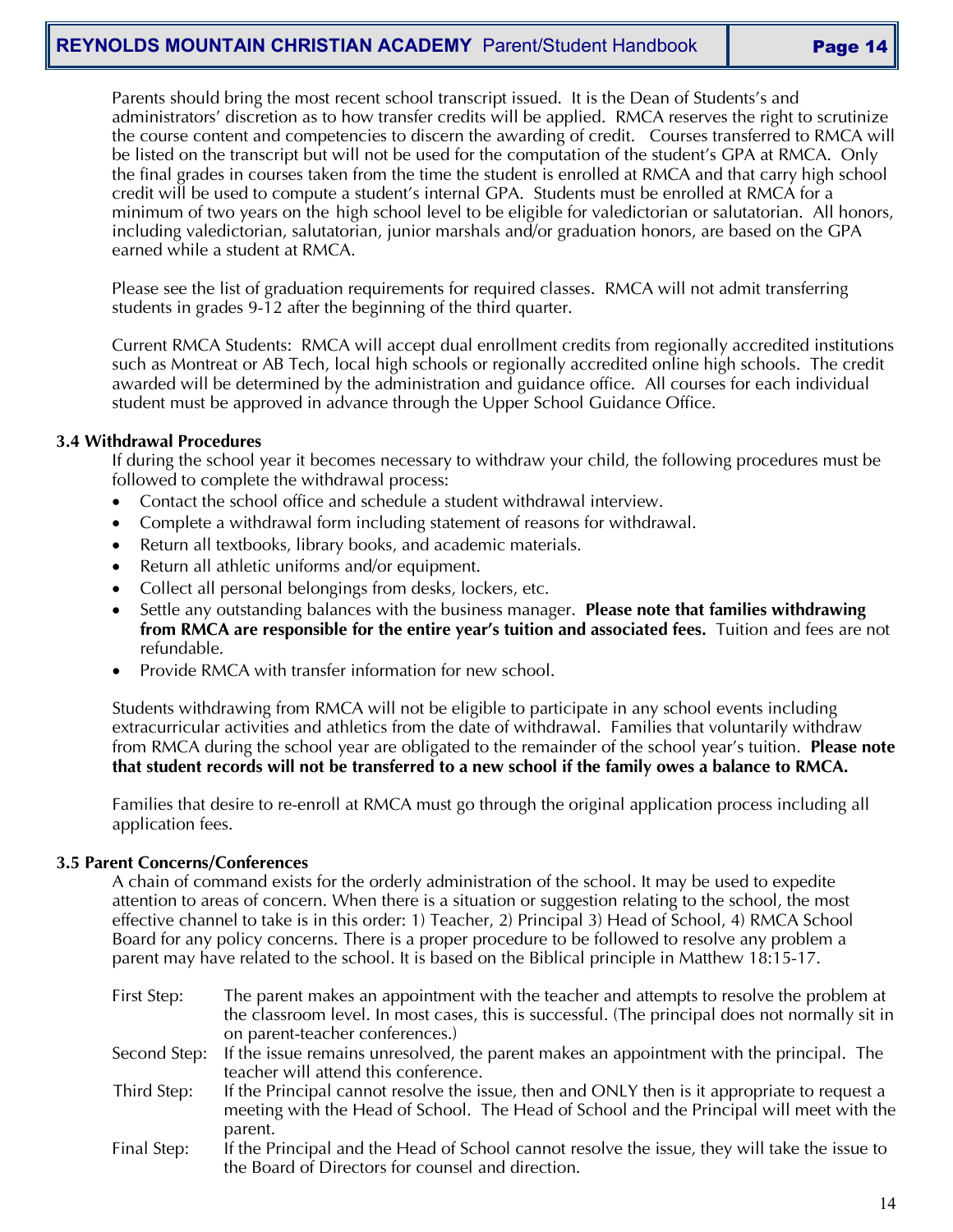#### **Please do not contact any of the affiliate churches for school concerns or problems.**

Parents who display anger or lack of self-control toward any of the school staff are asked to remove their child from the school. The same is true for parents who gossip or attempt to engender a spirit of strife in the school.

#### **BUSINESS PROCEDURES**

#### **Policy 4.0 Tuition Agreement/FACTS Management**

RMCA offers all students a yearly tuition rate. All families will be asked to sign a tuition agreement each school year. As a convenience to families twelve-month, bi-annual, and single payment plans are available. Families opting for the twelve-month plan begin payment in August of each year. RMCA uses FACTS for all tuition billing and payment information. Please refer to your current tuition contract for school id information and log-on information for your personal tuition account.

#### **4.1 Financial Guidelines for Tuition Payments**

**We Plan for Families to be With Reynolds Mountain Christian Academy for the Entire School Year:** Due to the nature of education, much of the planning required to run an effective school must be done on an annual basis. Significant financial commitments are made annually: teachers are hired, capital assets are purchased, programs are developed, and a host of other plans are created to function for the entire year. As such, by enrolling your child at RMCA you are committing to partner with the school for the entire year. Families entering the school mid-year are committing to partner with RMCA for the remainder of the school year.

#### **Key Financial Guidelines:**

**New Student Applicants:** A non-refundable registration deposit of \$200 is due upon receipt of a new student application. Applications received without the deposit will not be considered until the deposit is received.

**Enrolled Students** are considered automatically re-enrolled for the upcoming school year as of March 1<sup>st</sup>. Your registration deposit of \$200 per student will be billed through FACTS with your March tuition payment. The balance of your registration fee will be billed with your August tuition payment. If you are not planning to return for the upcoming school year, you must notify the school by March 1<sup>st</sup>.

Students will not be enrolled until all financial obligations from the previous year are met. Families with an outstanding balance as of August  $1<sup>st</sup>$  will cause their students' names to be removed from the class lists for the upcoming school year.

Families who enroll their student with Reynolds Mountain Christian Academy are obligated to pay the entire school year's tuition and fees unless officially withdrawn prior to August 1st. Families who enroll after August  $1<sup>st</sup>$  and voluntarily withdraw during the school year are obligated to the remainder of the school year's tuition.

All tuition payments will be made through FACTS our online tuition processing service. *There is a yearly* per family enrollment fee of \$50 for 12 month tuition plans and a \$20 fee for bi-annual and single **payment tuition plans.** If you are not currently enrolled, upon receipt of your application, an account will be created for your family which you will need to activate and verify/provide billing information and payment option. **Enrollment in FACTS is mandatory**.

If an account becomes 30 days past due, the student will not be allowed to return to school until the account has been made current or arrangements have been made/approved through the school administration.

Consistent failure to meet the financial obligations of the chosen payment plan may result in dismissal of the student.

If a student is suspended, expelled, or asked to withdraw for disciplinary reasons, tuition for the balance of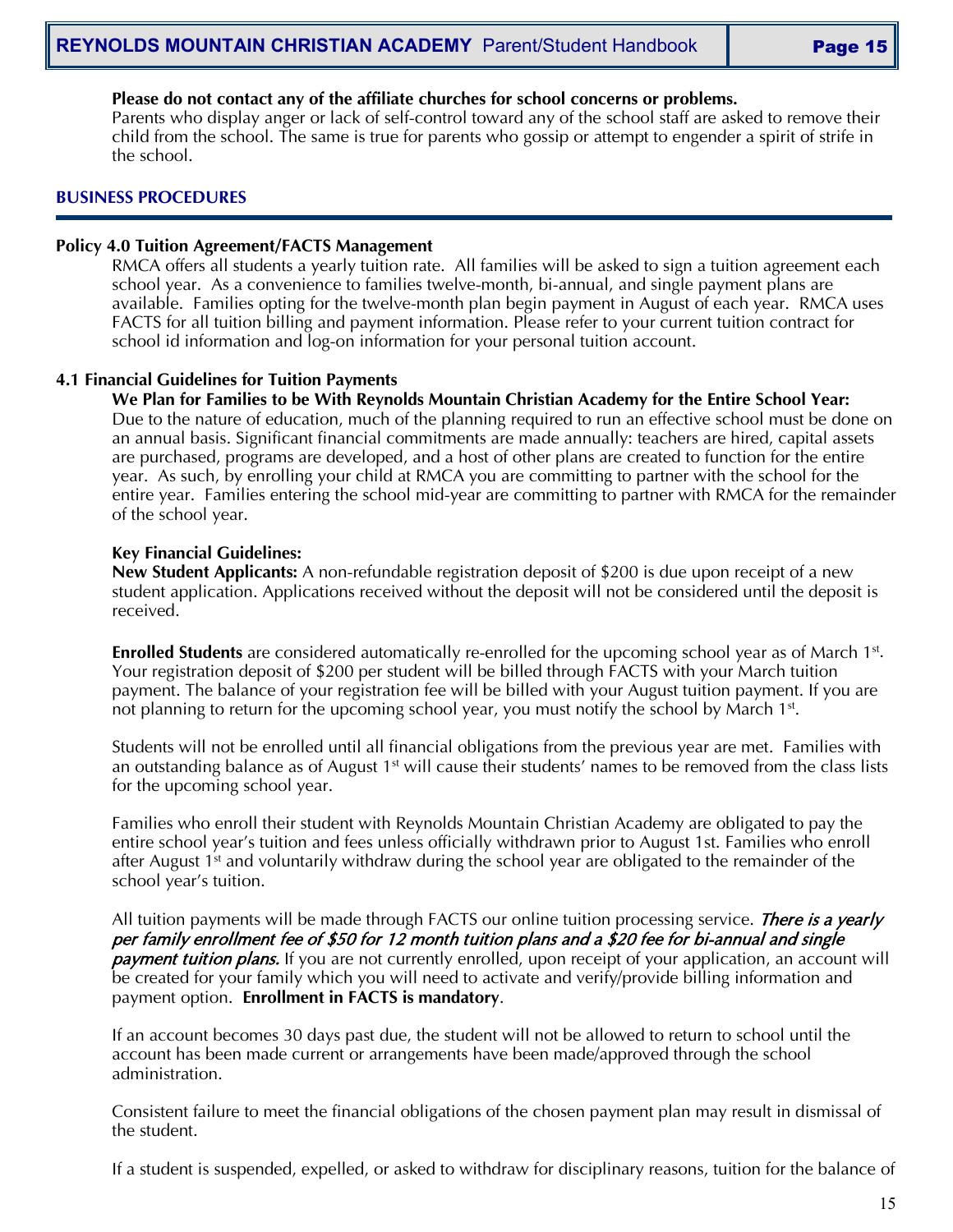the year remains due to the school. Student records will not be forwarded to the new school until all balances are resolved.

Inability to comply with ANY of the above Financial Guidelines must be communicated to the school Business Manager immediately.

#### **SCHOOL DISCIPLESHIP, SPIRITUAL FORMATION AND DISCIPLINE POLICIES**

#### **Policy 5.0 Spiritual Growth and the Study of Scripture**

Spiritual growth is fostered in students by exposing them to the Word of God, and by involving them in the study of it. For spiritual growth to be fostered, spiritual regeneration must first take place. It is understood that the gospel is the power of God unto salvation. By exposing the students to the Word of God, it is His Word that convicts, changes, conforms, and challenges the students. The teacher is responsible for guiding the students through their study of the Bible by answering questions and being an example of spiritual growth that could and should be imitated. An emphasis is placed on Christian service and conformity to His image. One way teachers determine if students show fruit is by observing peer interaction. Through an emphasis on Servanthood, the students' level of spiritual growth is assessed by their willingness to help others.

#### **5.1 Chapel Services**

A vital aspect of Kingdom Education is the opportunity we have to worship together. Each Wednesday morning our elementary and upper school students come together to celebrate praise and worship and to hear instruction from God's Word. Guest speakers from our local church community are invited to speak each week as well as our own teaching faculty. Early education students and elementary students meet at 9:30am and upper school students meet at 10:30am each week. Several special chapels are planned each year as well. Parents and grandparents are always welcome to join us for our chapel services.

#### **5.2 Spiritual Emphasis Week**

At the beginning of each school year, the faculty of RMCA sets aside the majority of academic instruction for one week of intense spiritual emphasis. Guest speakers will join our faculty in guiding students to a place of worship, instruction and self-reflection. Activities vary year to year across grade levels but are always hands-on, engaging and will challenge each student to evaluate their own personal walk with the Lord.

#### **5.3 Missions Opportunities**

At Reynolds Mountain Christian Academy, students are taught to live out the word of God by participating in missions and community service. This is accomplished at all grade levels through classroom teaching and opportunities to serve. All grade levels participate in at least one off-campus mission opportunity each school year. Our youngest students enjoy walks to Emerald Ridge Nursing Facility to sing and share the love of Christ with the residents. Upper school students will spend a week each spring in our community serving and sharing the Gospel. Over the summer each year, many RMCA students travel overseas to serve. RMCA also serves as a relay center for Operation Christmas Child, collecting hundreds of shoeboxes each year. In the spring, we welcome missionaries from all over the world to share with our students their calling to go and spread the Gospel message. Our year is filled with opportunities for our students to learn to serve.

#### **5.4 Discipleship Groups**

Understanding that building discipleship relationships is vital to spiritual growth and that as Christians, we are called to be ambassadors of the gospel message, (2 Corinthians 5: 17-20). We have made it a priority to pour our lives into our students. Each week, upper school students gather in Discipleship Groups, to study God's Word and His Truth, building relationships that will last throughout their school years and beyond. Faculty, parents, and ministry leaders serve as our discipleship group leaders.

#### **5.5 Building Disciples Philosophy**

RMCA is committed to understanding that God uses His Word to bring about obedience expressed in biblical conversion and ongoing sanctification. It is our deep desire to effectively teach God's Word to our students in context, with both clear interpretation and practical application, therefore developing a biblical worldview. We know that people cannot rightly respond until they properly understand God's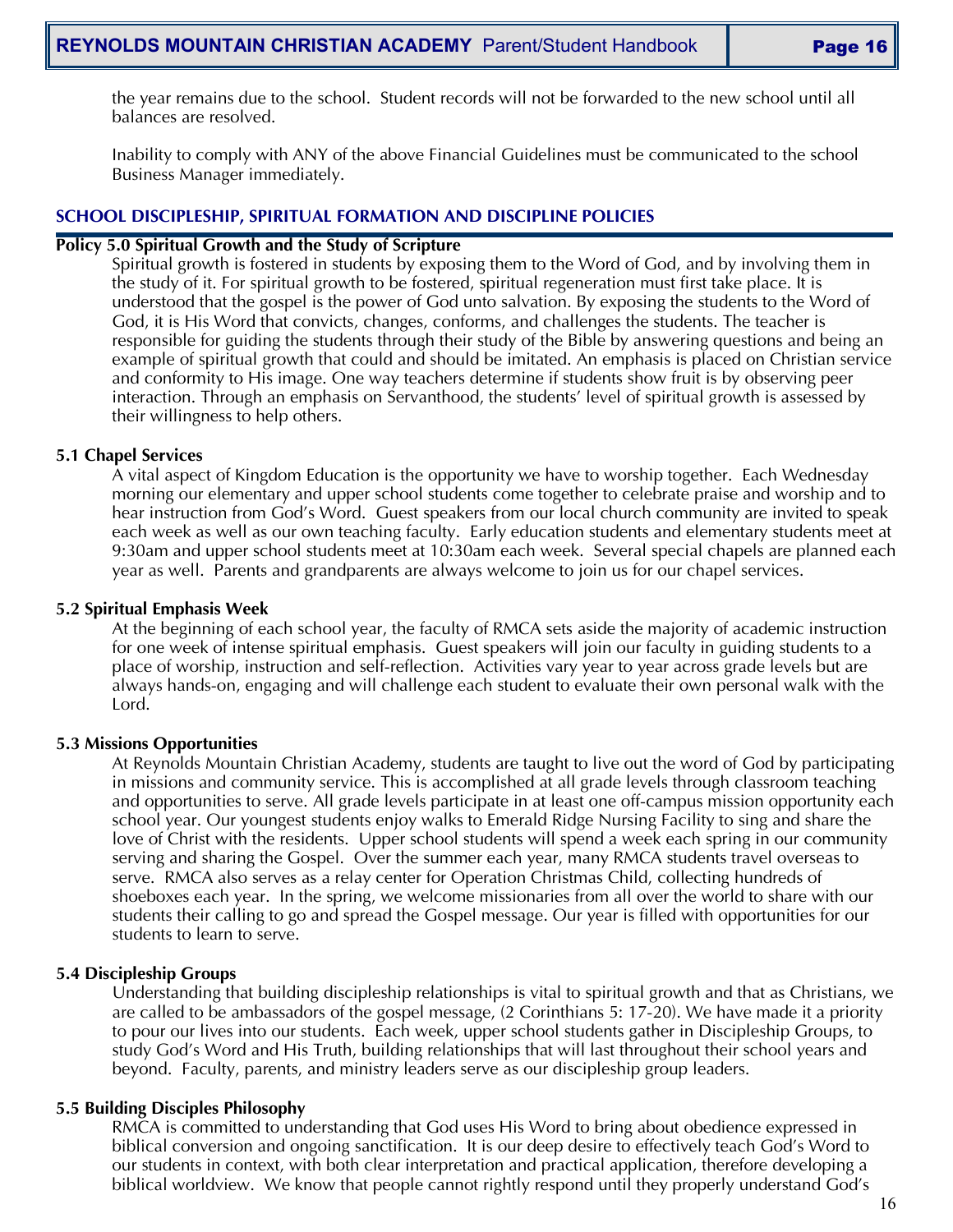Word. Our desire is that students would clearly understand the high cost of aligning themselves with Jesus Christ (in both conversion and sanctification) and that they would gladly submit to the call of Jesus to be a disciple and make disciples of the nations.

Vital to our discipleship strategy is the partnership with the home in order to have the most substantial impact on the lives of our students. We believe that discipline and discipleship are both ultimately the parent's responsibility. In order for these efforts to be maximized, God has graciously called RMCA to assist our families in raising godly children who have hearts that beat for the things of God. Parents may not agree always with every disciplinary decision or policy. However, we seek the prayers, cooperation, and loyalty of each family in upholding the specific standards contained within this handbook. May the Lord lead each of us to reflect in words, actions, and motives the mind of Christ. (I Corinthians 2:16)

Believing that discipline is a process by which students are guided to develop Christ-like characteristics, each student is encouraged and guided to become internally governed through example and precept. Biblically modeled goals of discipline for discipleship help our students understand how the impact of their actions has negative and positive consequences upon others and themselves. Outward actions and hidden motives behind choices and decisions are carefully examined in light of scripture. We discuss with students how to strengthen our walk with Christ by steps of confession, repentance, forgiveness and restoration. Discipleship means choosing to do the right thing because it brings honor to the Lord.

We make stringent efforts to provide clear expectations for every facet of our student body. We understand that students will make wrong choices and our goal is to help them recognize their sinful actions and avoid this action in the future. Students must conference with teachers, administrators, discipleship group leaders, our pastors and or with parents to discuss repentance, reconciliation with God and others, and consequences for repeated wrong choices.

#### **5.6 Early Education Discipleship and Discipline Policy**

Believing that discipline is a process by which students are guided to develop Christ-like characteristics, each child is encouraged and guided to become internally governed through example and precept. Children by nature need to be guided in how they act and relate to others. Vital to the discipline process is the relationship that teachers will have with the home. Parents will play a key role in teaching their child to practice self-control and to respect others. Together the teacher and parent will focus on the communication of expected behavior, consistency in expectations and consequences and follow-through with consequences.

In the Early Education classroom, very clear boundaries will be established early in the school year. Children will sense security and care with clear limits set for them. Teachers will communicate expectations of classroom behavior by establishing classroom rules and reinforce those daily. Classroom management systems in early education classes will include "Choices Charts" with tokens given for positive choices, or sticker charts with stickers given for positive choices. Complete charts will result in trips to the "prize box" or special activities for rewards.

Most of the daily classroom behavior will be managed easily with positive reinforcement redirection or short time-outs. Occasionally children become harmful to themselves or others. Children will always be removed from the situation or classroom when behavior escalates to this point. A plan to handle harmful behavior will be determined by the parent, teacher and administrator. Children that consistently harm others in the classroom will be asked to withdraw from RMCA until the behavior is resolved.

Above all, our young students will know that they are loved and accepted for the child that God created them to be. Early educators at RMCA will convey their love of each student and celebrate with them as they grow not only academically and physically, but as they grow in the knowledge of Jesus Christ.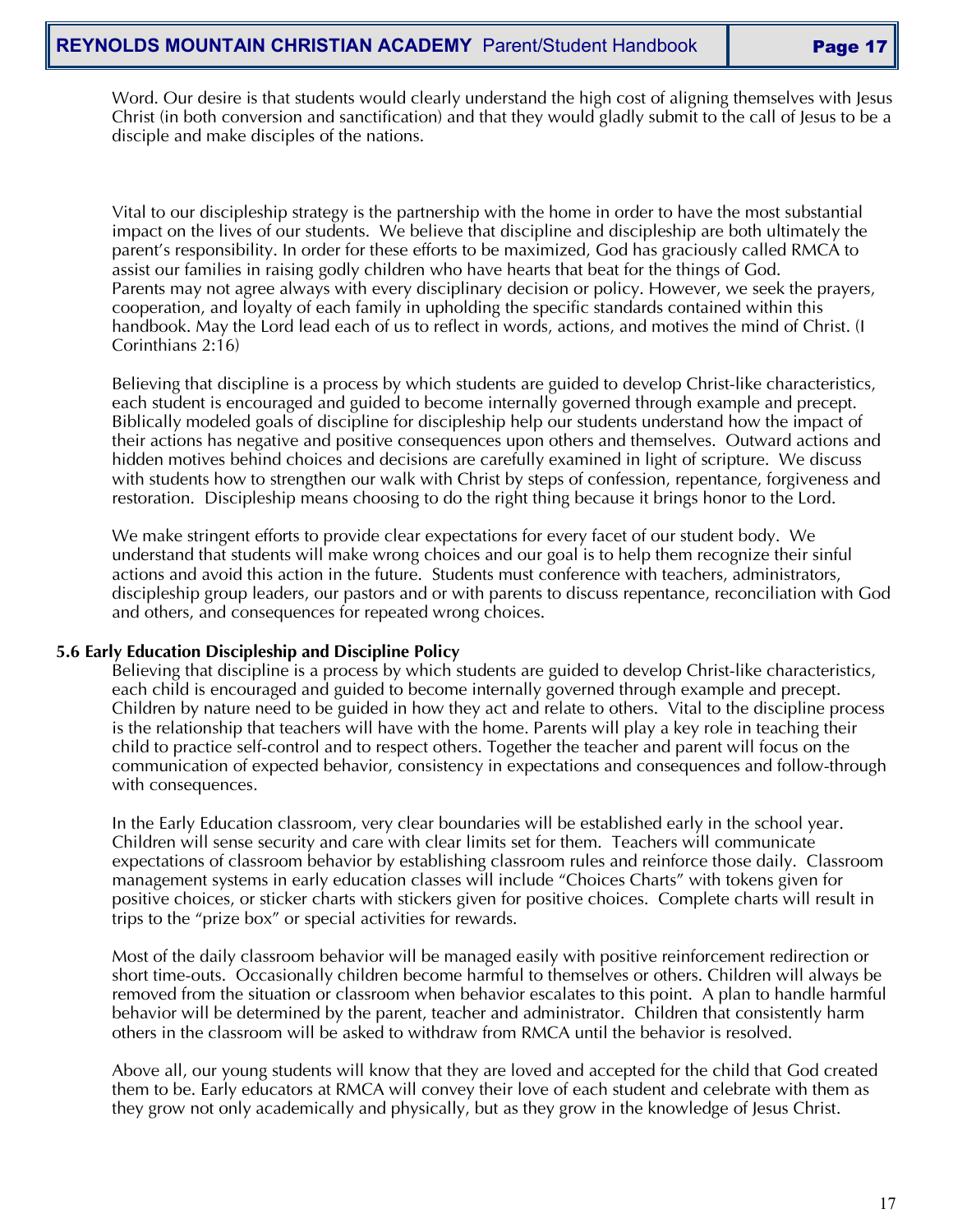# **5.7 Discipleship Goals for RMCA Students**

1. Students will have a heart of submission and respect to the authority of God in their lives as well as the authority of parents and teachers.

*Ephesians 6:1, Proverbs 19:20, Colossians 3:20*

- 2. Students will have a heart of self-control with their words and actions.
- *Titus 2:12, Ephesians 4:29, 1Thessalonians 5:8* 3. Students will have a heart to prefer others.

*Romans 12:10*

- 4. Students will have a heart to listen and accept instruction. *Proverbs 19:20*
- 5. Students will have a heart of stewardship and generosity with all that God has entrusted to them. *Matthew 25:29*

# **5.8 Disciplinary Policies**

The administration, faculty, and staff strongly desire to work in partnership with families and students to make each person feel welcome and safe at RMCA. Because we serve many students, there are necessary standards, values, and rules that must be upheld.

The teacher is the first line of discipline in any classroom setting. Teachers and administrators will use a variety of discipline intervention methods to maintain a positive, safe school environment. A teacher may need to refer a student to an administrator for cases of unsafe, disruptive, or habitually negative behaviors. Decisions regarding follow up consequences for discipline infractions will point the students to scripture as a part of the process.

If a student is responsible for a disciplinary infraction, he/she will be expected to cooperate with the school to arrive at a solution. The student will also be expected to be accountable for the consequences of his/her actions. A student who is unable to meet these expectations may be asked to withdraw from the school.

# **5.9 Behavior Violations and Consequences**

**Group 1 Violations (**includes minor behavior problems)

- 1. Running, shoving, or boisterous activity in the hall or classroom
- 2. Shouting, excessive talking or noise in the hall or classroom
- 3. Eating or drinking in class
- 4. Cutting or pushing in line
- 5. Not wearing uniform properly- see specific consequences
- 6. Disruption of class or teacher's instruction
- 7. Public Display of Affection, includes hugging, holding hands

**Consequences** may include any of the following (or additional) as deemed appropriate by the administration:

- 1.Verbal Warning
- 2.Teacher Conference
- 3. Parent Notification
- 4. Parent/Teacher/Administrative Conference
- 5. Mandatory Time spent with Discipleship Group Leader
- 6. Afterschool Detention

# **Group 2 Violations (**includes attitude and behavior problems)

- 1. Repeated group 1 violations, including repeated uniform violations
- 2. Skipping class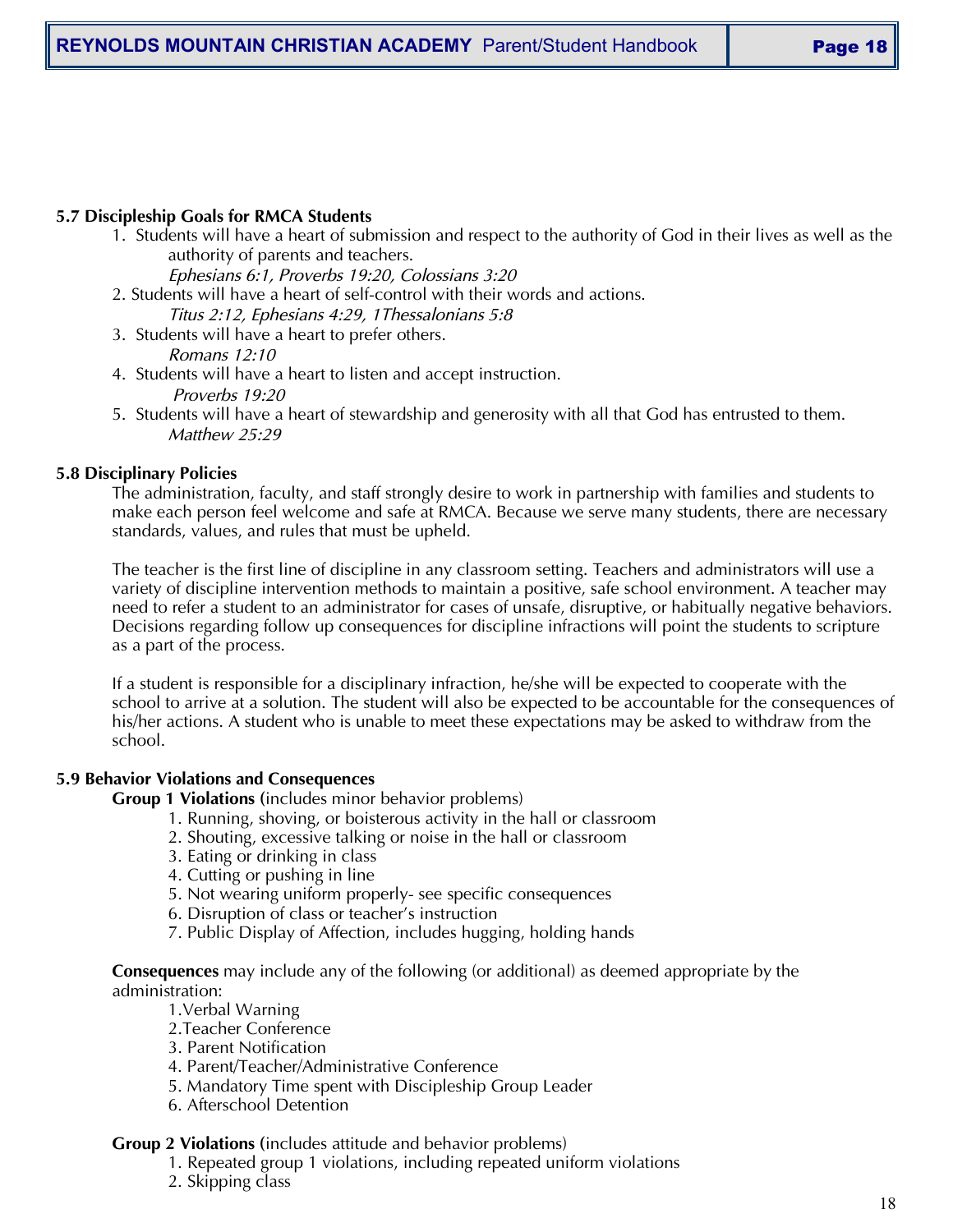# **REYNOLDS MOUNTAIN CHRISTIAN ACADEMY** Parent/Student Handbook | **Page 19**

- 3. Profanity or obscenities
- 4. Disruptive or inappropriate behavior
- 5. Behavior that threatens the safety of others
- 6. Fighting or mock fighting
- 7. Cheating or plagiarism
- 8. Leaving school or class without permission
- 9. Malicious damage to school or private property of others
- 10. Disrespect to teachers or staff
- 11. Insubordination
- 12. Inappropriate displays of affection
- 13. Use or possession of tobacco on campus
- 14. Stealing
- 15. Bullying or any violation of the RMCA Bullying Policy

**Consequences** may include any of the following (or additional) as deemed appropriate by the administration:

First Offense -Verbal warning Second Offense – Parent Notification Third Offense – Office Referral Fourth Offense – Parent Conference with Administration and Faculty Other consequences may include: After-school detention Failing grade on test or assignment (skipping, cheating, plagiarism) Mandatory time spent with Discipleship Group Leader School community service project Suspension Removal from school

**Group 3 Violations** are serious infractions including but not limited to possession and/or use of alcohol, firearms, illegal or non-prescribed drugs. Behavior of an unethical or immoral nature, whether on or off campus, also falls under this category; included are sexual immorality, homosexual behavior, pornography and illicit use of internet communications. Violations will result in suspension or expulsion from school.

#### **See Detention Policy 8.4 For Uniform Detention Information**

#### **5.10 Policy on Bullying**

RMCA is committed to a Christ-honoring educational environment for all students, employees, and volunteers that is governed by Ephesians 4:31 and 32: "Let all bitterness and wrath and anger and clamor and slander be put away from you, along with all malice. Be kind to one another…" (ESV). Thus, bullying behaviors, including harassment and intimidation, are prohibited. This policy defines prohibited behaviors, describes expected conduct, and enumerates procedures for reporting and investigating alleged incidents of bullying or harassment.

#### **Definition**

Bullying is "unwanted, aggressive behavior…that involves a real or perceived power imbalance. The behavior is repeated, or has the potential to be repeated, over time" (U.S. Department of Health & Human Services, 2017). Bullying may take many forms, including but not limited to: making threats (including threatening gestures), spreading rumors, attacking someone physically or verbally, deliberately damaging private property, and intentionally excluding someone from a group. According to North Carolina state law, "Bullying or harassing behavior includes, but is not limited to, acts reasonably perceived as being motivated by any actual or perceived differentiating characteristic, such as race, color, religion, ancestry, national origin, gender, socioeconomic status, academic status, gender identity, physical appearance, sexual orientation, or mental, physical, developmental, or sensory disability, or by association with a person who has or is perceived to have one or more of these characteristics" (§ 115C-407.15). Bullying may also involve the use of electronic technology, i.e., cyberbullying. Cyberbullying employs devices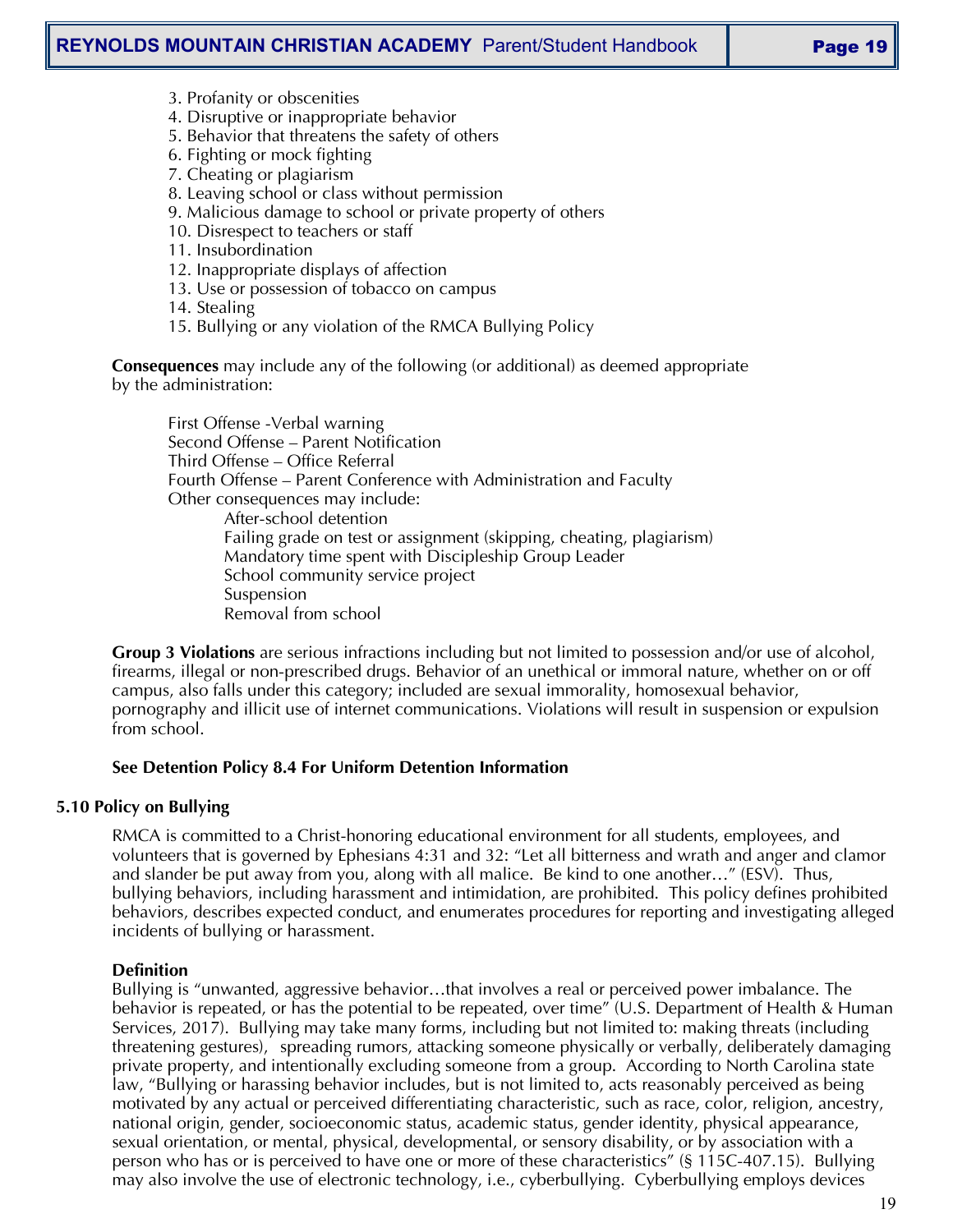such as cellphones, computers, and tablets to disseminate unkind or denigrating messages, rumors, threats, embarrassing images, or fake profiles via platforms such as text, email, chat, or social networking sites. Whether bullying is committed verbally, physically, or electronically, such intentional behaviors result in some or all the following:

- Physical harm of a person or their property
- Emotional harm
- A threatening or intimidating environment
- Interference with the educational process
- Disruption of the orderly operation of the school

This policy applies to all applicable acts of harassment and bullying that occur on school property, at school-sponsored functions, on a school bus, or, in the case of cyberbullying, are committed by an RMCA student.

#### **Expected Behavior**

RMCA students are expected to conduct themselves in a manner in keeping with their levels of development, maturity, and demonstrated capabilities, with a Christ-like regard for the welfare of other students, school staff, and volunteers.

Staff members who interact with students shall apply best practices designed to prevent discipline problems and encourage students' abilities to develop self-discipline and make better choices in the future. The staff should encourage students not to be part of the problem; not to pass on a rumor or derogatory message; to walk away from acts of bullying, harassment, or intimidation when they see them; to constructively attempt to stop them; to report them to the designated authority; and to reach out in friendship to the target.

#### **Consequences and Appropriate Remedial Action**

Consequences and appropriate remedial actions for a student who engages in one or more acts of bullying or harassment may range from positive behavioral interventions up to and including suspension or expulsion. Consequences shall vary in method and severity according to the nature of the behavior, the developmental age of the student, and the student's history of problem behaviors and performance, in keeping with guidelines specified in the student handbook. Remedial measures shall be designed to: correct the problem behavior; prevent another occurrence of the behavior; and protect the victim of the act. They may include corrective instruction, counseling, restitution and restoration, rebuilding a positive climate, and support for victims and others impacted by the violation.

#### **Procedure**

All school employees are required to report alleged violations of this policy to the principal or head of school. All other members of the school community, including students, parents, volunteers, and visitors, are encouraged to report any act that may be a violation of this policy to any staff member. Reports may be made anonymously, but formal disciplinary action *may not* be based solely based on an anonymous report. The principal or head of school shall conduct a prompt, thorough, and complete investigation of each alleged incident. The investigation is to be completed within five school days after a report or complaint is made. Unless the complaint was made anonymously, the parents of the students involved shall receive written notice from the school on the outcome of the investigation, stating:

- Corrective action to be taken; or
- That the investigation is incomplete and will continue; or
- There is not adequate evidence to support the claim.

If the reporting party does not accept the decision, an appeal may be submitted in writing to the RMCA Board of Directors. RMCA prohibits reprisal or retaliation against any person who reports an act of bullying or harassment or cooperates in an investigation. The consequences and appropriate remedial action for a person who engages in reprisal or retaliation shall be determined by the administrator after consideration of the nature, severity, and circumstances of the act.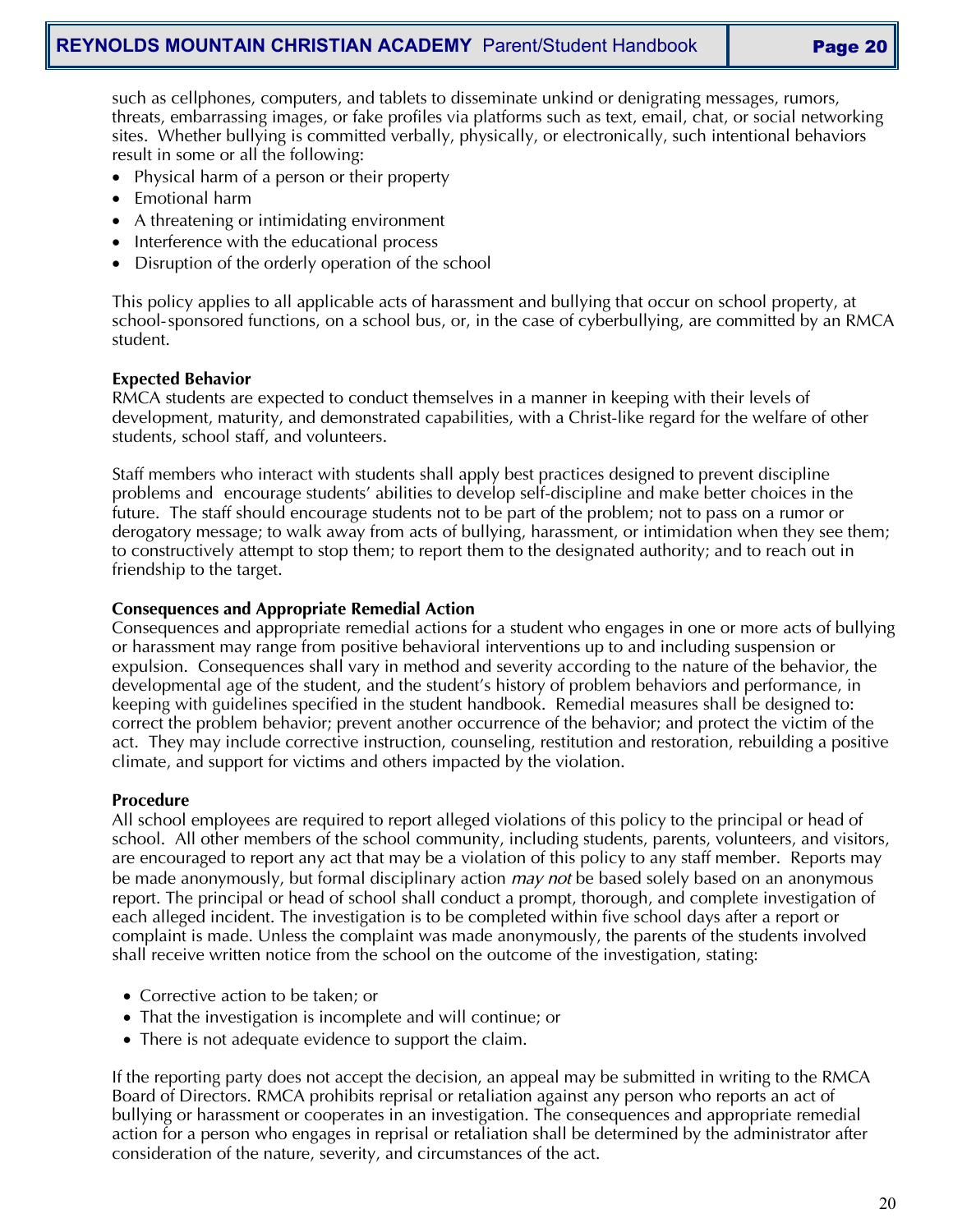RMCA also prohibits any person from falsely accusing another as a means of bullying or harassment. The consequences and appropriate remedial action for a person found to have falsely accused another as a means of bullying or harassment may range from positive behavioral interventions up to and including suspension or expulsion.

Students will be provided with age-appropriate information on the recognition and prevention of harassment, intimidation, or bullying, and their rights and responsibilities under this and other school policies. Parents shall be provided with copies of this policy and procedure, and appropriate materials on the recognition and prevention of harassment, intimidation, and bullying.

#### **5.11 Off-Campus Behavior**

Students enrolled at Reynolds Mountain Christian Academy are expected to portray their Christian witness both on and off campus. Actions and attitudes that may be detrimental to the nature of a Christian school often occur off campus. While it is not the role of the school to intervene in all incidences of behavior infractions after school hours, the administration does reserve the right to hold students accountable for those actions as they relate to the promotion of illegal and/or immoral activity. This includes communication posted on social networking sites, within text messages, and within other forms of written or recorded communication.

#### **5.12 Social Media**

All students will be held accountable for what is posted on blogs and social-networking websites such as Facebook, Snapchat or TikTok. Student sites will not be regularly monitored, but the administration will investigate all concerns brought by students, parents, or community members. Any evidence of "illegal or inappropriate" behavior posted on the Internet will be grounds for appropriate disciplinary action.

#### **5.13 Drug and Alcohol Policy**

#### **Use or Possession of Drugs or Alcohol**

The RMCA Board of Directors strongly believes that drug and alcohol abuse is detrimental to the body, which is God's temple. First Corinthians 6:19 says, "Do you not know that your body is a temple of the Holy Spirit, who is in you, whom you have received from God? You are not your own;<sup>"</sup>

The purpose of RMCA Board Policy is to help students, not to be punitive in nature. Possession and/or use of alcohol, illegal or non-prescribed drugs is prohibited. The following policy addresses steps that administration may make to protect the school regarding alcohol and illegal or non-prescribed drugs.

#### **1. POLICY**

#### **a. Narcotics, Alcoholic Beverages and Stimulant Drugs**

- **i.** No student shall possess, use, transmit or be under the influence of any narcotic drug, hallucinogenic drug, amphetamine, barbiturate, marijuana or any other controlled substance, or any alcoholic beverage, malt beverage or fortified wine or other intoxicating liquor. Nor shall a student possess, use, or transmit drug paraphernalia or counterfeit drugs. No student shall use any chemicals or products with the intention of bringing about a state of exhilaration or euphoria or of otherwise altering the student's mood or behavior.
- **ii.** Use of a drug authorized by valid medical prescription from a registered physician shall not be considered a violation of this code when the drug is taken by the person for whom the drug was prescribed.
- iii. Any student using any drugs prescribed by a physician or over-the-counter medication, including aspirin and cold medicines is required to leave the medication with school office personnel or other designated personnel and to come to the office or other designated area at the required time(s) to take the required dosage. A note from the parent (guardian) and/or physician must be sent with the medication to authorize its use.
- iv. Any of the substances which may lawfully be possessed by students may be brought to school with the prior permission of school personnel and used for an approved school project under supervision of school personnel.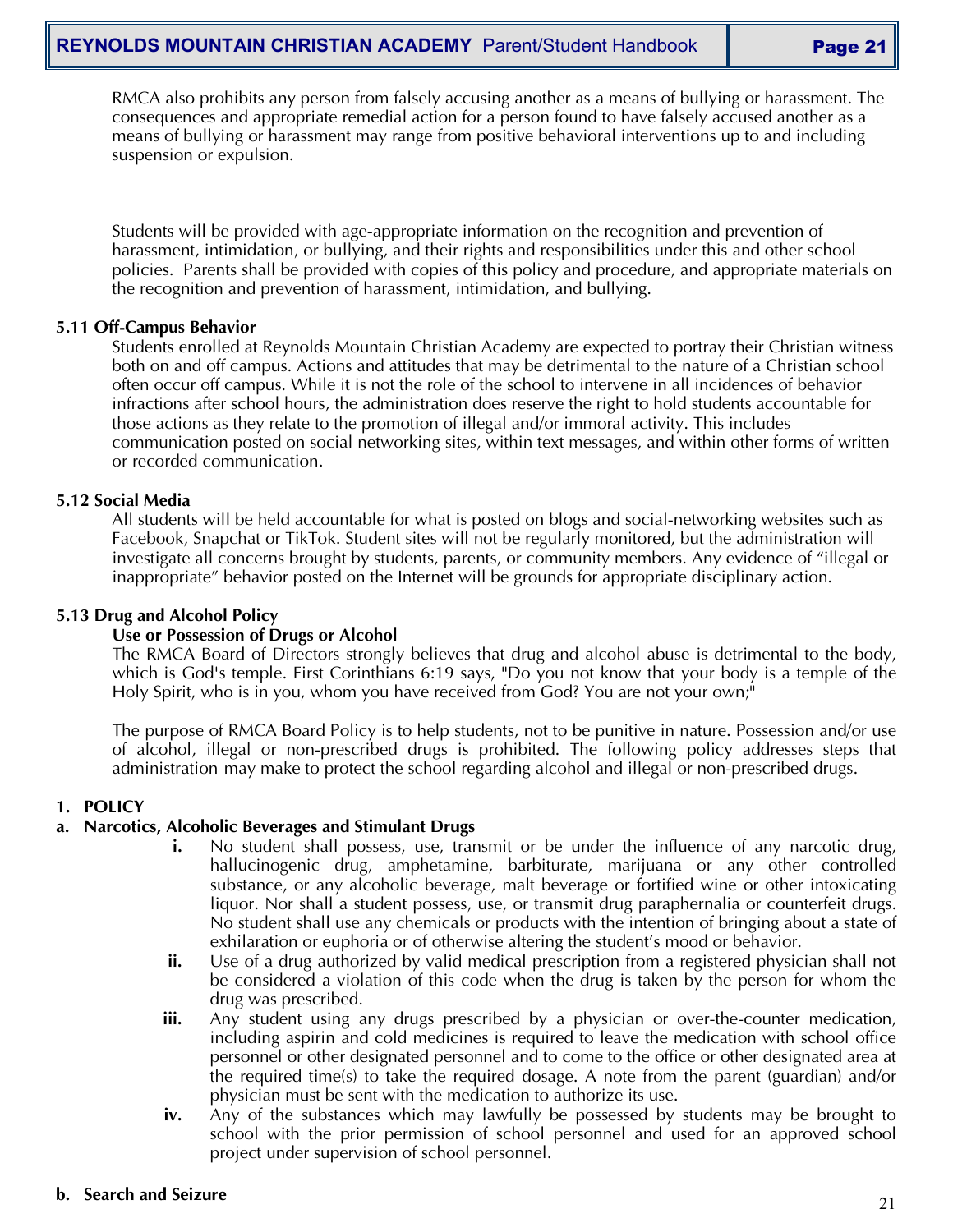- **i.** RMCA reserves the right to search the locker, automobile, and/or person of any student, provided that reasonable suspicion exists. Any illegal materials or materials not permitted according to RMCA regulations or board policy will be seized and disciplinary action taken when appropriate. Proper authorities will be notified.
- **ii.** Random searches of lockers and automobiles may be conducted when deemed appropriate by the Head of School or his/her designee.

#### **5.14 Student Relationships**

Students at RMCA are encouraged to not engage in dating relationships at any grade level. We encourage students to have friendships and to focus on their relationship with Christ and His purpose. Our goal is to come alongside parents to disciple and guide students. We will consistently present to them appropriate lifestyle choices and model these choices.

#### **5.15 Plagiarism**

According to Miriam Webster online dictionary, to "plagiarize" means: to steal or pass of another's ideas or words as one's own, to use another's production without giving credit, to commit literary theft, to present as new an original idea or product derived from existing source. Miriam Webster states that in other words, plagiarism is an act of fraud.

At RMCA will take plagiarism very seriously. Students that plagiarize papers, projects and presentations will receive a 0 for the specific assignment. The teacher will meet with student and parent/guardian to explain the plagiarism. Students who continue to plagiarize will receive additional consequences. All students in grade 5 – 12 will receive instruction during the first few weeks of school on how to avoid plagiarism.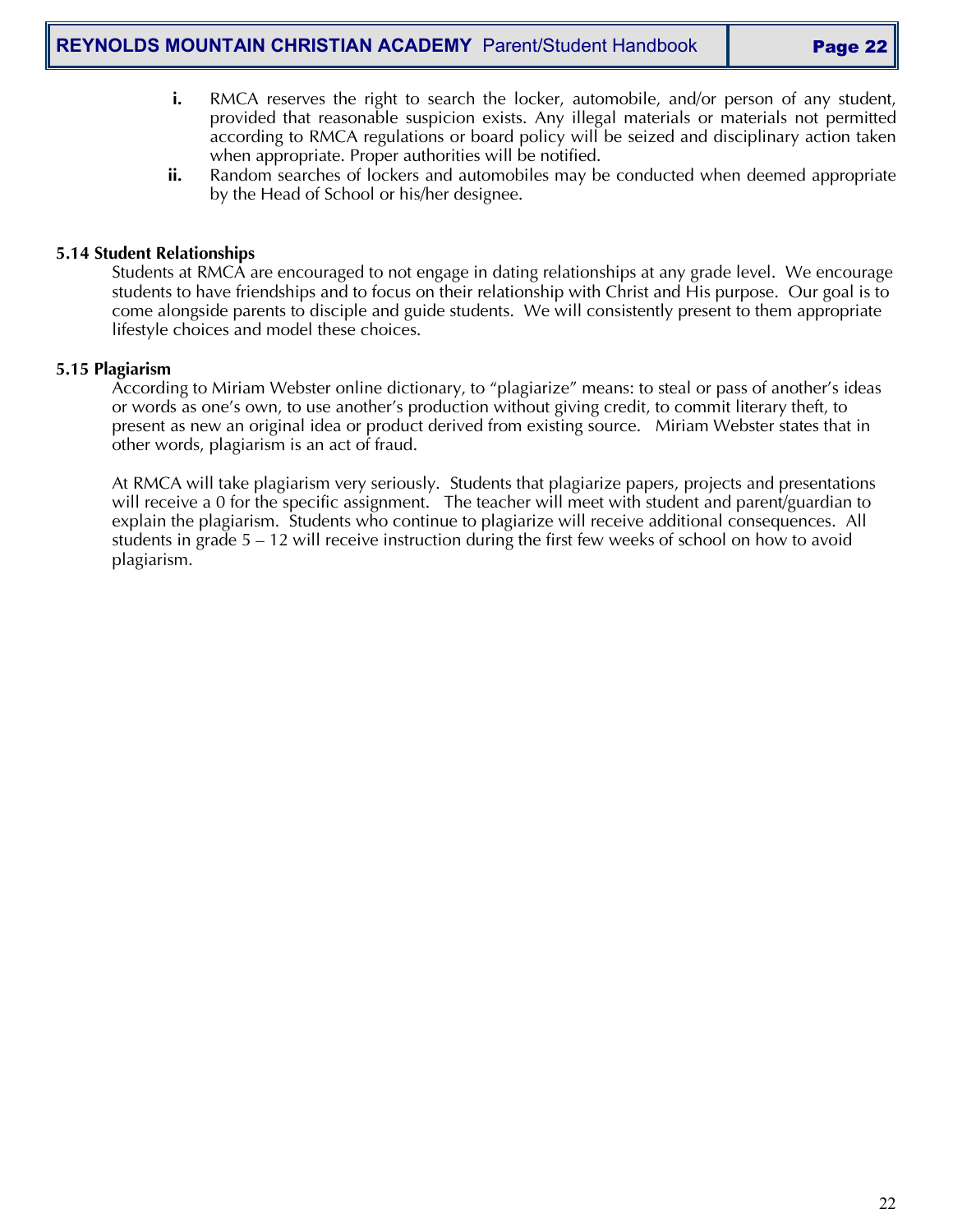#### **POLICY TYPE: ACADEMIC AND INSTRUCTIONAL PROGRAM**

#### **Policy 6.0 Academic Program**

Each year the faculty and staff of RMCA strive to provide a challenging, rigorous academic program that continues to equip students for the plan that God has called them to. Textbooks are researched and prayed over before becoming part of the academic program. Curriculum goals are not textbook driven, however are focused on appropriate student progress. The Standard Course of Study from the State of North Carolina is reviewed and integrated into the scope and sequence of the RMCA curriculum. All textbooks are reviewed on a five-year cycle by a textbook review team within the faculty.

#### **6.1 Academic Structure of RMCA**

While the entire student population resides on one campus, the school is divided into three distinct units. Each unit is considered a "team" and led by faculty that are team leaders. The head of school and school administrator work closely with each team leader and the faculty within that team, assuring excellence within those grade levels.

| Early Education:                | Three Year Preschool (K3)<br>Four Year Preschool (K4)                     |
|---------------------------------|---------------------------------------------------------------------------|
| Elementary School: Kindergarten | Grades First Through Sixth                                                |
| Upper School:                   | Middle School- Grades Seven and Eight<br>High School - Grades Nine-Twelve |

#### **6.2 Early Education Program**

RMCA serves children three and four years of age with highly trained, dedicated teachers in a happy, positive, and structured atmosphere. Consequently, students enjoy learning and growing. The curriculum is designed to promote social growth, to properly develop gross motor skills and fine motor skills. A readiness program for phonics, reading and mathematics is an important part of the curriculum. Classes are very theme oriented allowing students to have the opportunity to explore and understand God's creation.

Our preschool and pre-kindergarten classes meet for three and half hours each day. While this allows us to be exempt from North Carolina state daycare licensing regulations, it is vital to us to remain in compliance with those regulations. We carefully monitor all health and safety standards as well as suggested appropriate teaching practices. Our early education faculty attends both ACSI conferences and county child care professional development seminars.

All students in the preschool program must be three years of age on or before August 1st. Students in the pre-kindergarten program must be four years of age on or before August 1st.

#### **6.3 Early Education Academic Overview**

#### **Three-Year-Old Preschool**

Math

Recognition of numbers 1-10 Counting 1-10 Matching objects with correct numerals Recognition of shapes: circle, triangle, square, star, rectangle, heart, oval, and diamond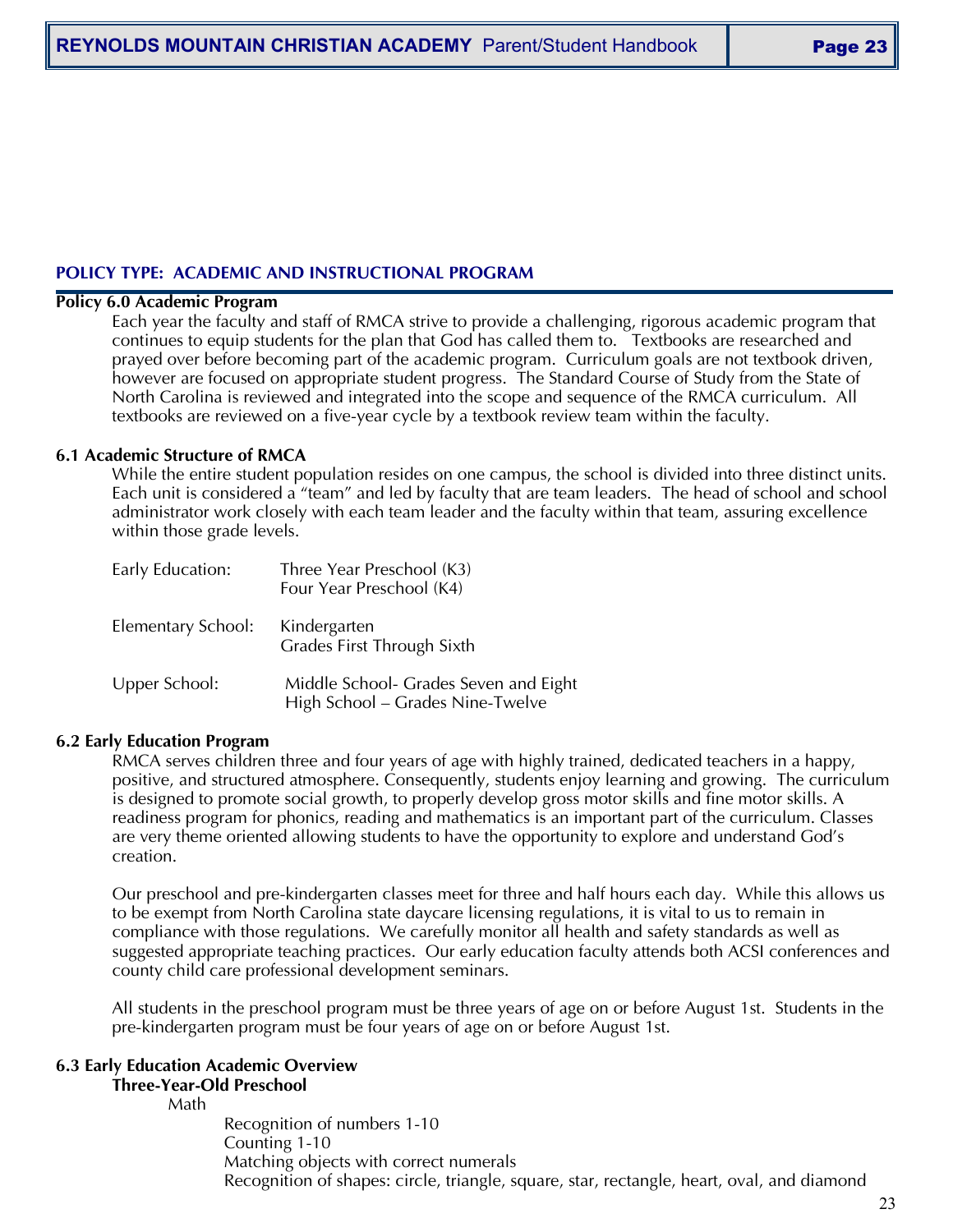Basic Readiness Skills Recognition of colors: red, green, orange, brown, blue, purple, pink, yellow, black and white Recognition of letters Begin to match letters with corresponding sound Physical Development Small Motor Skills Holding a crayon properly Cutting with scissors Holding a large paint brush Manipulating a computer mouse Large Motor Skills Climbing Running Hopping (both feet and on one foot) **Skipping** Social Development Getting along with others Sharing **Manners** Following directions Awareness of others' feelings Problem solving Christian Values Character development Attitudes Bible stories Thematic Unit Approach to Learning Theme Examples Include: Four Seasons Weather Stranger and Street Safety Making Friends Animals **Four-Year-Old Program** Basic Readiness Skills Shapes Colors/Color Words Numeral recognition 1-20 Number writing 1-12 Letter recognition (upper and lower case) Letter writing Beginning letter sounds Rhyming Nursery Rhymes **Opposites** Right/Left hand Age appropriate monthly units of study Physical Development Large and small motor skills **Coordination** Personal Development Emotional and social development Working with others Problem solving Decision-making Responsibility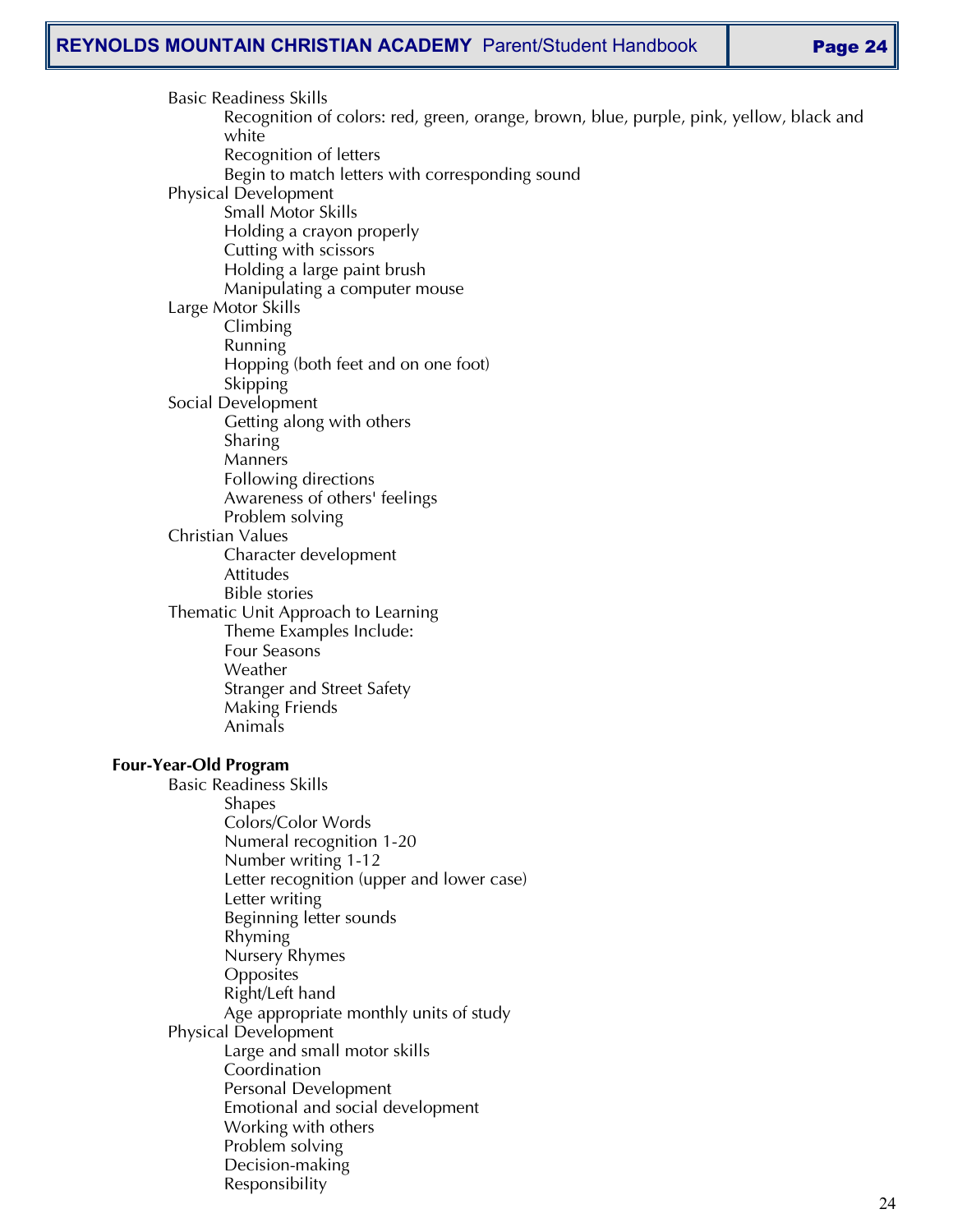Independence Social Development Work and play habits Following directions Completion of work Participation Awareness of Others' Feelings Treating Others with Respect Sharing Christian Values Character development Attitudes Bible Stories and Truths

#### **6.4 Kindergarten Overview** (Must be five years of age on or before August 1st)

Teachers and educational assistants guide learning through a curriculum that includes language arts, math, science, and social studies. Each day, these subjects are taught along with a Bible lesson. A combination of structured teaching time, hands-on activities, and freedom of movement and choice is offered. Some of the skills learned are as follows:

#### **Reading and Phonics**

Word Recognition Skills Over 50 sight words Phonograms and Digraphs Age appropriate literature and poetry Recognition and use of alphabet Blending of short vowel sounds Reading short sentences and simple books Recall details from a story

#### **Language and Writing**

Writing first and last name Letters Daily journaling Creative writing Simple bookmaking Expressing ideas clearly Building vocabulary Forming all upper and lowercase letters Three sentence stories Dictate sentences Create 3 and 4 letter words

#### **Mathematics**

Counting from 1 – 100 Recognizing ordinal numbers 1 – 30 Beginning addition Beginning subtraction Introduce money and value Classification Sorting Measurement Time

#### **Christian Values**

| Character traits                   | Abraham | Joseph | <b>Noah</b> |
|------------------------------------|---------|--------|-------------|
| Creation and fall                  | Moses   | Joshua | Elijah      |
| Jesus' life death and resurrection |         | Ruth   | David       |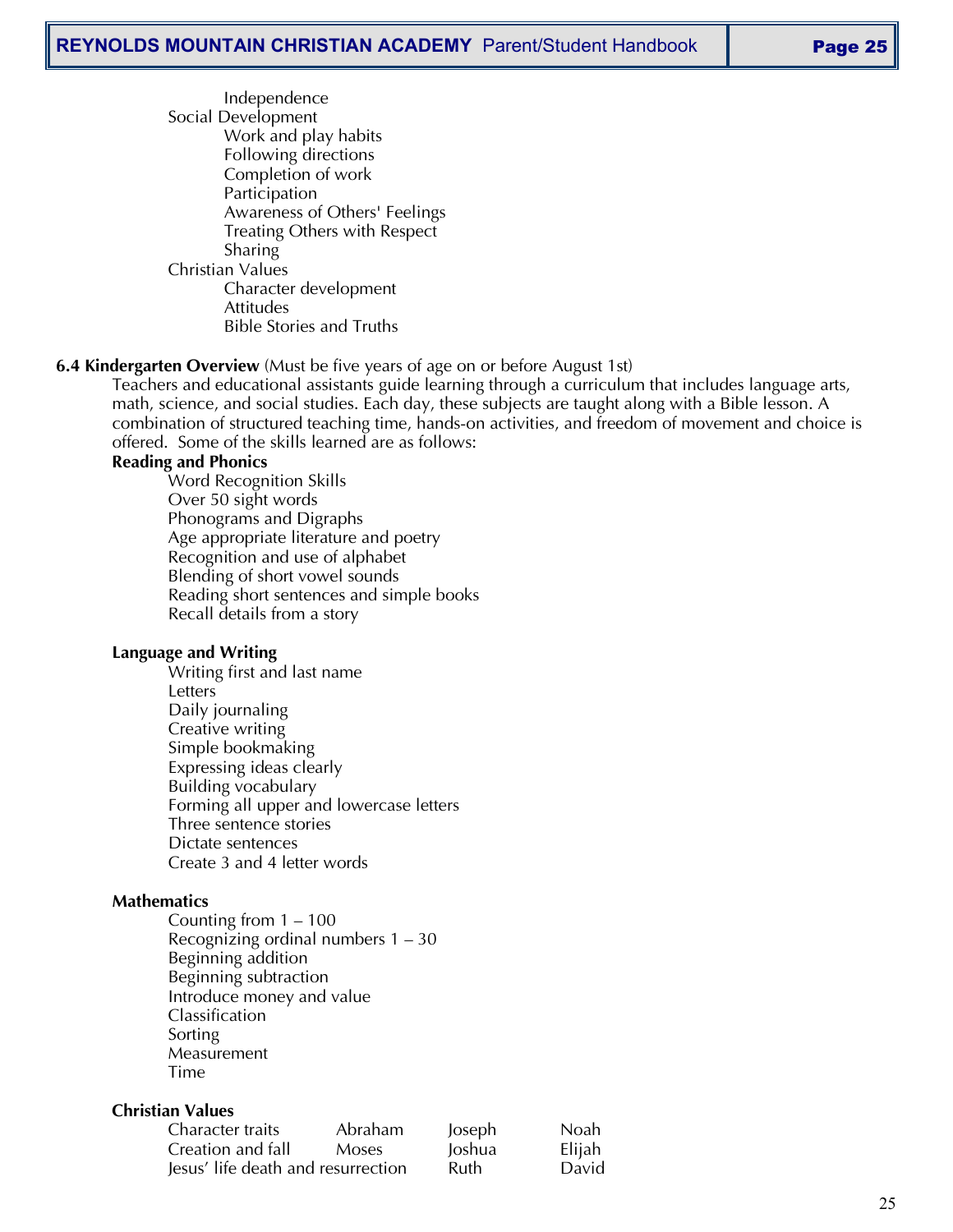**Science** is integrated through reading, read alouds, and interactive exploratory labs and thematic studies.

**Heritage Studies** is integrated through geography, community helpers, children and customs around the world, introduction to the U.S. monuments, introduction to U.S. presidents.

#### **6.5 Elementary Academic Overview**

#### **First Grade**

First grade is a very special time for children. At the beginning of the year, the children are young and dependent. They still need nurturing. However, by the end of the year, there is an amazing amount of growth which takes place. They become independent students who are excited about their accomplishments. Children at this age are eager to learn and willing to embrace new challenges. First grade is a pivotal year. They start with basic phonics and math and must build a good foundation for the years to come. Some of the skills learned are as follows:

#### **Reading and Phonics**

Read Sentences Recall Facts and Details

Sequence Sentences in Story Order Use of Adjectives and Vivid Verbs Identify Rhyming Words Summarize a Story Classify Words Identify Prefixes and Suffixes Word Families Letter sounds, phonograms, digraphs Identify details Identify types of sentences

#### **Language and Writing**

Punctuation **Punctuation Transitional Words** Capitalization **Weekly** spelling tests Sentence structure and letter formation Book reports Paragraph formatting example by Book publishing Research Project

#### **Mathematics**

Customary and metric measurement One and two-digit addition facts Time and calendar Time and calendar Subtraction facts Fractions

#### **Science**

Animals and Insects Movement and Machines Bones, Muscles, Teeth Respiratory System Seasons and Space **Heritage Studies** Maps, Routes, Trading and Transportation Christopher Columbus Native Americans Colonial Times and Settlers Wants and Needs Natural Resources

Money Multiplication and Division Readiness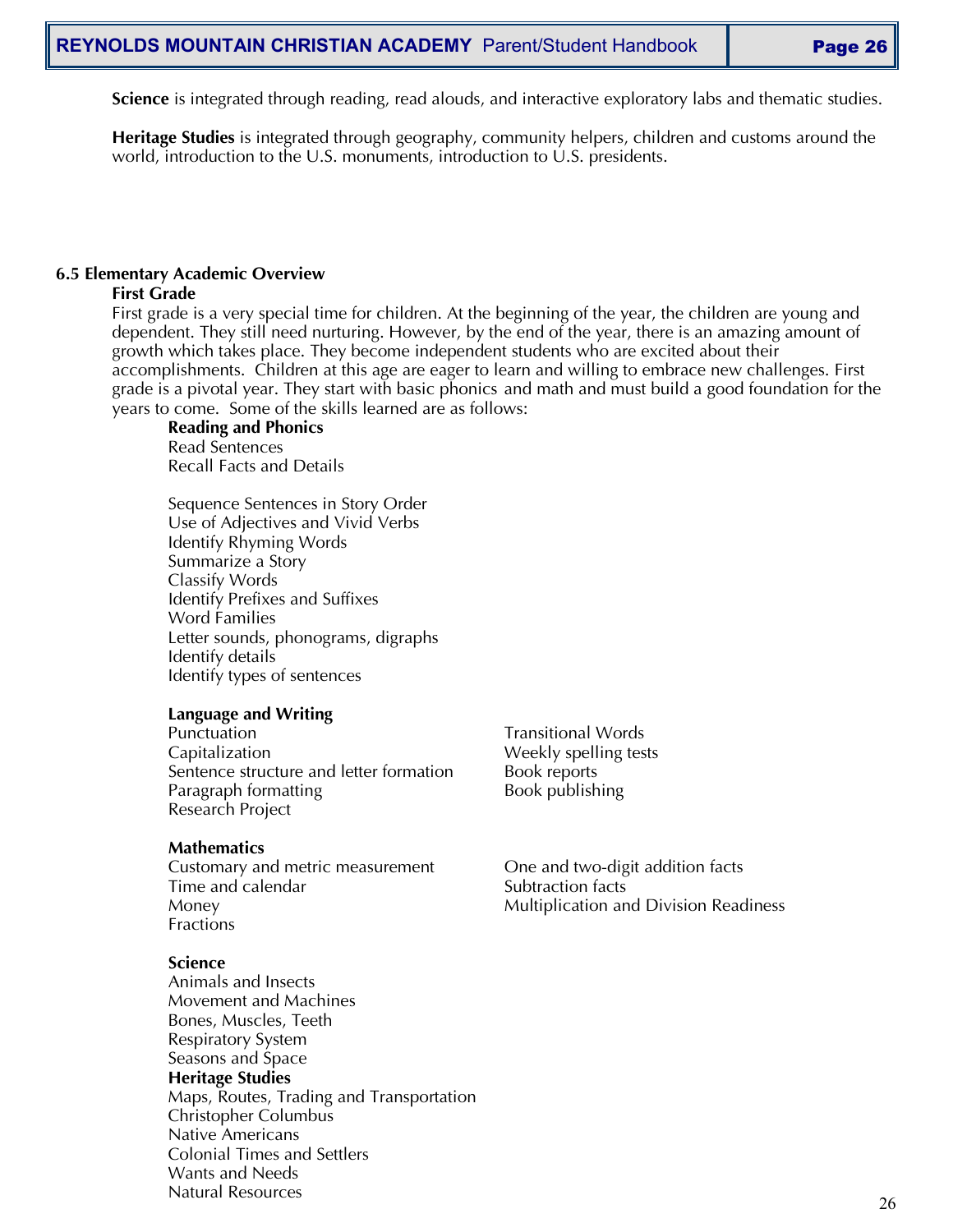# **Bible**

Creation Jacob Noah Joseph

Character Traits **Issac** Issac **Issac** Joshua Abraham Ten Commandments

# **Second Grade**

Second grade is a year characterized by confidence. Second graders really enjoy what they are doing because they believe they can do it. They become more secure in their education. The concepts they learn in second grade may not all be new, but what they do with these concept changes.

# **Reading**

Read pages and correct errors Decode new words Read chapters and answer comprehension questions Match letter sounds to words Sequence story events Separate fact and opinion Recall Main Idea, Facts and Details Build Vocabulary Complete short novel studies with competency Reading comprehension strategies and making predictions

# **Oral Language and Composition**

Punctuation **Letter Writing** Antonyms and Synonyms Book Reports Creative Writing **Book Publishing** Weekly Spelling tests **Research Project** Research Project Cursive and Manuscript handwriting Begin Cursive Writing

#### **Mathematics**

Classifying, Graphing, and Patterns Regrouping Place Value **Fractions** and Estimation Addition and Subtraction **Multiplication** and Division Geometry Time and Money Problem Solving The Contract of Measurement

#### **Science**

Vertebrates and Invertebrates **Motion** Habitats **Natural Resources** Matter **Matter** Matter **Human Body** Energy, Light, and Heat

# **Heritage Studies**

Communities and Farming People From All Over Colonies and Shopkeeping Kings and Queens War and Freedom Countries

#### **Bible**

Character Traits Spiritual Gifts Egyptian Captivity **Samson** Moses and the Exodus **Judges**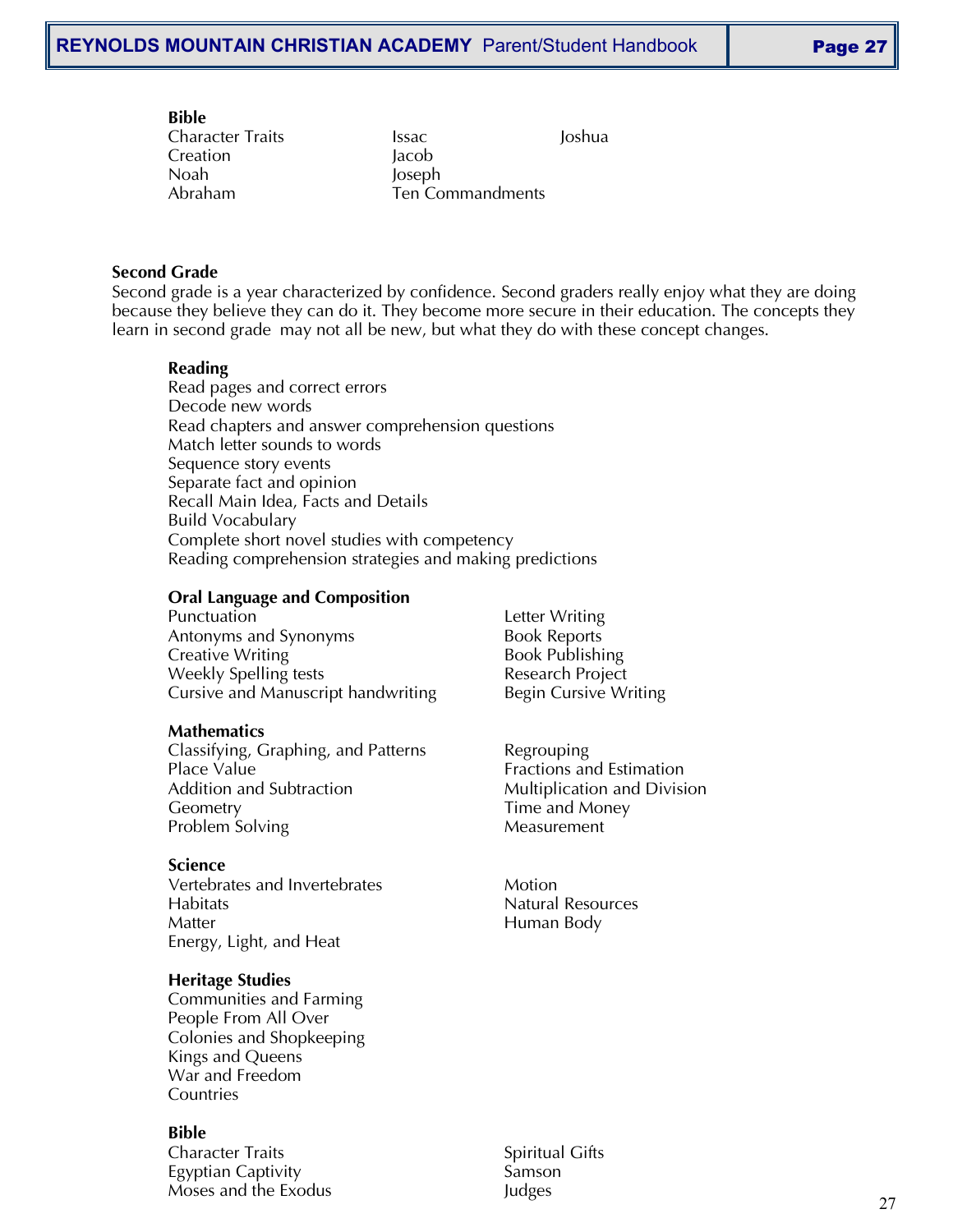Wilderness Wondering and The Moshua

#### **Third Grade**

Third grade is a challenging year which demands that children begin to assume some responsibility for their education. Third graders become more independent. The children are using cursive handwriting and multiplication tables. Homework levels increase, and organizational skills must be developed. Concepts are presented in the classroom and require extra practice at home to master the skills.

#### **Language Arts**

Demonstrate Skill development in Reading Identify and illustrate character traits Use graphic organizers as writing tools Continue to build vocabulary and spelling skills Make oral and written presentations Write creatively to include letter writing Identify parts of speech Compose complete sentences, paragraphs, and stories with correct punctuation, capitalization, beginning, middle, and end Write a short report Read fiction, nonfiction, fantasy, folk tales, mysteries, poetry, and plays Compare elements of stories Multimedia presentations Book reports and book publishing Cursive Writing

#### **Mathematics**

Addition and subtraction regrouping Measurement Multiplication and division facts Time and Money Fractions **Place Value** Long Division **Geometry** 

#### **Science**

Ecosystems Life of Plants and Plant Variety Rocks and Soil The Earth's Surface Solar System, Stars, and Constellations Musculoskeletal and Nervous Systems

#### **Heritage Studies**

Our Constitution The Civil War Overview of US Geography The Western Frontier Railroads

#### **Bible**

Character Traits I and II Samuel I and II Kings Samuel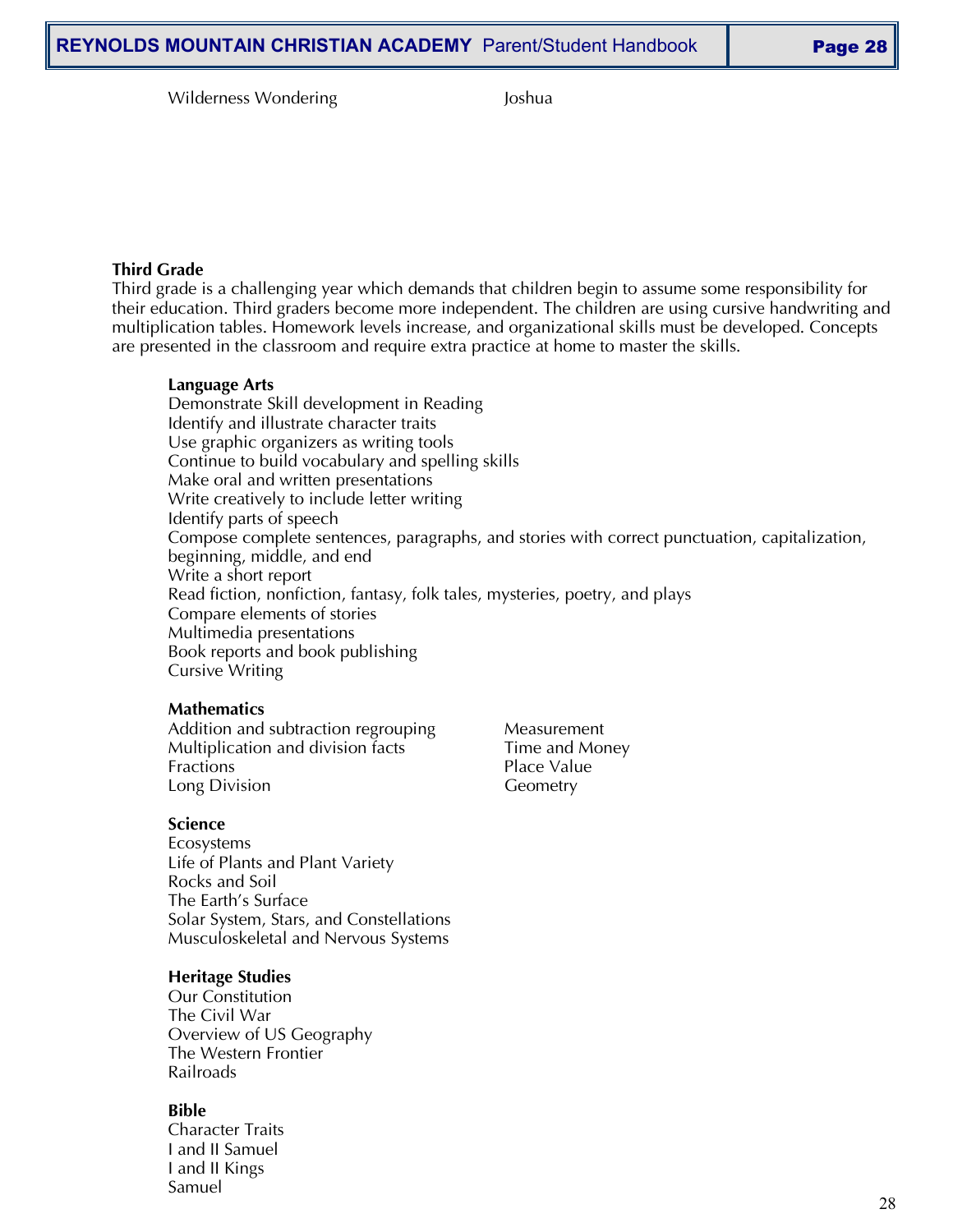King Saul, King David and King Solomon

#### **Fourth Grade**

Fourth graders see themselves as the "Big Kids," and yet, they are still eager to please their teachers. They enjoy school and their friends. Academically, it's a year of polishing and strengthening skills in both reading and mathematics. Some of the skills learned are as follows:

#### **Language Arts**

Recognize cause-effect relationships Recognize an author's point of view Identify the following genres; i.e., mystery, fiction, nonfiction, and biography Write and orally present a non-fiction book report Correct use of reference resources Read and create poetry in various forms Analyze character actions to determine character traits and motivation Write and present a researched report Write creatively in various formats Spell with accuracy and consistency Recognize and accurately use parts of speech Letter writing Book Publishing Master Cursive Writing

#### **Mathematics**

Place Value **Equivalent Fractions** Multiplication one and two-digit multipliers Statistics and Graphing Long Division **Geometry** Common Fractions **Probability** Addition and Subtraction of Fractions

#### **Science**

Stability and Order of Life Life Systems Balance the Lithosphere Universe Force and Motion Matter and Its Uses Body Systems

#### **Heritage Studies**

North Carolina – Then and Now Cherokee and Native Americans Geography and Regions Civil War Period North Carolina's Future

#### **Bible**

Character Traits Major and Minor Prophets to Northern and Southern Kingdoms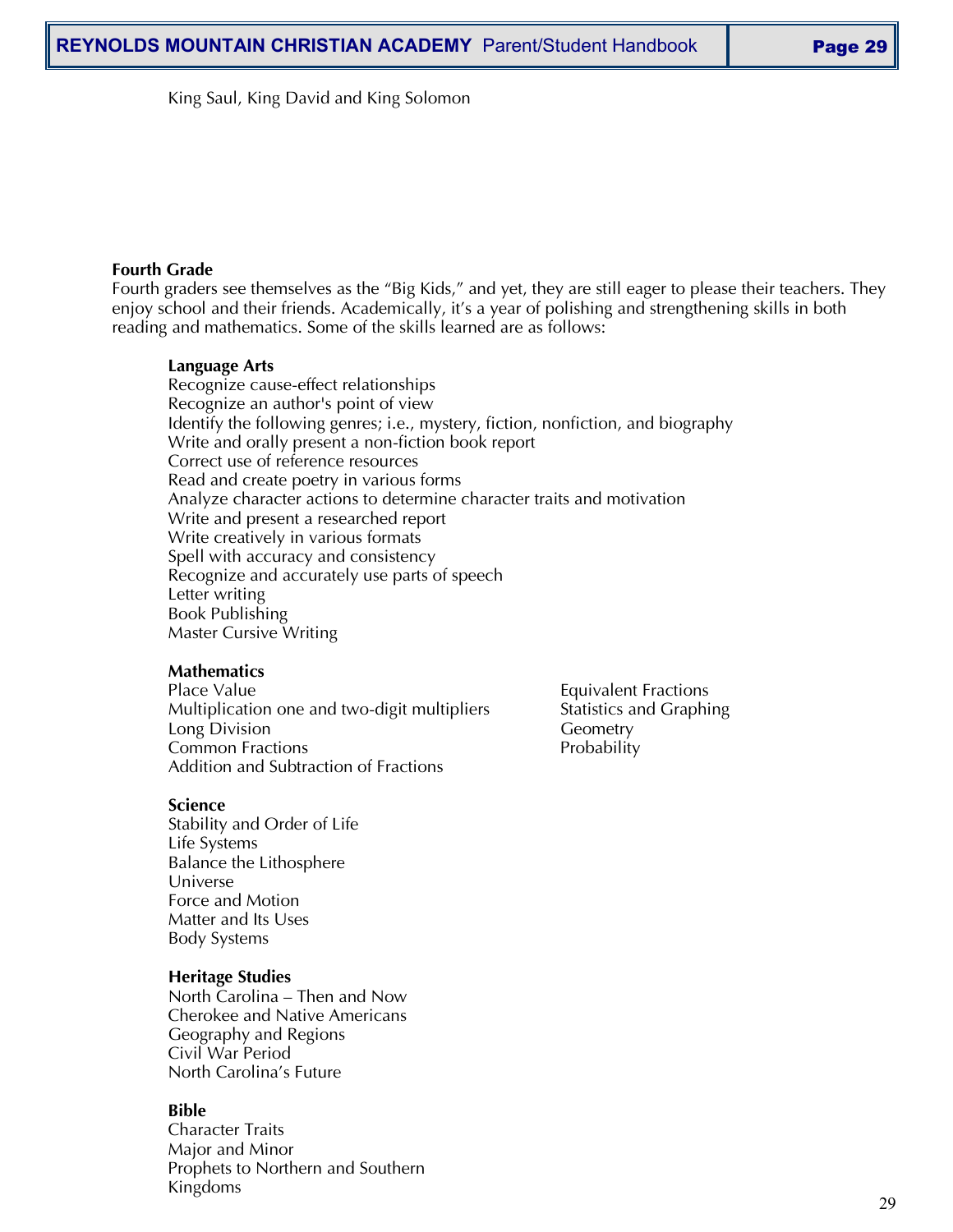Elijah Elisha Isaiah Jeremiah

# **Fifth Grade**

Fifth graders are learning to become responsible, independent students. They are delving deeper into organized sports and enjoying more independence with their assignments and homework. Some of the skills learned are as follows:

#### **Language Arts**

Recognize an author's point of view Infer outcomes based on story events Use graphic organizers to organize thoughts and analyses Compare and contrast items Determine the main ideas of a paragraph Identify and write in complete sentences Demonstrate correct usage of punctuation and capitalization Demonstrate correct sentence structure Write creatively; including the writing of poetry and plays, research papers Use print and digital resources when writing Write and present book and other reports Identify and locate all parts of speech Focuses writing across the curriculum Use readable cursive for assignments

#### **Mathematics**

Problem Solving, Numbers & Algebra Multiplying & Dividing Decimals Using Number Patterns, Fractions, & Ratios Multiplying and Dividing Fractions Exploring Ratio, Proportion, & Percent Geometry: Understanding Area & Volume Algebra: Investigating Integers and Equations

#### **Science**

Natural Cycles **Earth's Processes** Life Cycles **Resources** Cells Cells Circulatory System

Ecological Succession Electricity and Magnetism

#### **Heritage Studies**

The War to End all Wars Cultures of the World States Roaring Twenties Economics World War II

#### **Bible**

Character Traits Gospels: Matthew, Mark, Luke and John Jesus' early life and ministry Jesus call disciples Jesus' teaching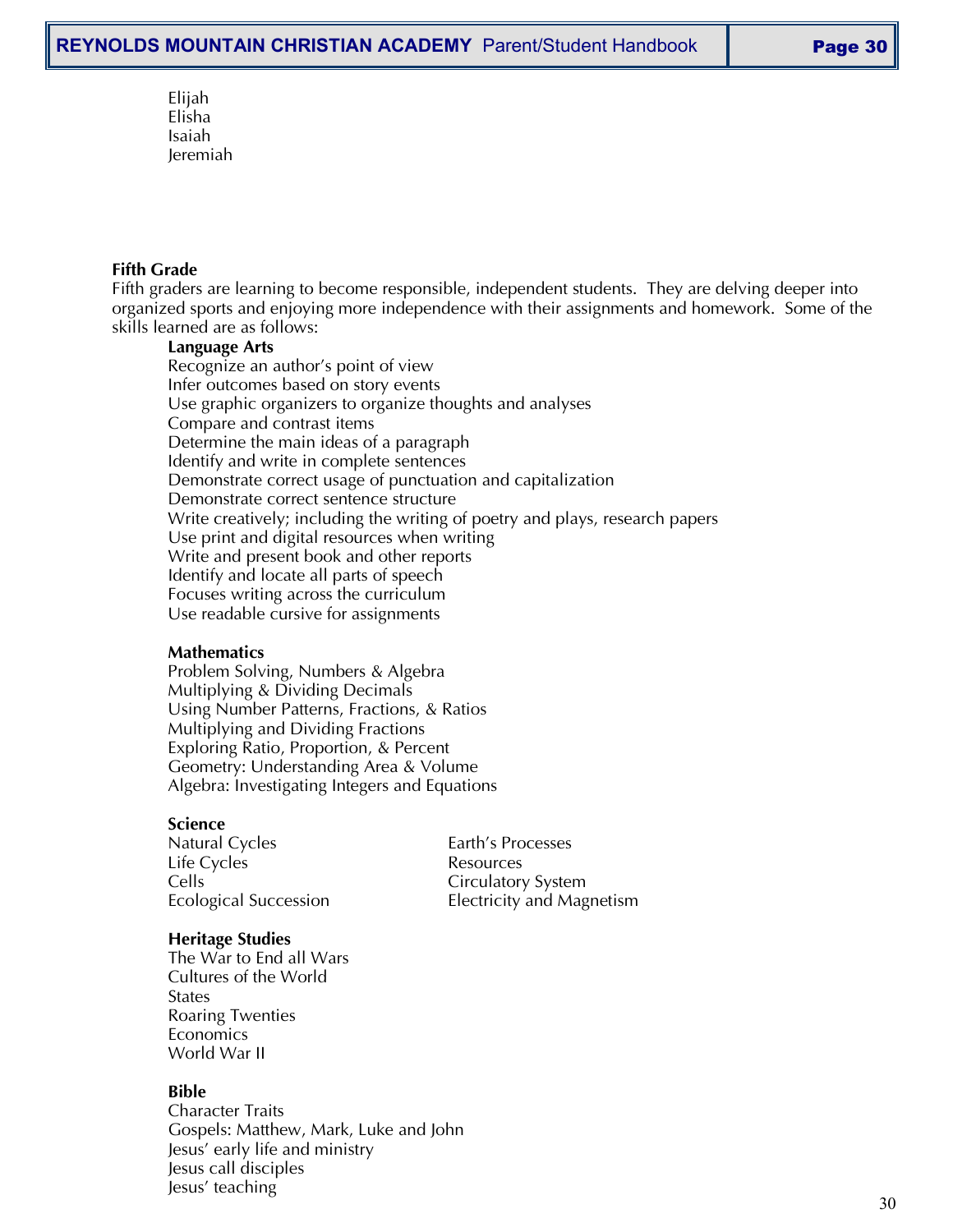Jesus' death and resurrection

#### **Sixth Grade**

At RMCA, Sixth Grade is the culminating year of elementary school. These young men and women lead our elementary students in many ways throughout the school year. They are quickly changing in these preteen years and we treasure this last year with them in the elementary school. Their minds are sharp and eager to learn, yet they are truly ready to move on the independence of Middle School. Concepts covered in Sixth grade include:

#### **Language Arts**

Draw conclusions and generalize from written material Follow steps of the writing process Make inferences Explain ways in which a character demonstrates positive spiritual qualities Read dialogue aloud with expression and clarity Demonstrate writing friendly letters, thank you letters, and business letters Demonstrate the correct format to write a bibliography for a research paper Identify and write in complete sentences Demonstrate correct usage of punctuation and capitalization Demonstrate correct sentence structure Write creatively including book reports Focuses writing across the curriculum Identify and locate all parts of speech Use narrative techniques Use print and digital resources Create readable documents in cursive

#### **Mathematics**

Problem Solving, Algebra, and Geometry Applying Decimals Algebra: Exploring Equations and Functions Applying Fractions Using Proportional Reasoning Geometry: Investigating Patterns and Exploring Area and Volume Geometry: Finding Volume and Surface Area Exploring Discrete Math and Probability

#### **Science**

States of Matter **Astronomy** Fluids and Movement **Interaction of Systems** 

Periodic Table **COCEC COCE COCE OCEANS** and Rocks

#### **Heritage Studies**

Mesopotamia and Greece and Rome Egypt, Israel, and India Middle Ages Ancient China **Byzantine** Empire

#### **Bible**

What is Worldview True view of God and the world (Biblical Christianity) World of Worldviews (Unbiblical Views)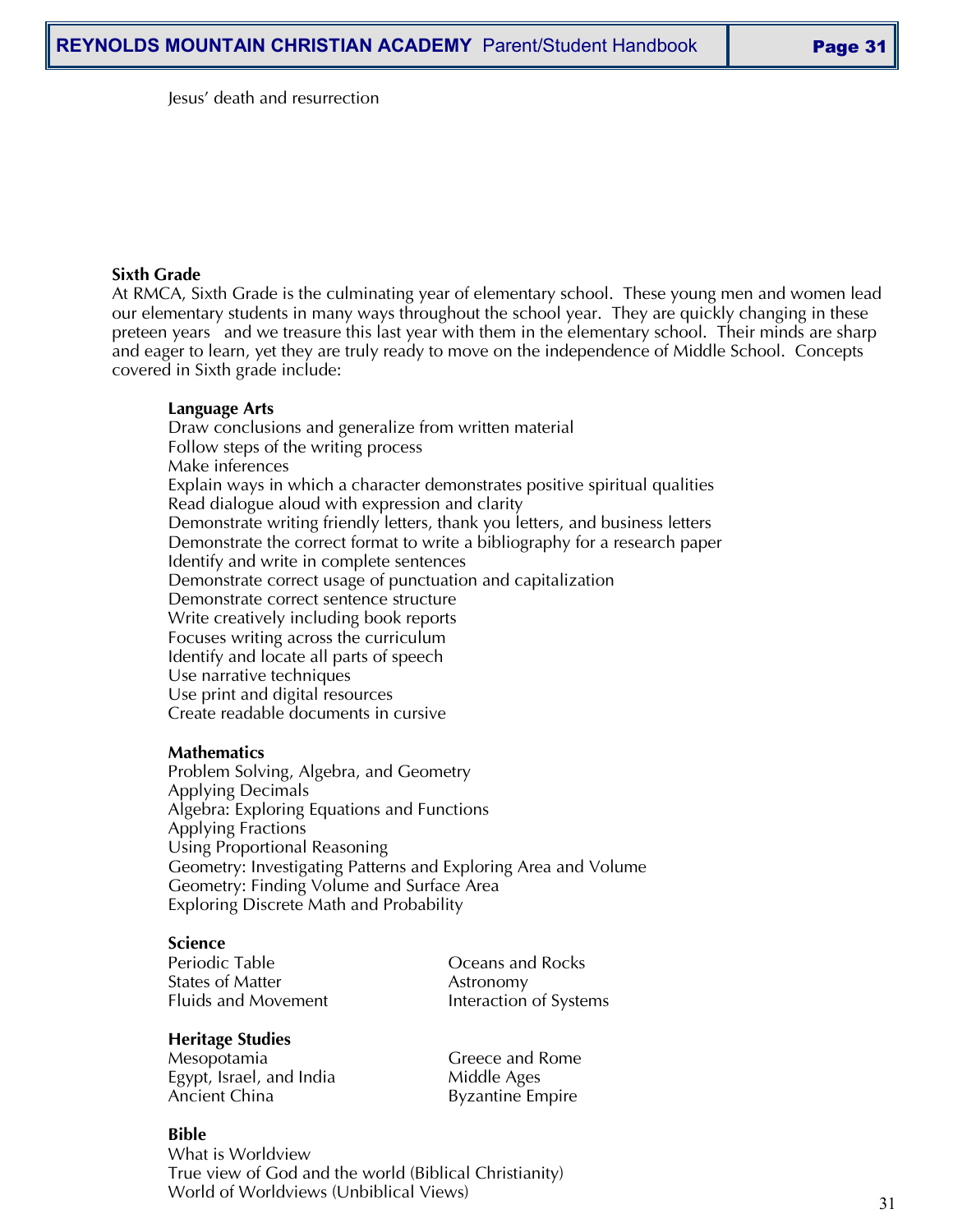#### **6.6 Curriculum Summary**

Curriculum at RMCA is not defined as a collection of textbooks or resources, but rather as a plan to meet specific learning goals and objectives. Teachers are expected to follow prescribed curriculum guidelines. RMCA uses a variety of publishers and resources to build our curriculum. Each teacher will have in his/her classroom a completed curriculum guide for the appropriate subject area. Guides will include scope and, course descriptions including instructional objectives and curriculum maps. Teachers should follow the guides closely. Each teacher should also have a copy of the North Carolina Standard Course of Study in your classroom. While this is not required of Christian Schools to meet, RMCA will always refer to this document for guidance.

#### **6.7 Upper School Scope and Sequence**

|                  | <b>Bible</b>                        | <b>English</b>        | <b>Mathematics</b>  | <b>Science</b>       | <b>History</b>       |
|------------------|-------------------------------------|-----------------------|---------------------|----------------------|----------------------|
| 7th              | <b>Life of Christ</b>               | <b>Grammar</b> and    | <b>Integrated</b>   | <b>Life Science</b>  | <b>World Studies</b> |
|                  | <b>Study of the Early Church</b>    | <b>Literature</b>     | Math                |                      | And                  |
|                  |                                     | <b>Composition 1</b>  | <b>Standard and</b> |                      | Geography            |
|                  |                                     |                       | <b>Honors</b>       |                      |                      |
| 8th              | <b>Old Testament Survey New</b>     | <b>Grammar</b> and    | Pre-Algebra         | <b>Earth and</b>     | <b>American</b>      |
|                  | <b>Testament Survey</b>             | <b>Literature</b>     | <b>Standard and</b> | <b>Space Science</b> | <b>Republic</b>      |
|                  |                                     | <b>Composition 2</b>  | <b>Honors</b>       |                      |                      |
| 9th              | <b>Timeless Truth and</b>           | World                 | Algebra 1           | <b>Physical</b>      | <b>Cultural</b>      |
|                  | <b>Mastering Bible Study Skills</b> | <b>Literature and</b> | <b>Standard and</b> | <b>Science</b>       | Geography            |
|                  |                                     | <b>Grammar</b>        | <b>Honors</b>       |                      |                      |
| 10th             | <b>Understanding the Faith</b>      | <b>World Literary</b> | <b>Geometry</b>     | <b>Biology</b>       | <b>World History</b> |
|                  |                                     | <b>Classics and</b>   | <b>Standard and</b> |                      |                      |
|                  |                                     | <b>Composition</b>    | <b>Honors</b>       |                      |                      |
| 11th             | <b>Understanding the Times</b>      | American              | Algebra 2           | <b>Chemistry</b>     | <b>United States</b> |
|                  |                                     | <b>Literature and</b> | <b>Standard and</b> |                      | <b>History</b>       |
|                  |                                     | <b>Composition</b>    | <b>Honors</b>       |                      |                      |
| 12 <sub>th</sub> | <b>Countering Culture</b>           | <b>British</b>        | <b>Calculus</b>     | <b>No Science</b>    | <b>American</b>      |
|                  | <b>Study and Travel to the</b>      | <b>Literature and</b> | <b>Standard and</b> | <b>Requirement</b>   | <b>Government</b>    |
|                  | <b>Holy Land of Israel</b>          | Composition           | <b>Honors</b>       |                      | <b>And Economics</b> |
|                  | <b>Biblical Integration Defense</b> |                       |                     |                      |                      |

#### **6.8 Elective Choices for Middle School**

- **Study Skills** This course helps students develop study habits and academic survival skills such as organization, note-taking, essay writing, test taking skills and time management. This class is required for all first-time middle school students. *PLEASE NOTE: This course must be taken 1st Semester of 7th Grade***.**
- **Life Management Skills** This course helps students learn skills with the biblical view of health and everyday living, including personal development, foods and nutrition, safety and first aid making the Christian a fit servant.
- **Physical Education** This course is an introduction to basic personal health and wellness. Emphasis is placed on current health issues such as nutrition, fitness, cardiovascular training and resistance training. *PLEASE NOTE: This course may be taken twice during Middle School*
- **Choir Ensemble** This course is designed to teach the fundamentals of singing and music theory. Students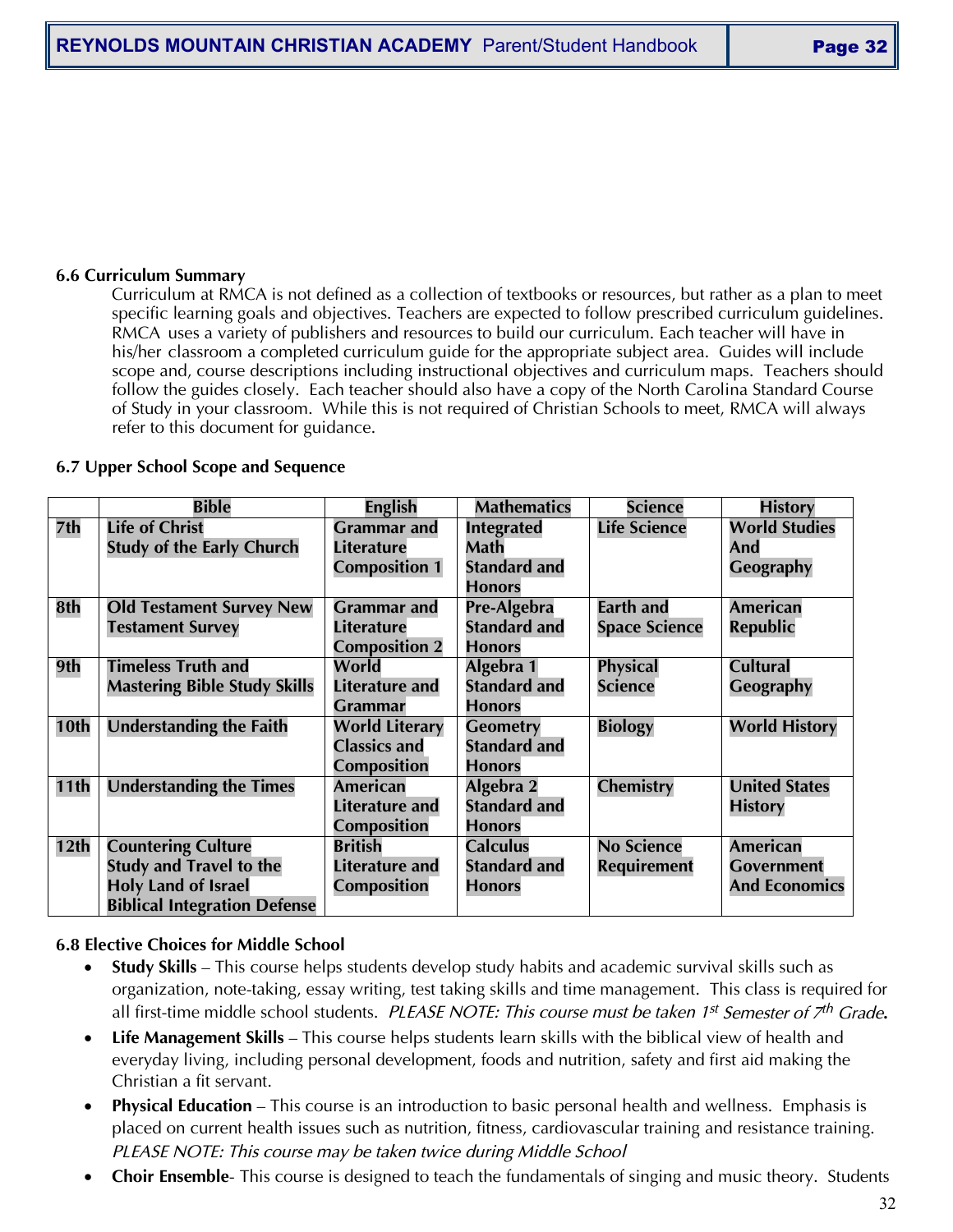will perfect good vocal techniques and are required to perform during special school events and programs.

- **Computer Application Skills** This course is designed to help students learn how computers work and develop keyboarding and word-processing skills. Emphasis may include graphics, databases spreadsheets and telecommunications. *PLEASE NOTE: This is a yearlong course.*
- **Introduction to Art** This course will explore a variety of art media including drawing, painting and one point perspective in crayon techniques.

# It is the policy of RMCA that each Middle School student will be required to take at least one Semester of each elective course during the Middle School Academic Years.

#### **6.9 Elective Choices for High School WORLD LANGUAGES**

# **Spanish I**

# Course length is 1 year

Spanish I will provide students with a general introduction to the Spanish language and vocabulary related to everyday life, cultural information and basic grammar. Students will be able to have simple conversations as well as read and write simple sentences.

# **Spanish I Honors**

#### Course length is 1 year

Spanish I will provide students with a general introduction to the Spanish language and vocabulary related to everyday life, cultural information and basic grammar. Students will be able to have simple conversations as well as read and write simple sentences. Students in honors will be required to learn additional vocabulary and complete additional projects.

# **Spanish II**

Course length is 1 year Prerequisite: Successful completion of Spanish I Spanish II builds upon the knowledge of Spanish I with a deeper emphasis on listening, speaking, reading and writing. Students will expand their Spanish vocabulary as well as learn past and future tenses of verbs.

# **Spanish II Honors**

Course length is 1 year

Prerequisite: Successful completion of Spanish I

Spanish II builds upon the knowledge of

Spanish I with a deeper emphasis on listening, speaking, reading and writing. Students will expand their Spanish vocabulary as well as learn past and future tenses of verbs. Students in honors will be required to learn additional vocabulary and complete additional projects.

# **FINE ARTS**

#### **Art I**

Art I is an entry level elective art class for students who want to explore the visual arts. This class will combine art history with studio art time. Students will engage in drawing, painting, mixed media, sculpting, and more. Students will gain an appreciation for the arts and a deeper understanding of God's truth and beauty in our world.

# **Art I Honors**

Art I is an entry level elective art class for students who want to explore the visual arts. This class will combine art history with studio art time. Students will engage in drawing, painting, mixed media, sculpting, and more. Students will gain an appreciation for the arts and a deeper understanding of God's truth and beauty in our world.

# Students in the Art I Honors class will be required to participate in at least one regional art competition. This may require additional art work to be completed.

# **Art II**

Prerequisite: Successful completion of Art I

Art II builds upon the skills learned in Art I. Students will continue to learn about art history and the Elements and Principles of design. Students will also be exposed to contemporary art. Projects will be using the same techniques as Art I but the assignments will be different.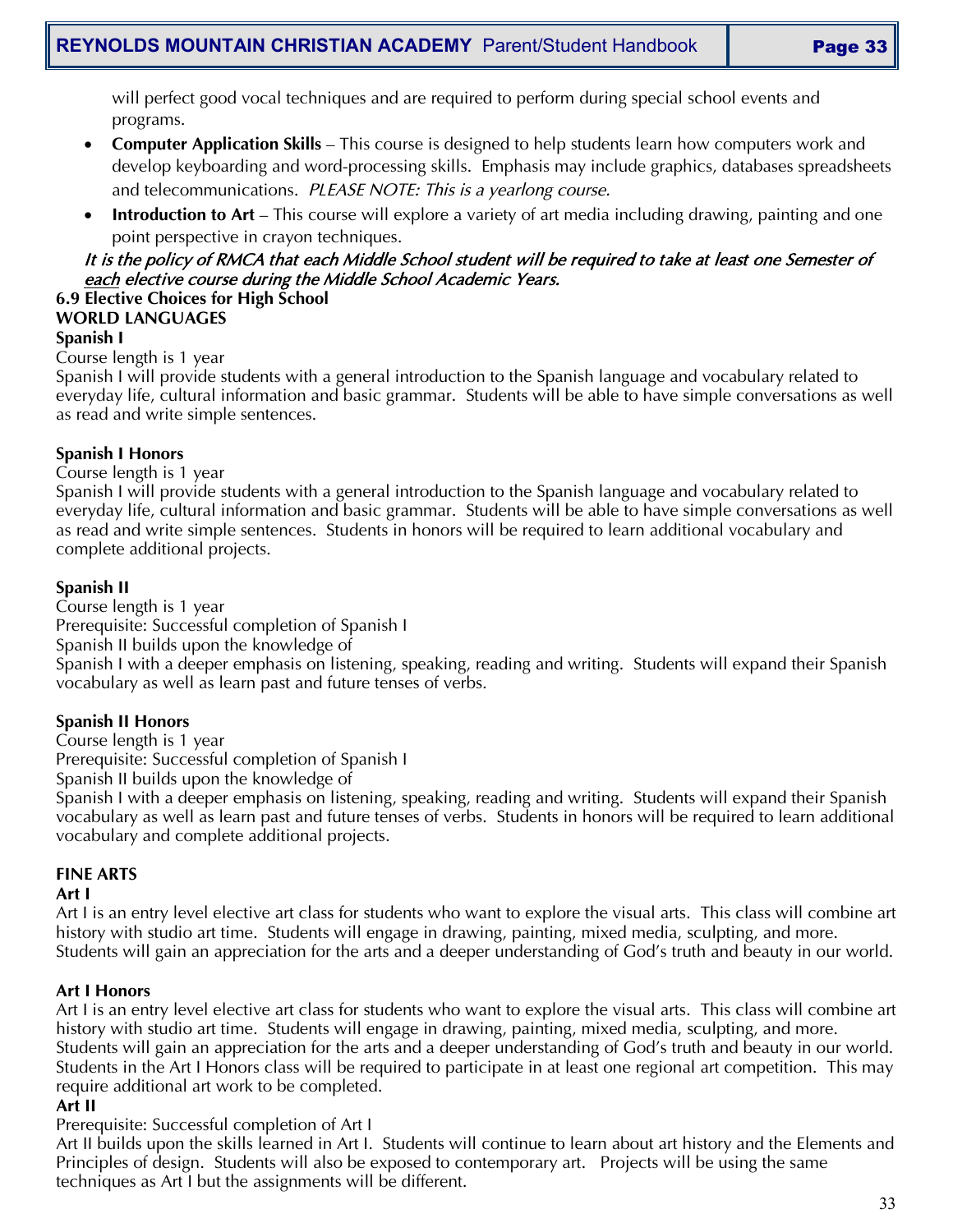#### **Art II Honors**

Prerequisite: Successful completion of Art I

Art II builds upon the skills learned in Art I. Students will continue to learn about art history and the Elements and Principles of design. Students will also be exposed to contemporary art. Projects will be using the same techniques as Art I but the assignments will be different.

Students in the Art II Honors class will be required to participate in at least one regional art competition. This may require additional art work to be completed.

#### **Yearbook and Visual Media**

Yearbook is a class to expose students to journalism, graphic arts, editing and digital media. Students in this class will produce the school's annual yearbook. Students will be exposed to desktop publishing, graphic arts and various digital media. Students in yearbook will take pictures for the yearbook, design yearbook pages, and sell yearbook ads. Students in this class are exposed to real life working situations and must learn to work as a team to meet deadlines.

This course may be taken more than one year.

#### **Worship Team**

This course is designed for students that would like to participate in weekly chapel services. Students will learn the process for worship song selection. Students will experience the joy of leading worship for the student body and others. Students may be required to attend extra practices outside of school hours.

#### **Performing Arts I**

Students enrolled in this course will begin enjoyment of the performing arts. This course will help the beginning actor create believeable characters using improvisation, imagination, and observation in non-scripted scenes. Play participation and attendance are required.

#### **Performing Arts I**

#### Prerequisite: Performing Arts I

Students will continue to develop the skills learned in Performing Arts I. Students will add to their skills by working on duet scenes. Development of monologues is introduced to students in this class. Play participation and attendance are required.

#### **Performing Arts III and IV**

#### Prerequisite: Performing Arts I and II (III)

Performing Arts III and IV are advanced performing arts courses. These courses are designed for students with a passion for performing and a love of the theatre. Topics in this course include improvisation, audition processes, monologues, duets, group scenes, voice and diction, playwriting, and theatre history. Play participation and attendance are required.

#### **MS 101 Introduction to Music DE**

This is a Dual Enrollment course allowing students to earn college credit.

**6.10 Dual Enrollment with Southern Wesleyan University.** RMCA is blessed to enjoy a strong academic relationship with Southern Wesleyan University, located in Central, SC. Each year, Southern Wesleyan partners with our faculty to offer junior and senior students the opportunity to participate in college level classes under the instruction of a college professor. The professors are all pre-approved through both Southern Wesleyan and RMCA administration. Students have the opportunity to take two college level classes their junior year and four classes during their senior year. Classes are all under the heading of general education allowing them to be transferable to the college of the student's choice. Each class is a semester long class earning the student three college credits per class. Most RMCA graduates will leave us with eighteen hours of college credit completed. The classes are all taught online and taken during the regular school day during the third period elective. Students must maintain a cumulative High School GPA of 2.75 to be eligible for dual enrollment classes. The cost of the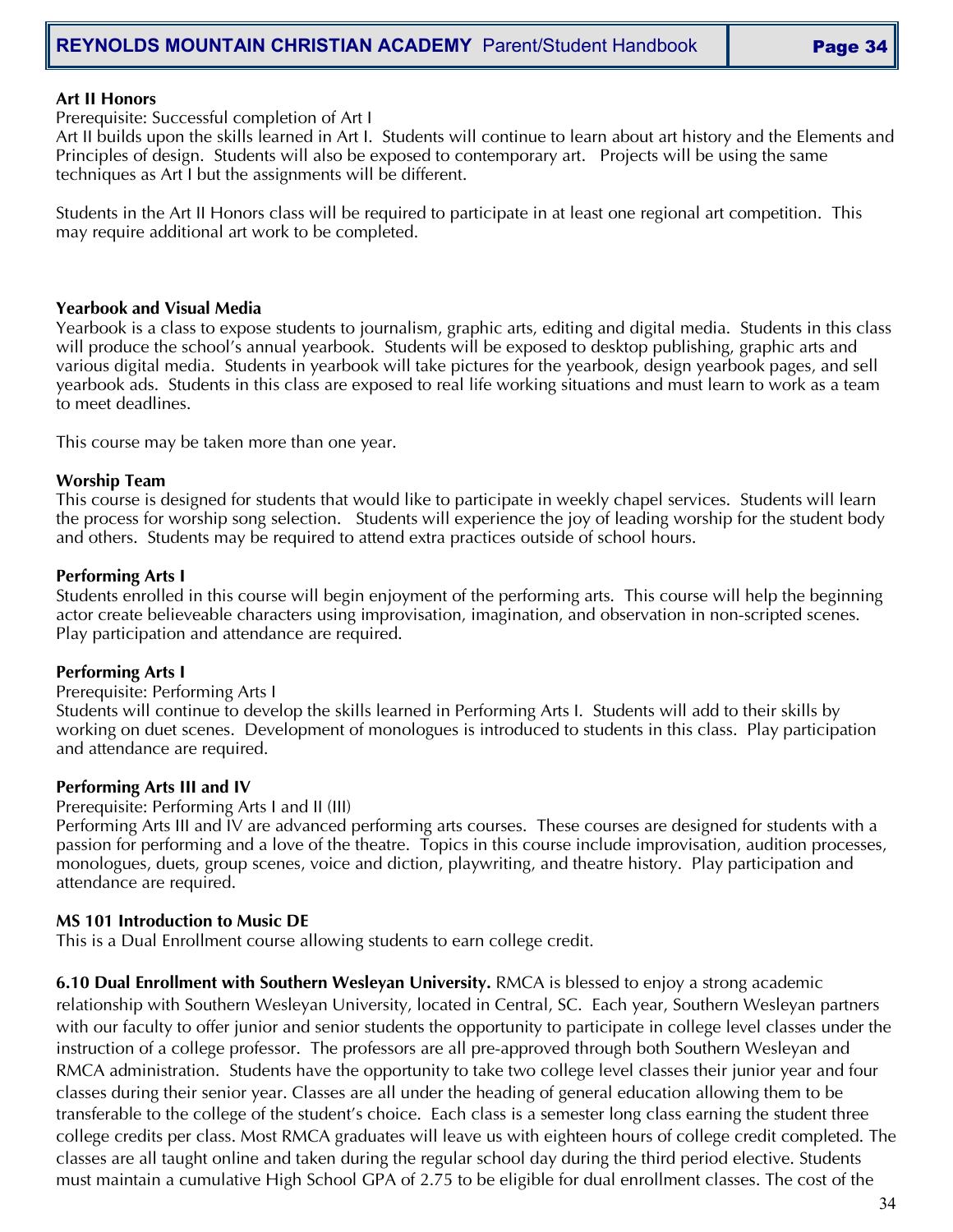# **REYNOLDS MOUNTAIN CHRISTIAN ACADEMY** Parent/Student Handbook | Page 35

dual enrollment classes is included in our high school tuition; however, students must separately purchase their required textbooks for these classes. **Students that fail a college level course must reimburse the school for the tuition. Students that receive a D or F as a Junior will not be permitted to take courses as a Senior unless paid for by the student's family.**

# **6.11 RMCA Graduation Requirements**

| <b>Bible</b>                            | 4 Units                            |
|-----------------------------------------|------------------------------------|
| <b>English</b>                          | 4 Units                            |
| <b>Mathematics</b>                      | 4 Units                            |
| <b>Science</b>                          | 3 Units                            |
| <b>Social Studies</b>                   | 4 Units                            |
| <b>Foreign Language</b>                 | 2 Units (Must be in same language) |
| <b>Health &amp; Physical Education</b>  | 1 Unit                             |
| <b>Fine Arts</b>                        | .5 Unit                            |
| <b>Introduction to Public Speaking</b>  | .5 Units                           |
| <b>College &amp; Career Development</b> | .5 Unit                            |
| <b>Computer Technology</b>              | .5 Unit                            |
| <b>Electives</b>                        | 3 Units                            |
| <b>Total Graduation Requirements</b>    | 27 Units                           |

# Minimum High School Requirements for Graduation

**\*These requirements are based upon recommendations from the Association of Christian School International and the North Carolina Board of Education.**

#### **6.12 Grading Scale**

|      | Grading Scale for K5, 1 <sup>st</sup> and 2 <sup>nd</sup> Grades |      |       |
|------|------------------------------------------------------------------|------|-------|
| F+   | 98-100                                                           | S+   | 78-79 |
| F.   | 93-97                                                            | S    | 73-77 |
| F-   | 90-92                                                            | $S-$ | 70-72 |
| $G+$ | 88-89                                                            | $N+$ | 68-69 |
| G    | 83-87                                                            | N    | 63-67 |
| $G-$ | 80-82                                                            | $N-$ | 60-62 |
|      | Grading Scale for 3rd-12th Grades                                |      |       |
| $A+$ | 98-100                                                           | $C+$ | 78-79 |
| A    | 93-97                                                            |      | 73-77 |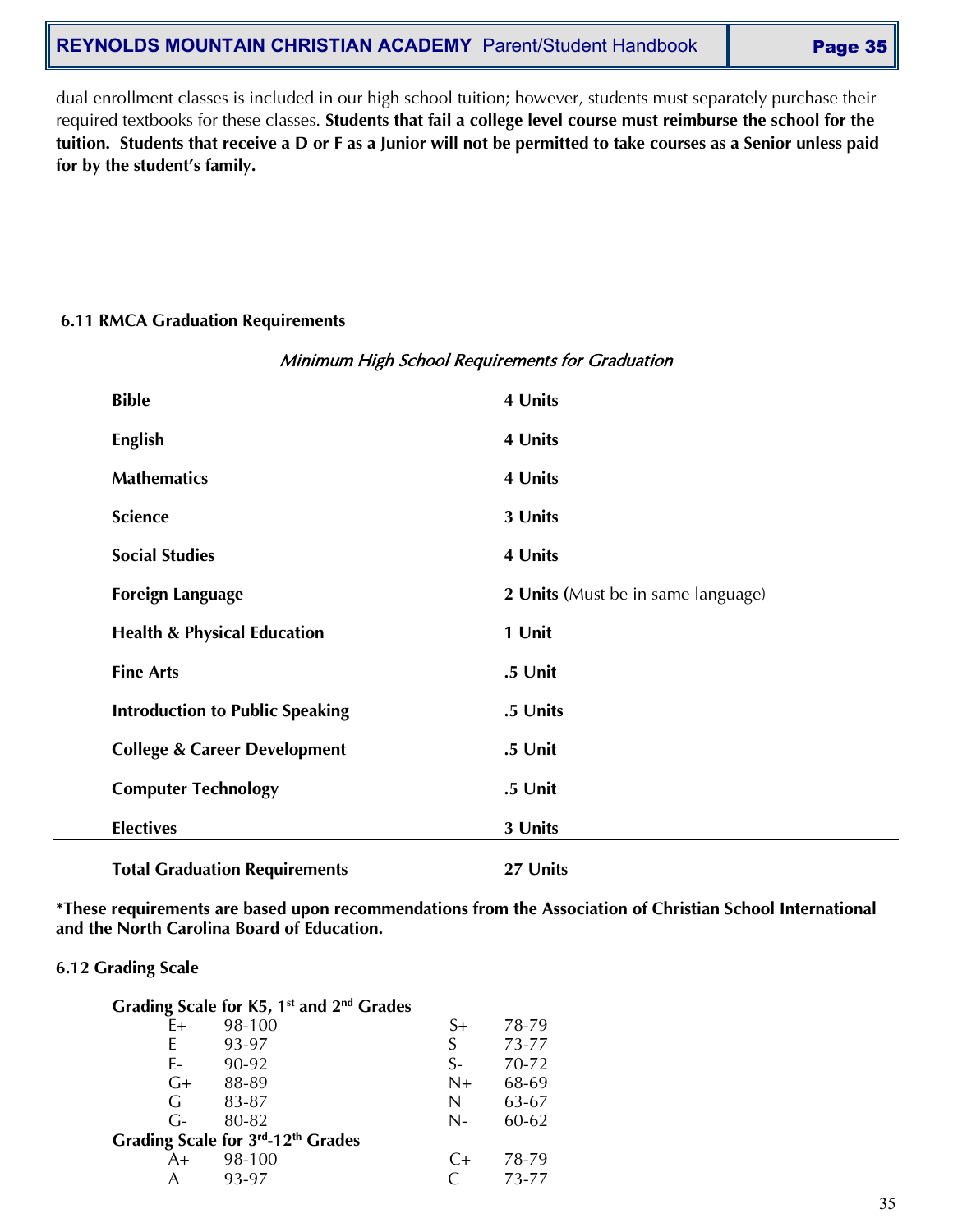| Page 36 |  |
|---------|--|
|---------|--|

| 80-82 | D-     | 60-62       |
|-------|--------|-------------|
|       |        |             |
| 83-87 | $\Box$ | 63-67       |
| 88-89 | $D+$   | 68-69       |
| 90-92 |        | $C - 70-72$ |
|       |        |             |

#### **Grading Scale for all Non-Academic Classes K5-6th**

| F+   | 98-100 | S+      | 78-79 |
|------|--------|---------|-------|
| F    | 93-97  | S       | 73-77 |
| F-   | 90-92  | $S_{-}$ | 70-72 |
| $G+$ | 88-89  | $N+$    | 68-69 |
| G    | 83-87  | N       | 63-67 |
| G-   | 80-82  | N-      | 60-62 |

#### **6.13 Periodic Assessment of Students:**

Each quarter families receive feedback on assessment of their students through midterm progress reports and end of quarter report cards. Both the midterm report and the quarter report card will be posted to FACTS only. Printed copies of reports are only issued at the end of the school year unless requested. Parents may view student grades at any time through your student's gradebook on FACTS.

Midterm Progress Reports

a. Are issued through FACTS midway through the quarter to give feedback to parents on academic or behavior weaknesses or growth in areas previously noted as needing improvement

Report Cards

a. Are issued through FACTS at the end of each quarter

#### **6.14 Semester and Final Exams**

**\*** End of Semester exams will be administered to students in grades 7-12 in December and May of each year.

\* Exams will be cumulative over the semester's instruction. A schedule for exams will be distributed at the beginning of each year.

\* Senior Exam Policy: Seniors may be exempt from spring exams if they have an 80 or above average in a class at the fourth quarter midterm. This should be a cumulative average from 1st, 2nd, and 3rd quarters and the first half of  $4<sup>th</sup>$  quarter. Students may choose to take the exam to improve their final grade, but it is not required.

#### **6.15 Schedule Changes**

Students needing or wishing to make changes in their schedule should contact Mrs. Messer or Mrs. Bolick in Upper School Guidance. Changes will not be made after the first week of classes except for extenuating circumstances.

#### **6.16 Parent Teacher Conferences**

We encourage effective communication between parents and teachers. It is important to us to discuss your child's progress with you and to answer any questions that you may have. However, appointments should be made so that the conferences will not conflict with teachers' regularly scheduled duties. Conferences should be scheduled with teachers directly on the elementary level. Conferences for students in grades  $7<sup>th</sup>$ -12<sup>th</sup> should be scheduled directly with Mrs. Messer. All upper school conferences are done in a team approach.

#### **6.17 Standardized Testing**

The Terra Nova3 or Iowa Skills test is administered to all students grades K-11 in the spring, giving an objective assessment of student performance in relation to other students in the same grades throughout the United States. Results of the test are supplied to parents and placed in cumulative files. The test is usually administered in the month of April.

#### **6.18 Transcripts**

All ninth-grade students and older will receive transcripts of their high school experience at the end of each school year. Transcripts may be requested at other times during the year for transfer purposes. Graduating students requiring transcripts to be forwarded to colleges or universities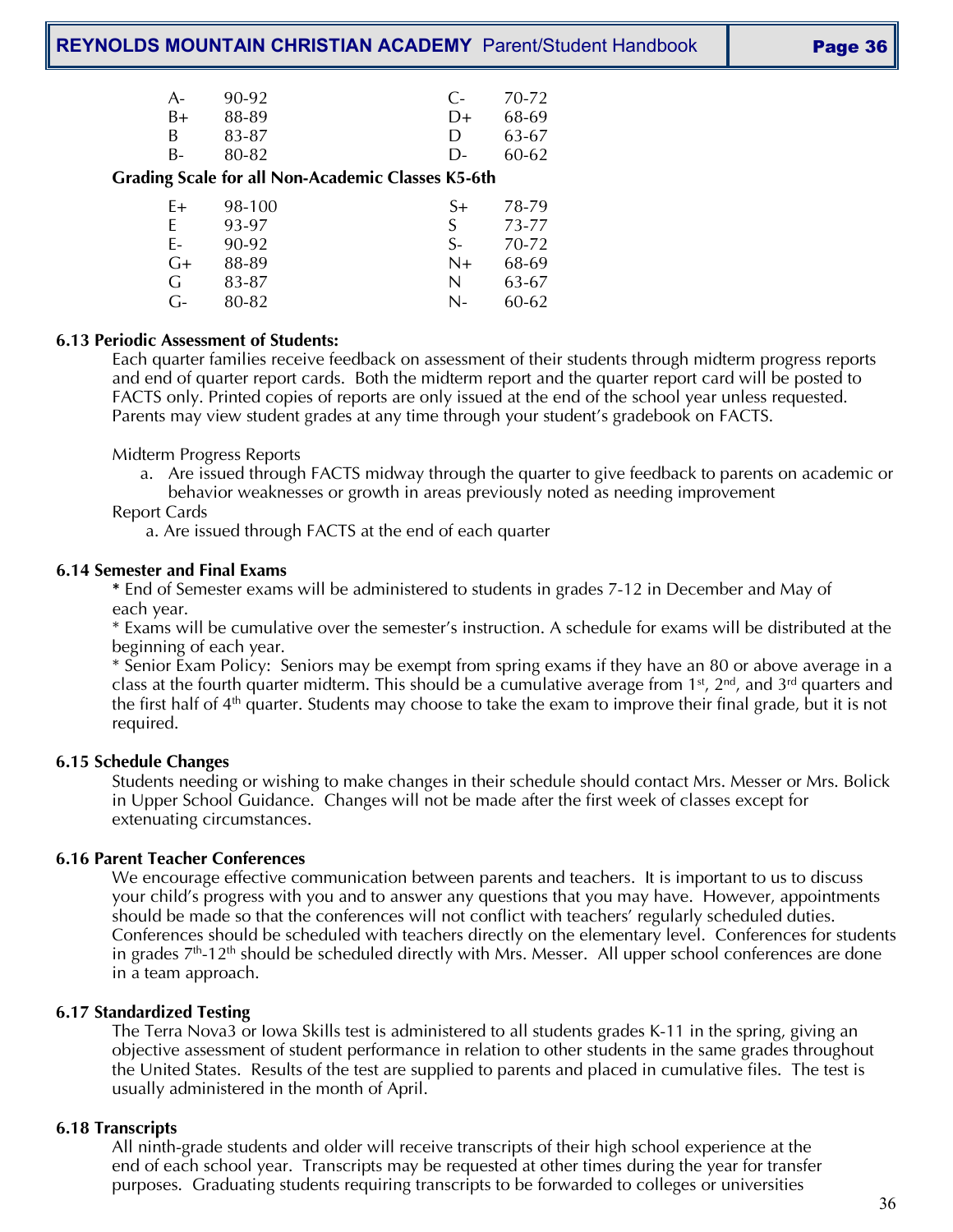must give 48 hour notice to the guidance office. The guidance office will prepare two transcripts free of charge. Additional official transcripts will be at a cost of \$5.00 per transcript.

#### **6.19 Honors Recognitions:**

Each nine weeks teachers of grades  $3 - 12$  submit a list those students who made the "A" or "A-B" honor roll to administration. Elementary Honor Roll students will be recognized quarterly in a special awards chapel. Upper school honor roll students will be honored each quarter with a special event or privilege.

| Junior and Senior Beta Clubs |  |  |  |
|------------------------------|--|--|--|
|------------------------------|--|--|--|

Students entering grades 7-12 are eligible

Must maintain an average of 85 percent in each specific class

Must be a student in good standing behaviorally

Junior Marshal Requirements

Maintain a minimum cumulative GPA of 3.5 in grades 9-11

For marshals for  $8<sup>th</sup>$  grade graduation- the top 4 GPA's of 7th students will be chosen For marshals for 12<sup>th</sup> grade graduation – all qualifying 11<sup>th</sup> grade students will be chosen

Honor Graduate Requirements

Maintain a minimum cumulative GPA of 3.5 in grades 9-12

Graduating with Honors: GPA 3.5-3.9

Graduating with High Honors: GPA 4.0-4.2

Graduating with Highest Honors: GPA 4.3 and above

Salutatorian

Meet all Honor Graduate requirements

Hold the 2nd highest GPA in the senior class

Valedictorian:

Meet all Honor Graduate requirements

Hold the top GPA in the senior class

Should no students meet honor graduate requirements; the Board of Directors will make the decision for Valedictorian.

#### **6.20 Homework Policy**

Homework is always designed to assist the student in reviewing and practicing the material learned in class that day. It is extremely important that our students learn good study habits and the practice of completing homework on time and returning that work to school. Students will be required to complete assignments and return homework as it is assigned. As a rule, we will not assign homework on Wednesday evenings to encourage students to be in Wednesday evening services and youth ministry opportunities.

As teachers, we will always take into consideration extenuating circumstances when a student's family situation affects the student's ability to complete assignments. Please alert your child's teacher when unexpected family situations affect your child's ability to turn assignments in on time. We will make every effort to work with you if we can.

Homework may include the following areas:

- 1. Nightly Reading Assignments from textbooks, novels, or grade appropriate reading assignments.
- 2. Math Practice
- 3. Unfinished Class work (when appropriate)
- 4. Review or practice assignments in any content area
- 5. Preparation for upcoming tests and quizzes
- 6. Projects and Research

#### **For Upper School Students With Late/Missing Work:**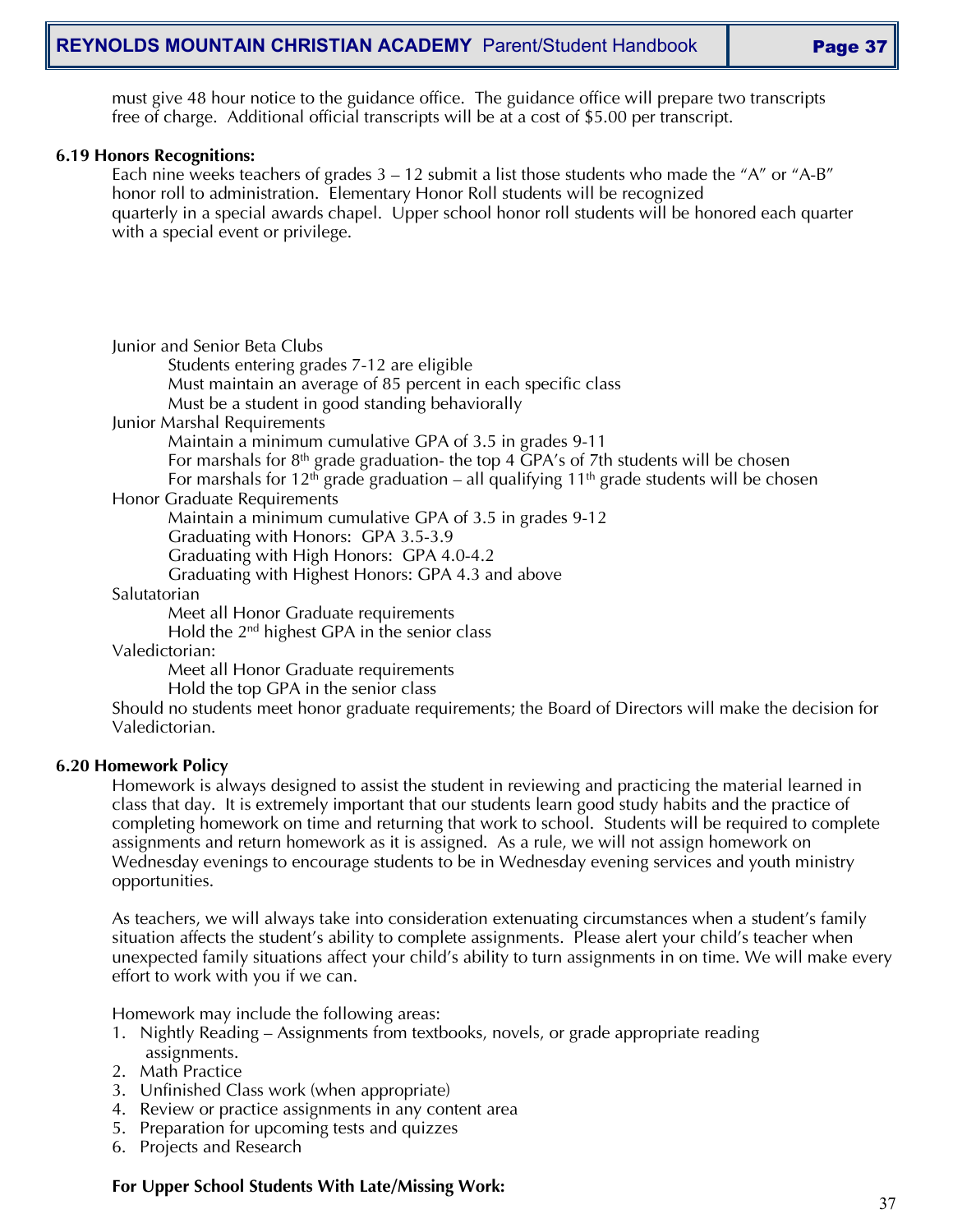# **REYNOLDS MOUNTAIN CHRISTIAN ACADEMY** Parent/Student Handbook **Page 38**

Detention Policy For Late Work: The purpose of this policy is to teach students the importance of turning in assignments on time. The first and second time a student does not turn in an assignment (class, homework or makeup), a notification will be placed in FACTS as a warning and an email sent to the parents. The third time a student has this same warning from the same teacher, the student will be assigned a detention. A detention notification form will be sent home for signature, the detention is documented in FACTS and an email will be sent to parents. On the fourth offense and thereafter, a detention is automatically assigned, documented in FACTS, parents emailed, and detention slip sent home for signature. After 3 detentions for the same offense, the teacher will complete an office referral.

Detentions will be served on Mondays from 3:30 – 4:30 PM. Students are required to bring all work necessary to complete for the teacher assigning the detention. After completing this work, the student may use the remainder of the time to work on any assignments for teachers. It is the student's responsibility to know what assignments are missing prior to the detention time. The student is required to bring all necessary material to the detention location.

In the event that a student has been assigned two detentions for the same day by different teachers, he/she will automatically be assigned a second detention day.

Each quarter the students will start over with a clean slate for late work detentions. So, if your child had received two warnings the first quarter, when quarter two begins he/she has 0 warnings.

If your child has after school activities at school or off campus, it is the expectation that he/she will be late to those activities or miss them depending on the timing. For example, if an athlete receives a detention and is late to practice, he or she will also have the consequence of the team for being late. The detention period may be assigned by an administrator in lieu of other discipline actions.

The first day an assignment is late there is a 10 point penalty to the final grade. There is a 20 point deduction the second day an assignment is late. After the second day, work is graded at 50%.

#### **6.21 Make-up Work due to Sickness, Travel etc.**

All students will have to miss school from time to time. Students in any grade level are required to make up any worked missed while away from school. It is the student's responsibility to seek out the teacher to determine the missed assignments. Students are given two days for every day missed to complete the missed work. All students, including students of faculty are required to follow this policy.

#### **6.22 Extra Credit**

Procedures for extra credit work may be at the discretion of the classroom teacher. Extra credit may not be given to students to make up for work not turned in originally. Extra credit is given for students that have worked hard and are trying to better their grade.

#### **6.23 Incomplete Work**

At the end of each grading period, students that are missing significant amounts of work due to extenuating circumstances may be granted an incomplete for the quarter. All incompletes must be approved in advance by the administration. Incompletes may not be given for students that routinely have missing work. A zero must be given for that missing work until the work is turned in.

#### **6.24 Rework Policy**

Our desire is for every student to comprehend the material for each class. At the teacher's discretion, daily assignments may be reworkable. All quizzes and tests are reworkable. Students have one opportunity for quizzes and test to be re-quizzed and re-tested. Students then receive an average of the two grades. Students must complete these requirements before the end of each quarter. Scheduling will be at the teachers' convenience. It may require students to stay after school or to arrive early for retesting.

#### **6.25 Promotion and Retention Policy**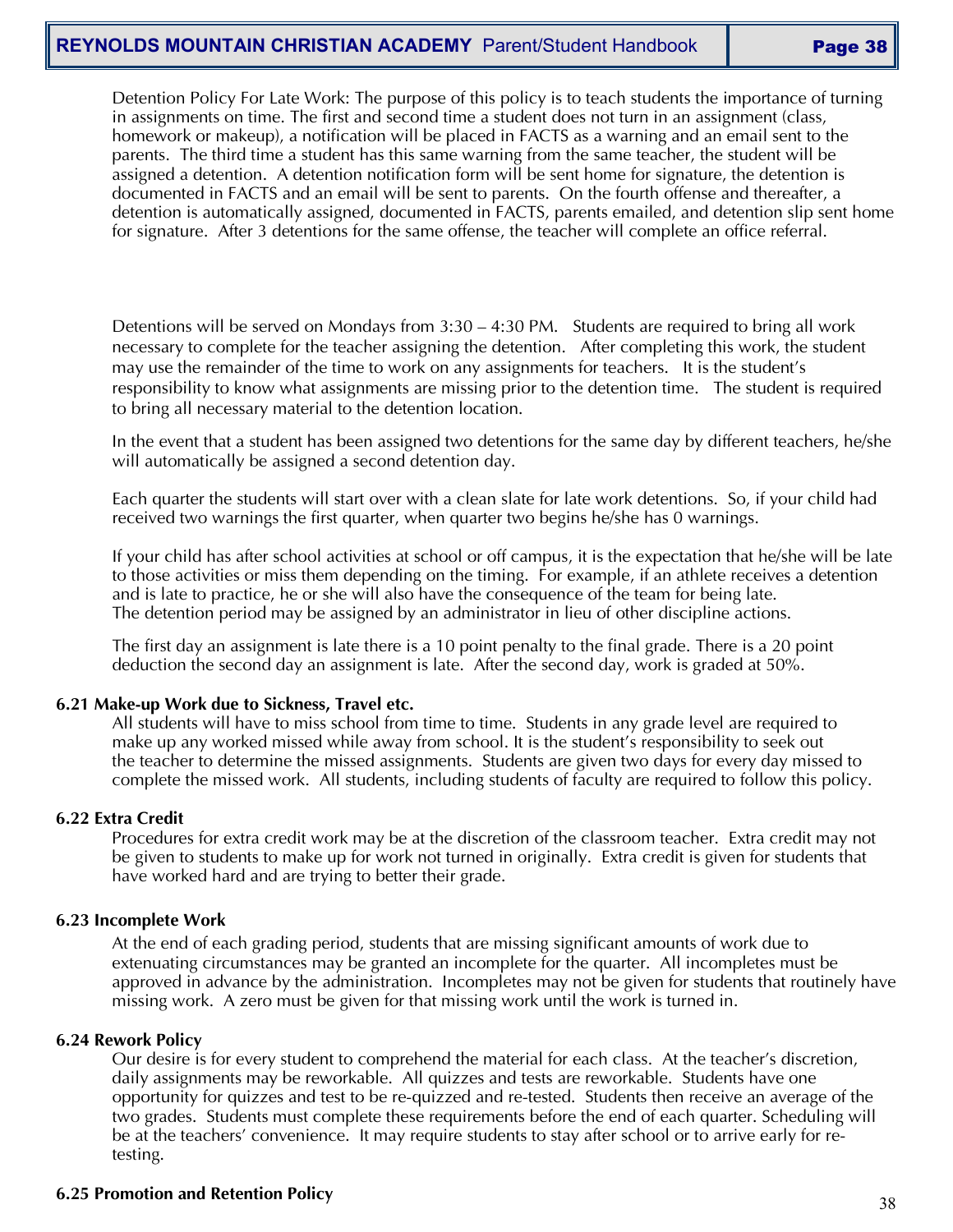Students in grades  $1^{st}$ -6<sup>th</sup> must pass both reading and mathematics to be considered for promotion to the next grade level. Teachers will make their recommendations for retention based on classroom performance and mastery of skills taught. Parents will be consulted, and a mutual decision will be reached. Students not passing these two subject areas may attend summer school or receive a structured schedule of tutoring to strengthen these skills. Students will be reassessed in August to determine if promotion is warranted.

Students in grades 7 – 12 must pass the core subjects of English and Math to be promoted to the next level. School grades are based upon a 10-point grading system where a 59 and below constitutes a failing grade. High school students must earn their number of required credits that total 27 units to graduate their senior year. In addition, if a student has not scored at or above proficiency levels in any academic course, the school shall provide intervention and assistance for students to be promoted in the form of summer school. Additional information concerning tutoring and summer school opportunities will be provided by staff and administration.

#### **6.26 Academic Probation**

Students who are not maintaining an appropriate level of academic performance may be placed on academic probation. The teacher, parent and administration will develop a plan of recovery for the student. At the end of the next grading period, the student's progress will be re-evaluated.

Students placed on academic probation will be given the opportunity to receive after school helps and tutoring. Students will be evaluated regularly to ensure that proper intervention and accommodations are being implemented.

In addition, if students at any grade level have not scored at or above proficiency levels in any academic course or on standardized testing, the school will provide intervention in the form of summer school each June. This intervention will be an additional cost to the parent.

#### **6.27 Strong Tower Learning Center/Special Needs Identification**

RMCA has been blessed with very gifted special needs teachers and specialists. These teachers will come alongside the classroom teacher and assist in meeting the needs of any student with learning disabilities, tutoring needs, or accelerated learning. Students will be evaluated, and the amount of intervention will be determined. An additional fee will be added to monthly tuition payments based on the number of times that assistance is scheduled per week.

The following procedure will be used to identify and place students in this program:

1. Teacher identifies student with academic or behavioral needs based on classroom assessments and observations.

- 2. Teacher will submit student's name to the Student Support Team.
- 3. Teacher and parent will meet with the Student Support Team to determine interventions to test.
- 4. Interventions are implemented for a minimum of 6 weeks before meeting again.
- 5. If interventions are successful, they will continue. If not, permission to screen form is given to parent to sign and return.

6. Screening will be completed by Special Needs Director upon receiving written permission from parent.

7. Recommendations will be given to the teacher and to the parent. The Director or Educational specialist will determine the number of times weekly students will meet with specialists. A copy of the recommendation will be given to the Business Manager for additional tutoring charges. An administrative fee will be charged annually for all students receiving tutoring, classroom accommodations, testing, or any services outside of the normal classroom environment.

- 8. Classroom/home interventions accommodations/modifications to curriculum and or additional school tutoring may be started. Outside tutoring may be recommended.
- 9. Further evaluations may also be suggested:
- Private Evaluations see director of special needs for options
- Public school evaluations will be coordinated by Director
- Pediatrician or other health care provider

10. If student is identified as special needs, it will be noted on report card and an accommodation page will be attached. Accommodations may include but are not limited to extra time, limited assignments, seating changes, or one-on-one instruction.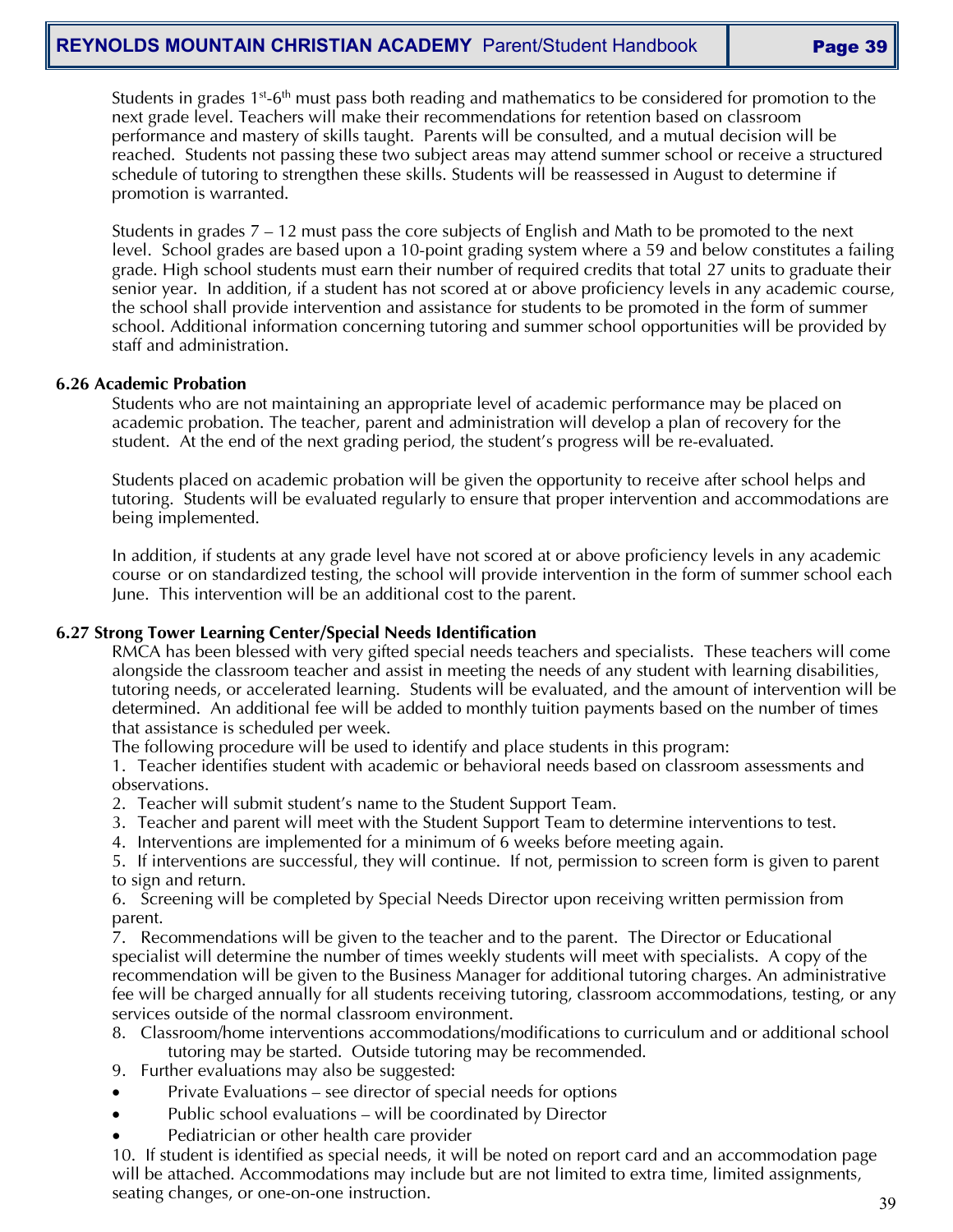#### **6.28 Expulsion from RMCA**

Occasionally students do not have a successful experience at RMCA. These students may have behavioral issues or academic concerns. We desire to continue our fellowship with these families and will take very proactive steps in helping these students to be successful in other school settings.

Students that are asked to leave RMCA or are expelled may re-apply for admission after certain criteria are met. Contact the school office for information concerning re-admittance. Admission is completely under the discretion of the administration.

#### **GENERAL OPERATIONAL PROCEDURES**

#### **7.0 School Hours**

| Office Hours:                  | $8:00$ am $-4:00$ pm  |
|--------------------------------|-----------------------|
| Preschool Hours:               | $8:25$ am $-12:00$ pm |
| Elementary ( $PK - 6$ ) Hours: | $8:25$ am $-2:55$ pm  |
| Upper School Hours:            | $8:15$ am $-3:15$ pm  |

#### **7.1 Drop-Off and Pick-Up**

Students should not arrive at school before 7:45 am. After 7:45 am students should be dropped off at the designated door for his/her grade level. Preschool and grade 3 and 4 students should be dropped off at the sidewalk leading to the portables. Grades K, 1, 2, 5 and 6 should be dropped off at the front doors at the end of the brick building under the carport. All 7-12 grade students should be dropped off at the side entrance to the upper school building. (Please do not use the front doors). Elementary students arriving after 8:20 must be escorted in by a parent. Students in grades 7 – 12 may be signed in at the upper school building after 8:15.

Dismissal for Preschool students will begin at 12:00 from the carport area of the brick building. Dismissal will begin at 2:55 for students K5 – 6 grades. All K5-6 grade students will be picked up at the carport at the end of the brick building. Students in grades 7 – 12 will begin dismissal at 3:15 pm. Students not picked up prior to 3:15 or 3:30 respectively will be escorted to our Afterschool program. A charge of \$10.00 per day is charged for all students attending Afterschool. If a student is to be picked up by someone other than the parent or previously authorized adults, a written note must be given to the teacher. Students will not be allowed to leave with someone other than parent or authorized person without written permission.

#### **7.2 Student Attendance Standards**

Good attendance and punctuality are necessary for continuity and the development for all our students. We expect all parents to have their children at school on time and keep absences to a minimum. Students must be present at least half of the school day to be counted as present. Elementary students must arrive prior to 11:40 am and not be dismissed prior to 11:40 am to be counted present for the day. Upper school students must be present for at least half of the class period to be counted present for that class. Upper school student athletes must be attendance for at least 3 periods to participate in sports that day.

#### **Types of Absences**

Absences at RMCA are not counted as excused or unexcused, but simply as absences regardless of nature. All absences are counted toward the total amount of absences. Upper school students are allowed 12 total absences per year. Elementary students may have a total of 18 absences per year. Absences due to **extended** illnesses or hospitalization may be waived and not counted toward the total number of days out of school. Absences due to a death in the family will always be waived. Students living in more mountainous counties of Yancey, Madison or in Tennessee may have absences waived due to inclement weather should that county's public schools be closed.

#### **Excessive Absences**

Elementary students missing more than 18 days will be considered for retention. All elementary students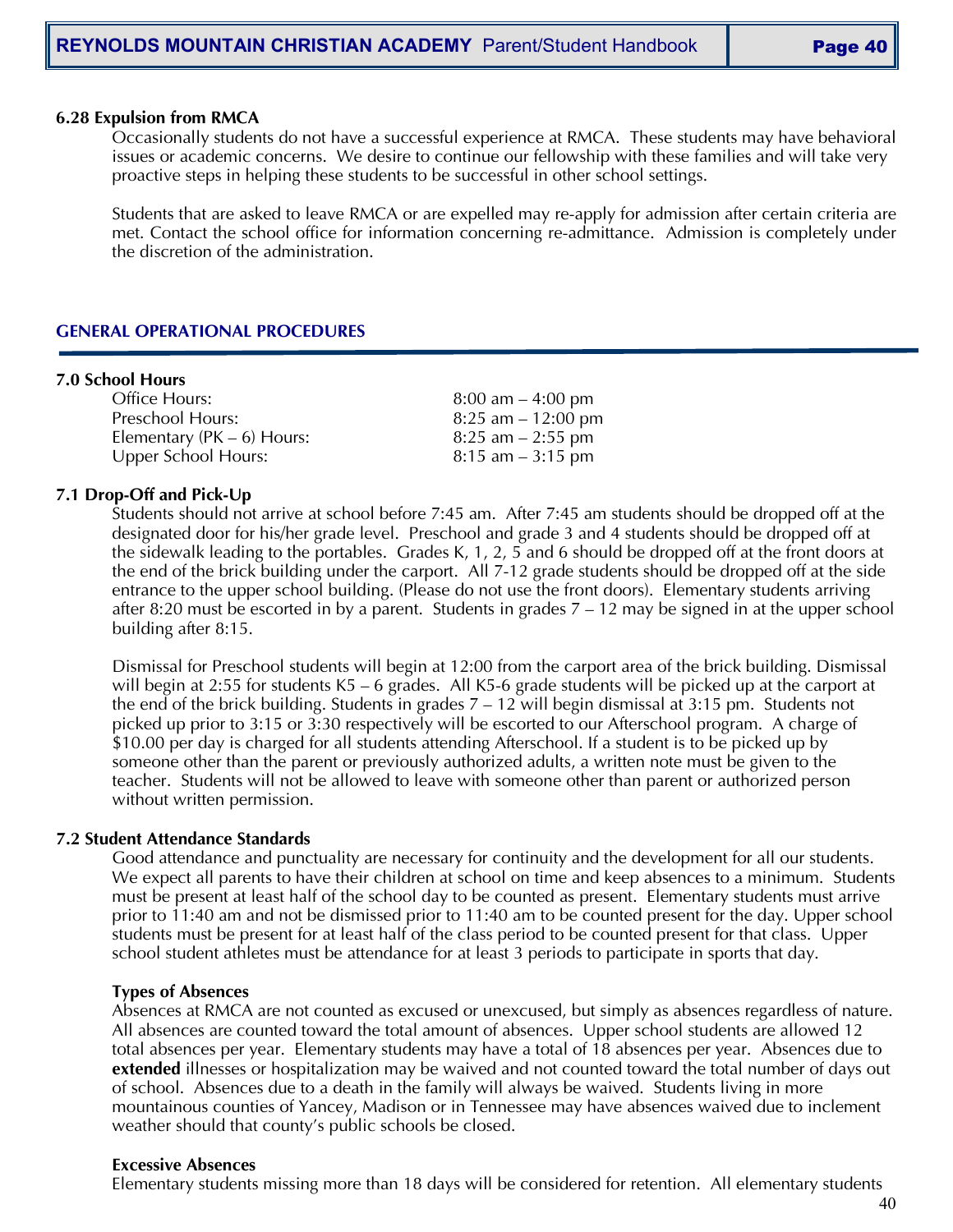missing more than 18 days must attend mandatory summer school in June of each year. The length of summer school will depend on the number of excessive days the student incurred. The cost of summer school is \$125 per week. Those students missing more than 25 days of school will be considered for retention and possibly reported for truancy.

High school students missing more than 6 class periods in a semester will not receive credit for core or elective classes. Students may make-up hour for hour that they have missed for each core or elective class. The cost of each make-up session is \$10.00 per hour.

Middle School students must also make up all class periods missed over 6 per semester during summer school.

Middle and High School students may have the opportunity to do grade recovery for failed classes at a cost of \$125 per week. This usually takes 2-4 weeks to complete depending on the number of classes to be completed. Students with more than 2 failed core course may be retained.

#### **Prearranged Absences**

Absences may be scheduled in advance for medical procedures or family travel. Parents should notify the teacher at least a week in advance for student work. Students will be able to take any make-up work with them possible. While these absences will be approved, they continue to count toward the total amount of yearly absences.

#### **7.3 Tardy Policy**

Tardies will be issued to students who arrive at school after 8:25 am for elementary students and 8:15 for upper school students. Students should be signed in at the office and given a tardy slip to take to his/her classroom. Five tardies will be considered one absence.

Upper School students reporting to any class period late will receive a tardy for that class. Five tardies to any class will be considered one absence. Any student arriving to class unprepared will be issued a tardy if they must leave the class to retrieve materials from lockers.

#### **7.4 School Closings/Delays/Inclement Weather**

School may occasionally be canceled, delayed or dismissed early due to inclement weather. Parents will be notified as soon as possible through our Parent Alert system. Closings and delays will also be announced on WLOS, our website, [www.rmcacademy.org,](http://www.rmcacademy.org/) and our Facebook page.

School delays will usually be two or three hours. If we are on a delay, our doors will open at 10:00 am or 11:00 and classes will begin at 10:25 am or 11:25 respectively. **Students may not arrive prior to 10:00 am or 11:00 am respectively.** 

On days when school is dismissed early due to inclement weather, all afterschool activities including afterschool care will be cancelled.

#### **7.5 Student Health, Illness, Injury or Emergencies**

Students should not be in school if they are running a fever, have excessive coughs, infectious runny noses, and diarrhea or vomiting. Students with infections of any kind should be on antibiotics at least twenty-four hours before returning to school. If you have any doubt that your child may be sick, **please keep your student home.**

If a student becomes injured or has a medical emergency while at school or at a school related activity, emergency personnel will be contacted immediately. The parent will then be notified. School personnel will accompany the student to the hospital and wait until a parent arrives or until appropriate to leave. All parents must sign a waiver allowing students to be transported by ambulance and for care to be given.

For non-emergency injuries while at school, (scrapes, bumps, minor cuts,) the school will administer first aid and contact the parent. An incident/injury report will be filed.

#### **For Covid-19 symptoms and guidelines, please refer to the separate COVID-19 Protocol Manual.**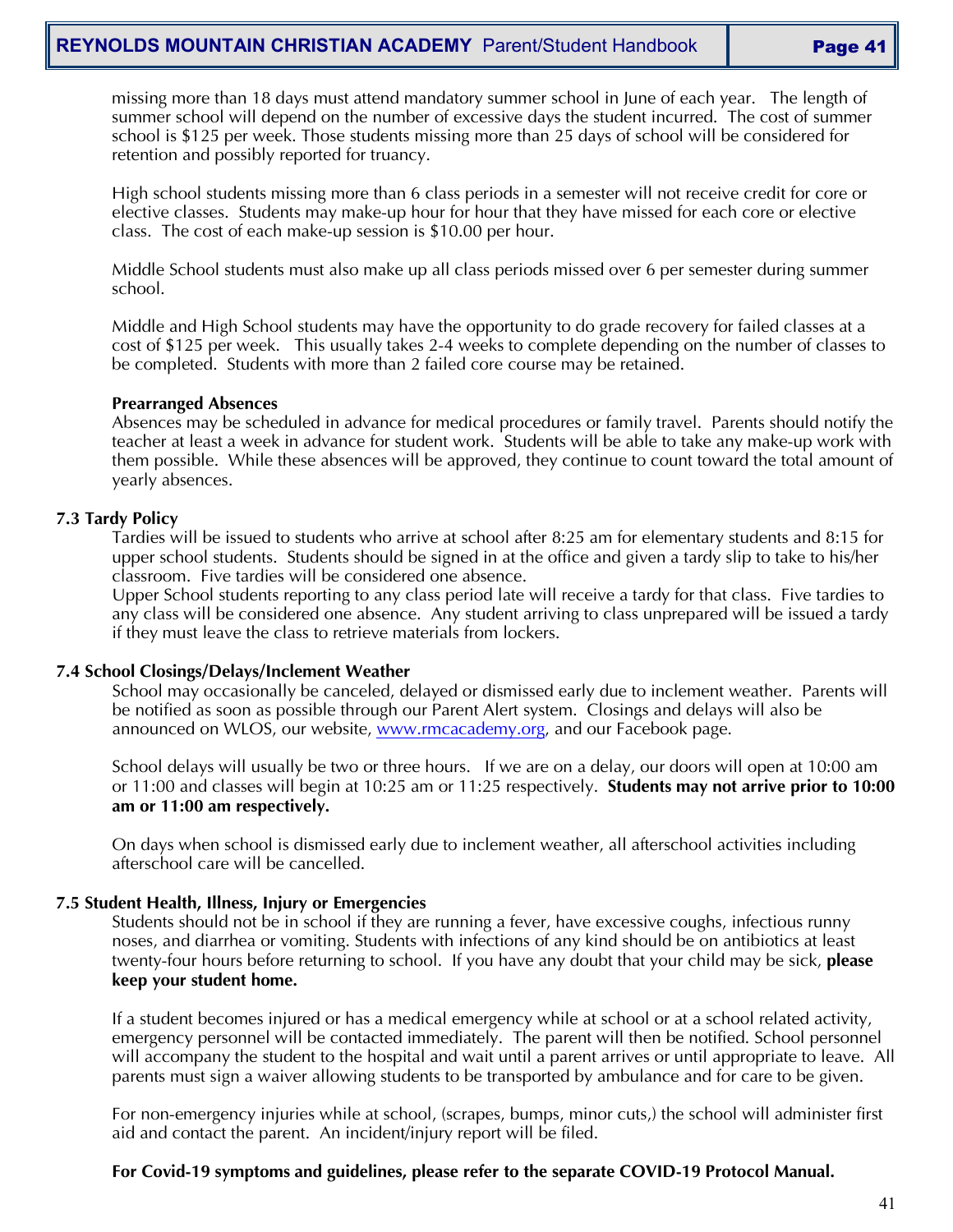#### **7.6 Student Insurance**

Each student will automatically be covered by a supplemental accident policy during school hours. It will be the parent's responsibility to file any claims with your primary carrier and then to file with the supplemental carrier. The responsibility for any treatment of a student rests with the parents or insurance company, not with the school. If a supplemental claim needs to be filed through the school's coverage, the school administration will assist the parent in filing these claims through our current insurance carrier.

#### **7.7 Immunization Records**

The state of North Carolina requires that students entering kindergarten, first, and seventh grades must have the proper immunizations to attend school. Parents must provide a copy of the student's immunization record to be part of the student's school records. Should a parent decide to not have a student immunized, a statement stating the reason for choosing not to immunize must be in the student record.

#### **7.8 Medication Policy**

In order to assist with the health needs of our students, the school will partner with the parent for medicines to be given at school. All prescription drugs and over-the-counter medications must be left in the office. Parents must complete a medication form in the office for the medication to be given. Medications must be in their original containers with labels intact and will only be dispersed based on the label instructions. Students may not keep medicines in book bags, lockers or purses.

#### **7.9 Visitors on Campus**

Visitors are asked to go directly to the school office and not to the classroom. All Visitors must sign in and receive a visitor or volunteer badge to wear while they are in the building. Anyone wishing to visit the school will need to make an appointment through the office. This includes prospective students and parents, out-of-town friends and family of current students. Previous students may not visit for lunch or events unless they are alumni or with a parent.

#### **7.10 Virtual/Remote Day Guidelines**

Remote Learning Days may be used during severe weather events that can include snowy or icy conditions.

Virtual Learning days may include days due to COVID-19 or other illnesses that require all or some of the students to receive instruction virtually. All virtual instruction will take place through Google Classroom. A separate guide for Virtual/Remote Days is provided at the back of this handbook.

In order for a student to be marked present on Virtual/Remote Days, he/she must be logged in and active in all class activities for the day. Students are required to be sitting at a desk or table during class and not sitting in their bed or under covers. Also, students that are not 100% attentive to the class will be marked absent. (students should not be eating, cooking, doing hair or makeup or driving as examples) All students are required to be in a uniform shirt during class.

Please review the separate Virtual/Remote Learning Guide for instructional times on these days.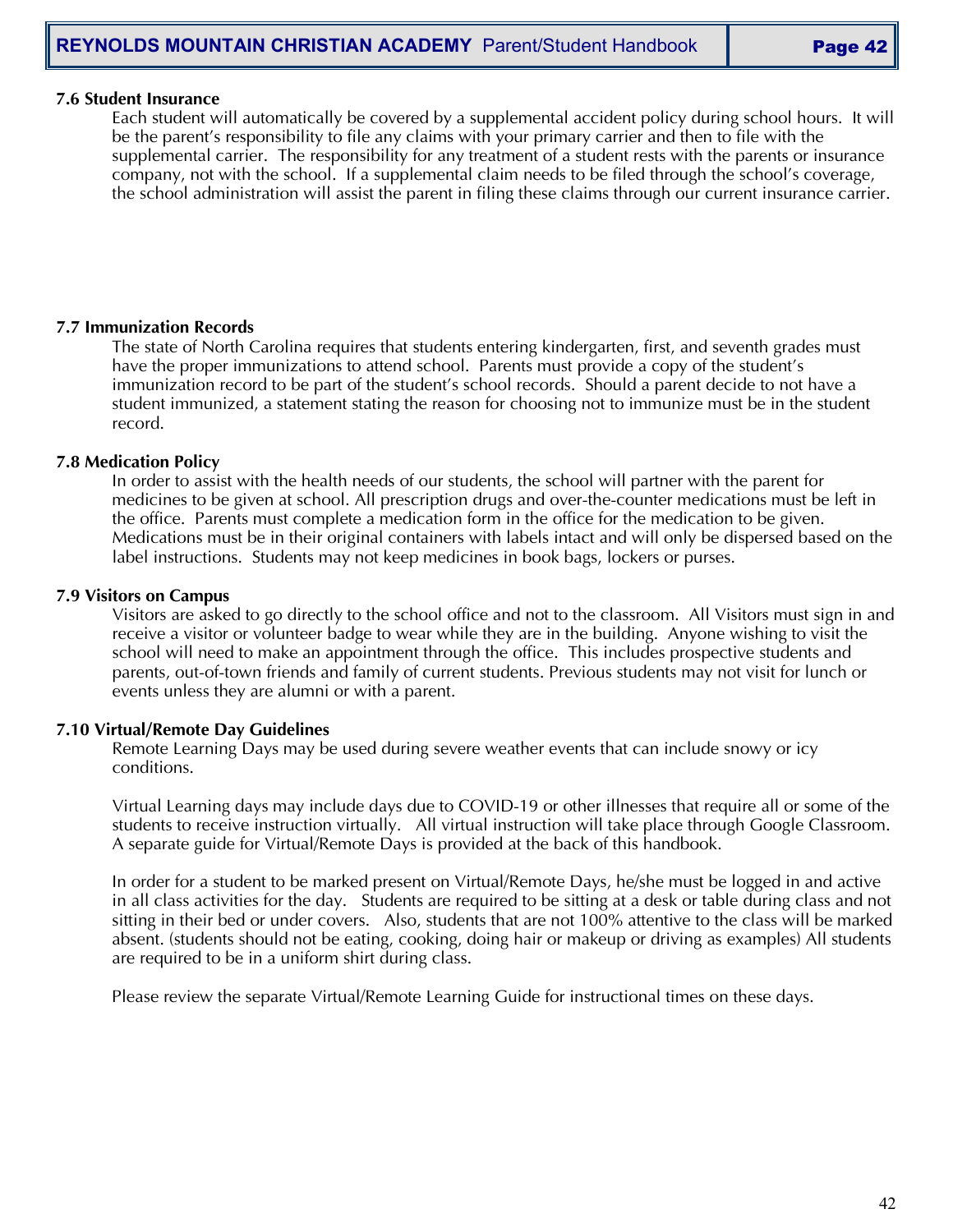#### **Student Life on Campus**

#### **8.0 Student Government**

Students at RMCA in upper school can lead the student body by serving in student government. Student leaders are elected by their peers each spring for the following year. Student leaders work together with faculty and administration to bring events, activities, and missions' opportunities to the school. Students in leadership are given the opportunity to bring student concerns to the administration and facilitate change. Students must meet specified grade and behavior requirements to remain in leadership. Specific criteria are listed in the Student Government Bylaws.

#### **8.1 Student Cell Phone Use**

#### **Only students in grades 7-12 may have cell phones at school. Please do not send cell phones with elementary students. If your elementary aged child needs a cell phone, please contact the school office for arrangements.**

Cell phones may be used after 3:30 pm only or with permission by a staff member. Phones and smart watches must be placed in the pocket charts when entering each class. Cell phones/smart watches may not be used during the day for any reason unless the student has approval from a teacher for research or an emergency situation. Cell phones/smart watches used during the day will be collected from students.

1<sup>st</sup> offense: Cell phone/smart watch is taken and kept in office until the end of the day.  $2<sup>nd</sup>$  offense: Cell phone/smart watch is taken and kept in office until parent can pick up the phone.  $3<sup>rd</sup>$  offense: Cell phone/smart watch is taken and kept in the office until a parent conference can be scheduled. The phone/watch may no longer be brought onto campus. If student must bring the phone/watch for extenuating circumstances, the phone/watch must be brought to the office each day at arrival and picked up at dismissal.

#### **Cell Phone/Smart Watch Policies may change at any time during the school year depending on the needs of the school**

#### **8.2 Student Drivers**

Reynolds Mountain Christian Academy is not responsible for theft of or damage to a vehicle or its contents and assume neither direct nor implied liability as a result of providing the privilege of students driving personal vehicles to or having these vehicles parked on campus. A student who operates and/or parks a vehicle on the campus of Reynolds Mountain Christian Academy must possess a valid driver's license (no driver's permits), vehicle registration and vehicle insurance. Each vehicle on the RMCA campus must have a current RMCA parking permit for the current school year. Permits must be purchased at the Upper School office prior to driving to campus or on the first day a student drives to school. Permits cost \$10 and must be placed properly in car at all times. A lost, damaged or destroyed permit may be replaced for \$5.00. Student parking is restricted to the designated Student Parking Lot located at the gravel parking beside the Upper school building. If a student driver's license is revoked FOR ANY REASON, students must notify the school office immediately. To return to your vehicle or leave the RMCA campus during th**e**  school day, students must obtain a pass from an administrator or the secretary in the office.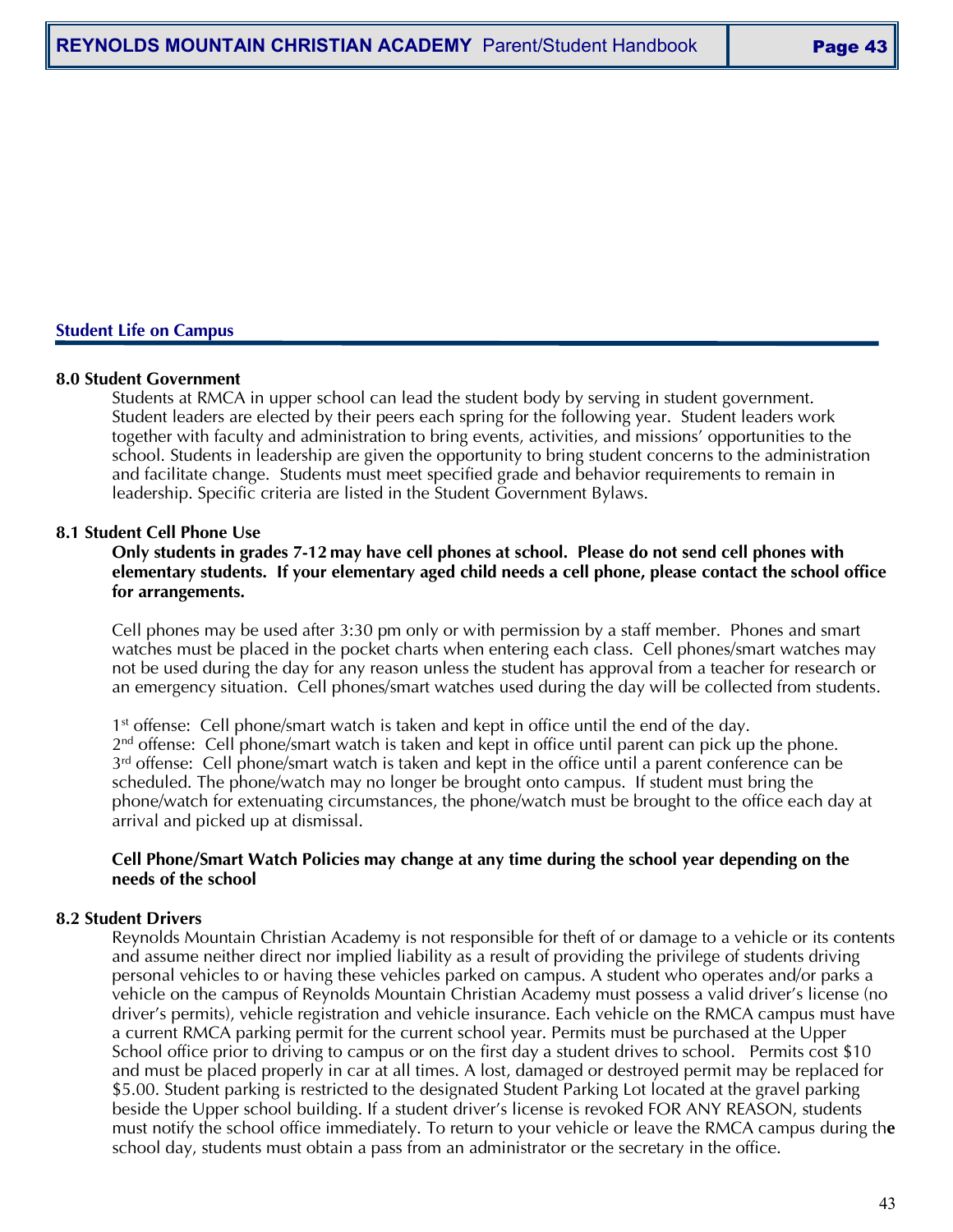The following infractions will result in the suspension of a student's driving privilege for the rest of the year.

- 1. Drug, alcohol, tobacco or weapon use in the parking lot
- 2. Driving over the posted speed limit or any form of reckless driving
- 3. Refusing to stop a vehicle at the request of any RMCA staff member or dismissal attendant

Loitering in the parking lot or in parked cars before or after school is not permitted. In the morning, students are to depart immediately from vehicles and leave the parking lot. Do not return to the parking lot until you are ready to leave the RMCA Campus. At the end of the school day, students are to leave the parking lot as promptly as traffic and conditions allow them to do so. Loitering in the parking lot will result in loss of driving privilege and may also constitute a school disciplinary offense. During the time, a student's vehicle and driving privileges are suspended from the RMCA Campus, the student will be prohibited from driving or parking ANY VEHICLE on the campus at any time. A student who fails to maintain adequate academic progress (pass 3 out of 4 classes) or who drops out of school will, by NC state law, have his/her NC driver's license revoked by the state.

#### **8.3 Student Lunches/Snacks**

Currently RMCA does not hold the appropriate licensing to prepare food on-site for daily purposes. The school does hold a limited food preparation license which allows us to prepare occasional meals for special events, cooking projects in classrooms and limited lunch preparation. The school is inspected regularly by the Buncombe County Health Department.

Students will be expected to bring their lunch on Mondays and Wednesdays. When packing lunches, please make sure to include everything that your child will need including forks and spoons, napkins and a drink. Please include an ice pack for lunches that should remain cool. Students in grades K5-6 grade may not bring meals to be heated. Upper School students may bring items that can be heated.

We will be serving "Hot Lunch" three days weekly. Hot Lunch choices will be posted on FACTS monthly. To order hot lunch, orders must be placed on FACTS by the deadline. NO orders will be received at school. The cost of each meal is \$6.50. Milk and Tea are available by advanced purchase through FACTS. Hot lunch days will be Tuesday, Thursday and Friday. Drinks and all paper products will be provided on hot lunch days. Parents are invited to join us for lunch anytime. Hot lunch choices may be ordered for parents with advanced notice.

Snacks are served in all grade levels on the preschool and elementary levels. Students are required to bring their own snack each day. Teachers may schedule snack in the morning or afternoon depending on specific classroom needs. Parents are asked to send snacks that are nutritional. Please do not send sugary snacks, candy etc.

#### **8.4 Uniform and Dress Code**

All Reynolds Mountain Christian Academy students are required to dress in school uniforms each day. Our belief is that a uniform dress code enhances the educational environment and promotes a unified student body. Conflicts involving inappropriate dress styles, peer pressure and financial status are all removed easily with the uniform requirement.

#### **Uniform Vendors**

# **Online Vendors**

- **1. Lands End** [www.landsend.com/school](http://www.landsend.com/school) 1-800-469-2222 School Code - #9001-2828-1
- **2. Global Schoolwear** [www.globalschoolwear.com](http://www.globalschoolwear.com/) School Code – REYNO1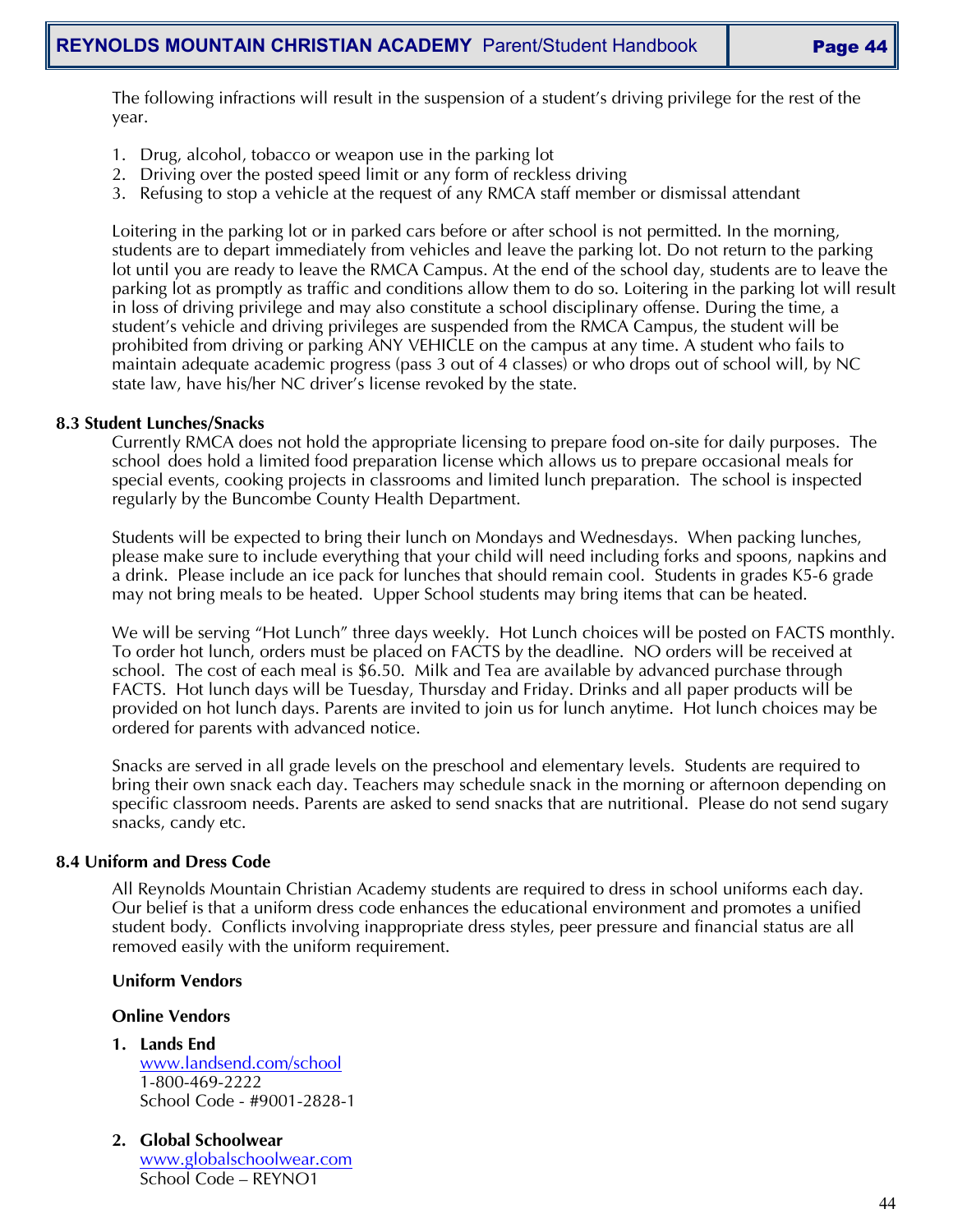#### **Online and Local Store Vendor**

**1. Reads Uniforms** 4 Sweeten Creek Crossing Asheville, NC 28803 Shop.readsuniform.net School Code - RMCANC

Students must adhere to the following dress code policies: Please note that all shirts and jackets require an RMCA school logo. Make sure to look at the approved uniform list.

- 1. Unless otherwise noted students K5-12 are in uniforms daily. Special dress down days will be scheduled throughout the year.
- 2. All students need at least one navy polo shirt with the RMCA logo for field trips and special events.
- 3. All polo shirts, fleece, and sweatshirts must have the RMCA logo.
- 4. On Wednesdays all students will be in chapel dress. **Lower School**: Girls will wear skirts or jumpers with uniform shirts and boys may wear pants or shorts with uniform shirts. **Upper School:**  Girls will wear skirts with regular uniform shirts and boys will wear slacks, a solid color button down shirt and a solid color tie. Students may not wear sweatshirts while in chapel services. On occasion, students my be asked to wear "chapel dress" on days other than Wednesdays.
- 5. Girls' skirts and jumpers need to be at the top of the knee and shorts no shorter than 3 inches above the knee. Girls will lose their privilege to wear skirts if repeatedly asked to wear longer lengths.
- 6. Shirts for all boys should be tucked in always. Girls' shirts may be left "tucked out".
- 7. Boys will wear belts everyday- solid brown, black, and tan. Belts should not have any jewels, studs etc.
- 8. Socks, leggings, tights will be solid colors of white, tan, brown, navy, or black. Socks, leggings, tights may not be striped or patterned.
- 9. Shoes should be mostly solid colored with no characters, lights etc. Approved colors include navy, white, black, tan and brown. Non approved colors include but are not limited to: red, pink, bright blue, purple and neon colors. Students may wear tennis shoes, sandals, boots, clogs, loafers etc. Students may not wear flip flops.
- 10. Students may not wear non-uniform sweatshirts, sweaters, coats etc. in the classroom. These garments may be worn to school and placed in lockers prior to 1<sup>st</sup> period for upper school students and placed in the appropriate classroom area for lower school students.
- 11. Boys must keep hair cut and off the collar.
- 12. Boys may not wear earrings. Girls may wear piercings in ears only.
- 13. Any student not in dress code will receive a verbal warning and a notification in FACTS. If a second violation occurs, parents will be contacted to bring the appropriate uniform item and a warning is placed in FACTS. After the third violation, a parent conference will be required and the student will receive an after school detention. See Detention Policy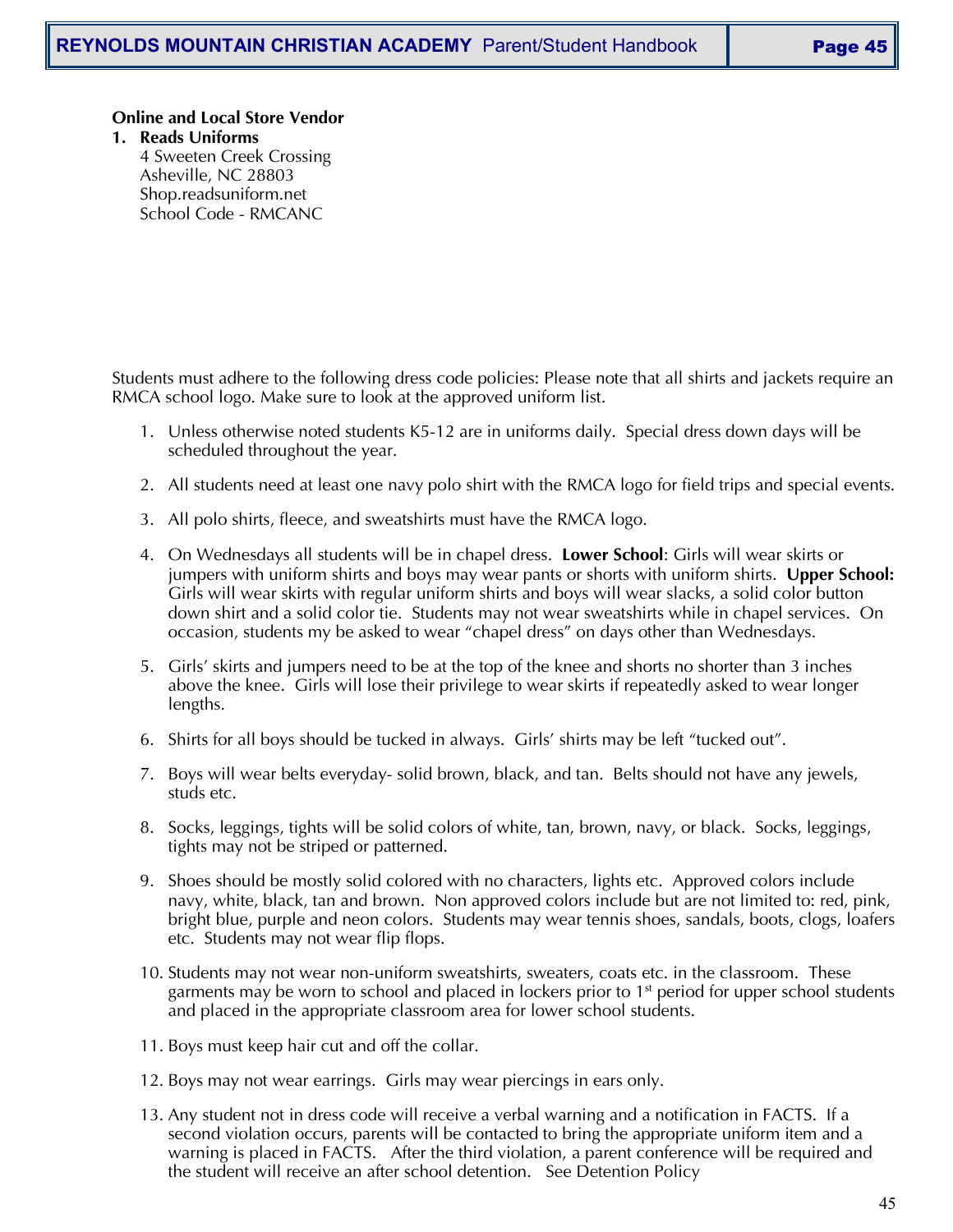- 14. All students will remain in uniforms afterschool unless they are on athletic teams or with the approval by the administration for specific activities**.**
- 15. For evening events that the students return to campus for, students must be in modest dress approved by the administration. Students in inappropriate non-uniform clothing will be asked to leave the event.
- 16. Any student with a tattoo must always keep that tattoo covered.

#### **Detentions for Uniform Infractions:**

Students in grades K-12 may receive detentions for repeated uniform infractions. Students in Kindergarten do not begin infractions counting toward detention unless the infractions are excessive.

Students will serve detentions on Monday afternoons. K-6 students will serve a 30 minute detention from 3:15-3:45 and upper school students serve detentions for a 60 minute detention from 3:30 – 4:30.

1st offense – student receives a warning, the infraction is placed in FACTS and parents are emailed.  $2<sup>nd</sup>$  offense – student calls home for appropriate uniform item, infraction is placed in FACTS, and parent is emailed.

 $3<sup>rd</sup>$  offense – student receives a detention notification to be signed by parents, detention is placed in FACTS and an email is sent to parents.

4th and continued offenses – automatic detention and notification in FACT and by email. Parent conference is required.

Student uniform infractions start over at the beginning of the each quarter.

#### **8.5 Student Opportunities**

Statistics show that overall student success in school is closely related to a student's involvement in school activities. Students throughout the school year will participate in many ACSI Activities. All faculty and staff will be involved in these activities to some degree. Training for specific activities and events will be coordinated as the year progresses. At the beginning of each year each faculty and staff member will be guided into an area of student activities in which they will lead or advise. Activities may include the following:

#### **Service**

Junior and Senior Beta Clubs for grades 7-12

#### **Leadership**

Student Council – Student Government for students grades 7-12 Principal's Advisory Council- Grades 7- 12 Principal's Elementary Council – Grades K5-6 Student Ambassadors – Grades 7-12

# **Performing Arts/Music**

Elementary Christmas and Spring Musicals Dinner Theatre Chapel Specials Worship Team

**Association of Christian Schools Student Activities**

Math Olympics Spelling Bee Creative Writing Science Fair Math League

#### **Clubs**

National Junior and Senior Beta Clubs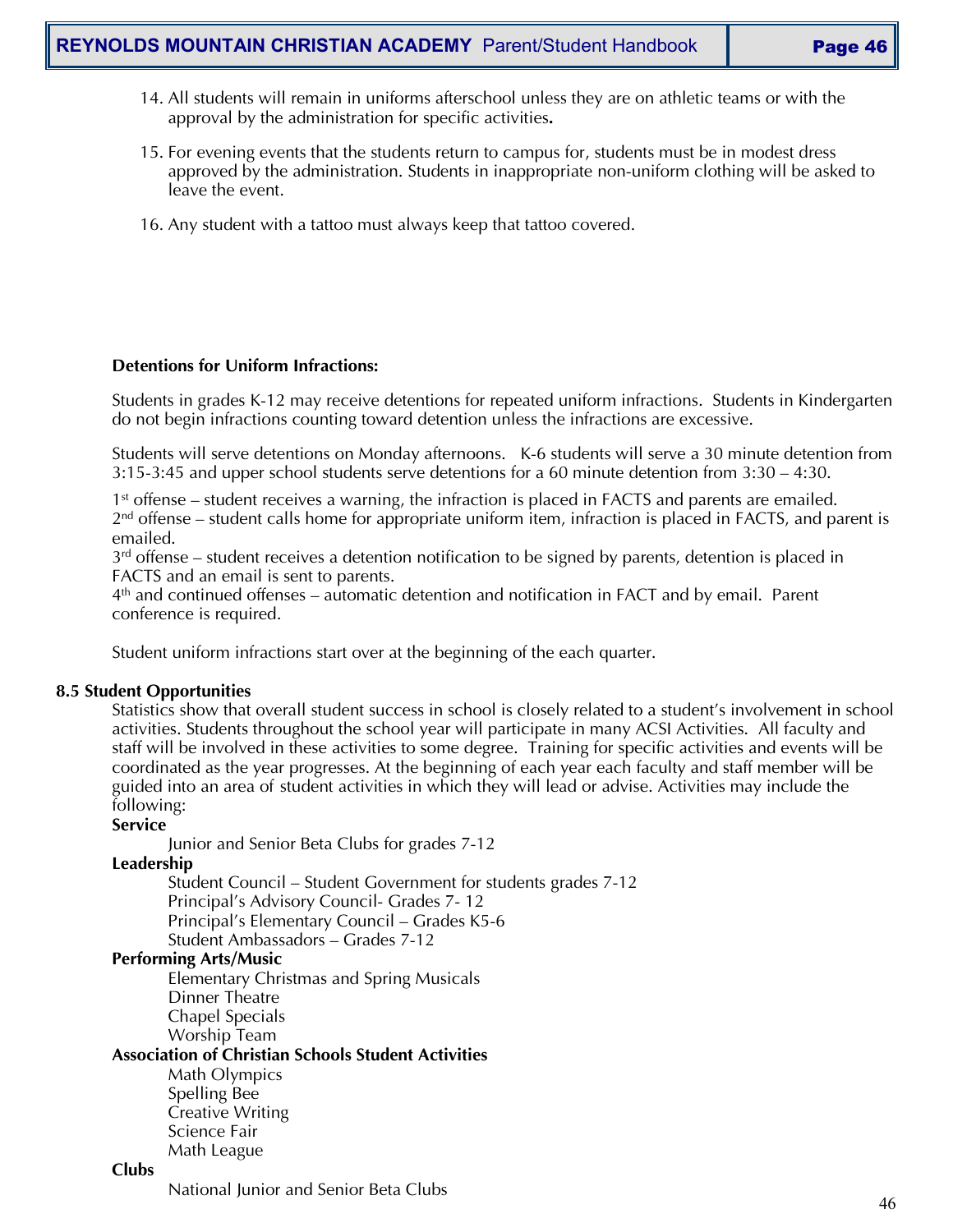Jr. Tarheel Historian Club DIY Club Explorers Club

#### **8.6 Eagle Athletics**

Athletics at Reynolds Mountain Christian Academy is an integral part of the total school program. The athletic program has as its purpose to provide experiences, which will encourage young people to mature mentally, physically, spiritually, and socially. The focus is on discipleship through athletics, in addition to the development of the skills necessary to compete athletically. The development of a true spirit of competition as well as the will to win is of prime importance. This is considered to be biblically, educationally, and psychologically sound because of the training it offers for life in a competitive society. Students are motivated toward the achievement of excellence, while good sportsmanship and the maintenance of a Christ-like attitude are always stressed.

Participation in athletics both as a player and spectator is an integral part of a student's educational experiences. Such participation is a privilege that carries with it responsibilities to God, team, family, our school and student body, community, and the student personally. In play, in attitude, and in conduct, the student is representing all these groups. Such experiences will contribute to the knowledge, skill, and emotional patterns that students will possess for the rest of their lives. It is our intention, as a result of participation in athletics at RMCA, to raise a righteous generation, a generation of spiritual young people who in turn will have a significant impact on the world for Jesus Christ.

RMCA is a member of the Western Piedmont Athletic Conference.

RMCA fields teams in the following sports:

Boys Soccer Girls Volleyball Cheerleading Boys Basketball Girls Basketball Girls Soccer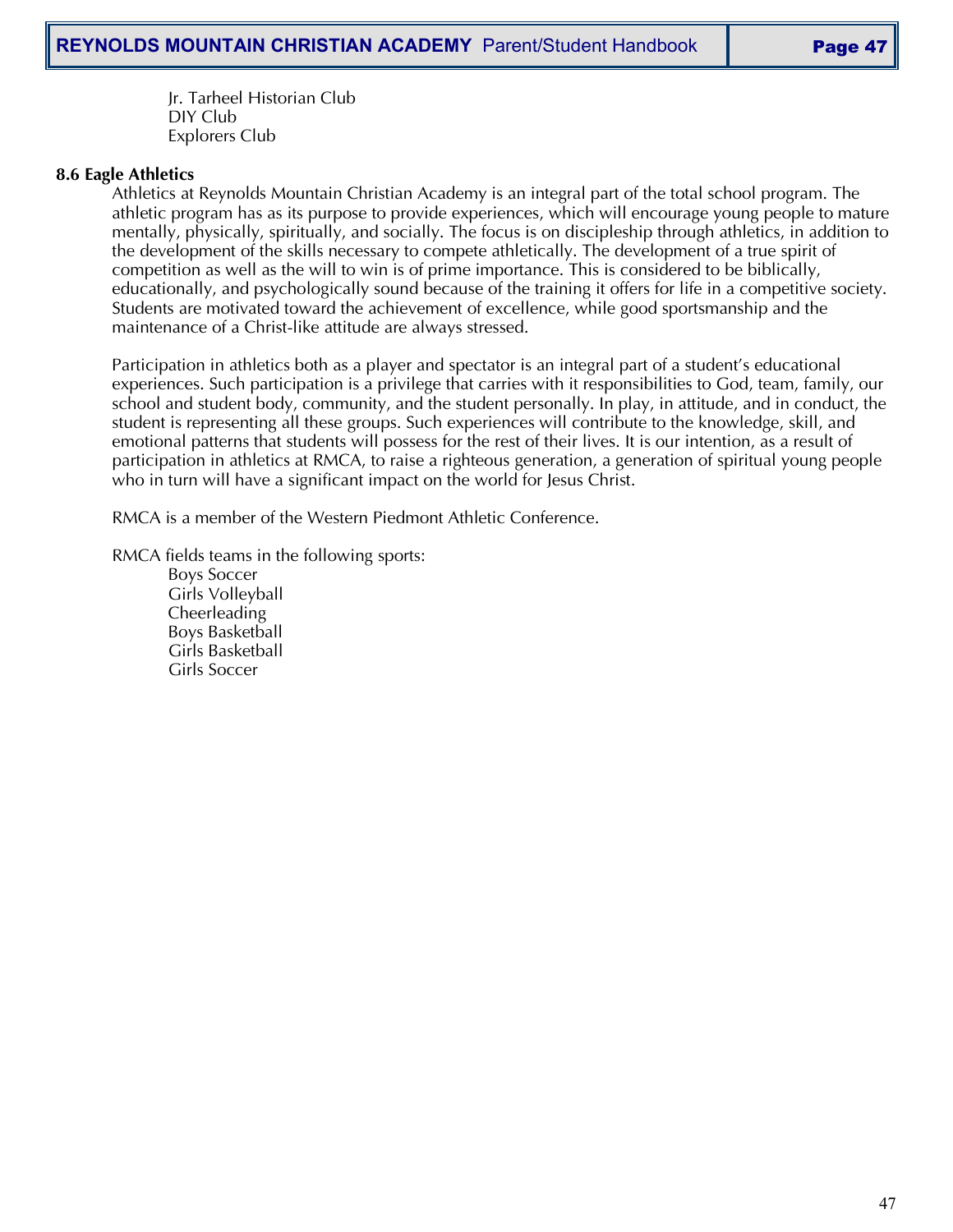#### **Parent Partner Opportunities**

#### **9.0 Philosophy**

RMCA' philosophy of Christian education is based on a proper relationship between the family, church, and school. The family is the basic unit of Christian education. Scripture stresses the responsibility of parents to teach and train their children (Proverbs 22:6 and Deuteronomy 6:7). RMCA does not violate this teaching in God's Word by taking that role and responsibility away from the parents. The church and school are an extension of the educational process of the home, providing a support to the family. RMCA expects parental involvement from each enrolled family. Volunteering provides a basis for understanding and interaction between faculty and parents. Volunteers enhance the human resources of RMCA, frees faculty to focus on instruction, and thus improves student achievement and education. In addition, parents are expected to be involved with their child's educational progress by meeting with teachers when requested, assisting their child at home with assignments, attending school meetings, etc.

#### **9.1 Parent Teacher Fellowship**

PTF is designed to help parents work with teachers and school faculty in assuring quality Christian education for our students. The role of PTF is one of the most vital roles in the RMCA body. Together parents and teachers partner to meet the ever-increasing needs of a private school. Involvement in PTF by each RMCA parent is necessary and extremely important to the success of our school year. Representatives of PTF will be available early in the school year to help all parents determine an area of service.

PTF has the following responsibilities regarding the volunteer program at RMCA:

- Creates awareness for the need for volunteers
- Promotes the volunteer program to parents and faculty
- Welcomes and trains volunteers
- Provides recognition and appreciation for volunteer services

#### **9.2 Volunteer Screening/Background Checks**

Volunteers are screened and receive training in order to provide a safe environment for the students. Background checks must be done for every volunteer that routinely is in the classroom or drives on field trips or athletic events.

#### **9.3 Development and Fundraising/Friends of RMCA**

All fundraising efforts at RMCA are coordinated through the administration and the Director of Advancement. Fundraising activities are planned in a manner that supports the mission and vision of the school. Development strategies are moving our school from being a school that "sells" to more transformational gifts and donations. All Board Members, Faculty and parents are encouraged to support school wide fundraising events by personally participating. It is imperative that we as stakeholders participate in the annual effort and campaigns. Schoolwide fundraisers may include an annual campaign, a fall golf tournament and a spring extravaganza. Teachers, advisors, coaches, or parents may not plan fundraisers without the approval of the Director of Advancement.

#### **9.4 Parent Drivers**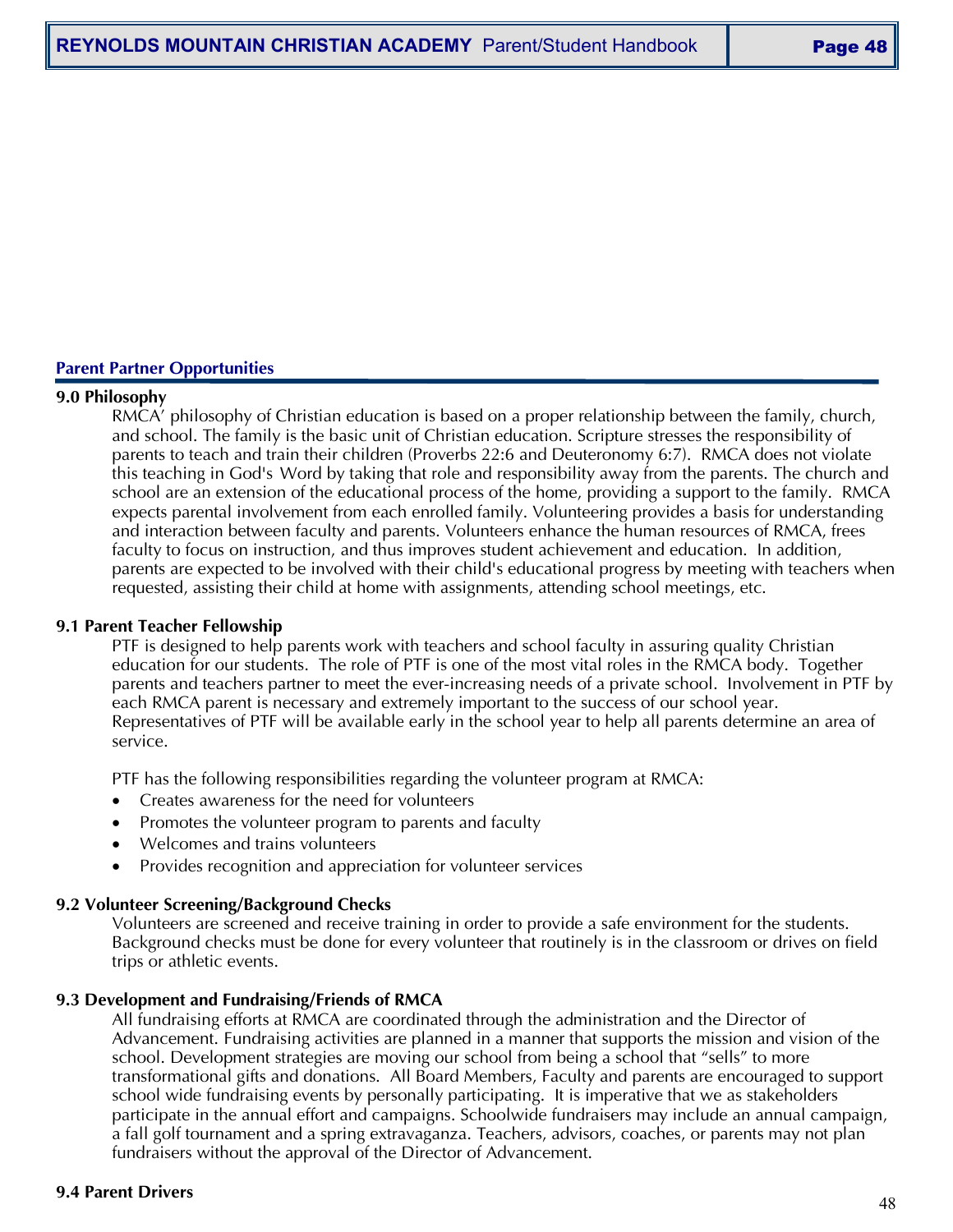Most field trips will be taken using the school's activity bus. Occasionally a trip will require one or more parents to accompany the class as chaperones or parent drivers. All parents desiring to drive on field trips must complete an approved driver application as well as provide the school with insurance information and a copy of a driver's license. Parents must also agree and pay for a criminal background check to be completed to drive students other than their own.

#### **9.5 Parent Tutors**

Each year RMCA encourages parents to become reading and math tutors. Training is provided by our reading specialists. Parents may tutor as few as two hours a week up to several days a week. Please contact the school office if you are interested in tutoring.

#### **9.6 Eagle Booster Club**

Parents of athletes are encouraged to become a member of the Eagle Booster Club. This organization drives all fundraising for our athletes as well as supports our athletic events with working concessions, collecting admission, driving to away games, and bringing Eagle Spirit! Contact school administration for more Eagle Club information on how you can be involved!